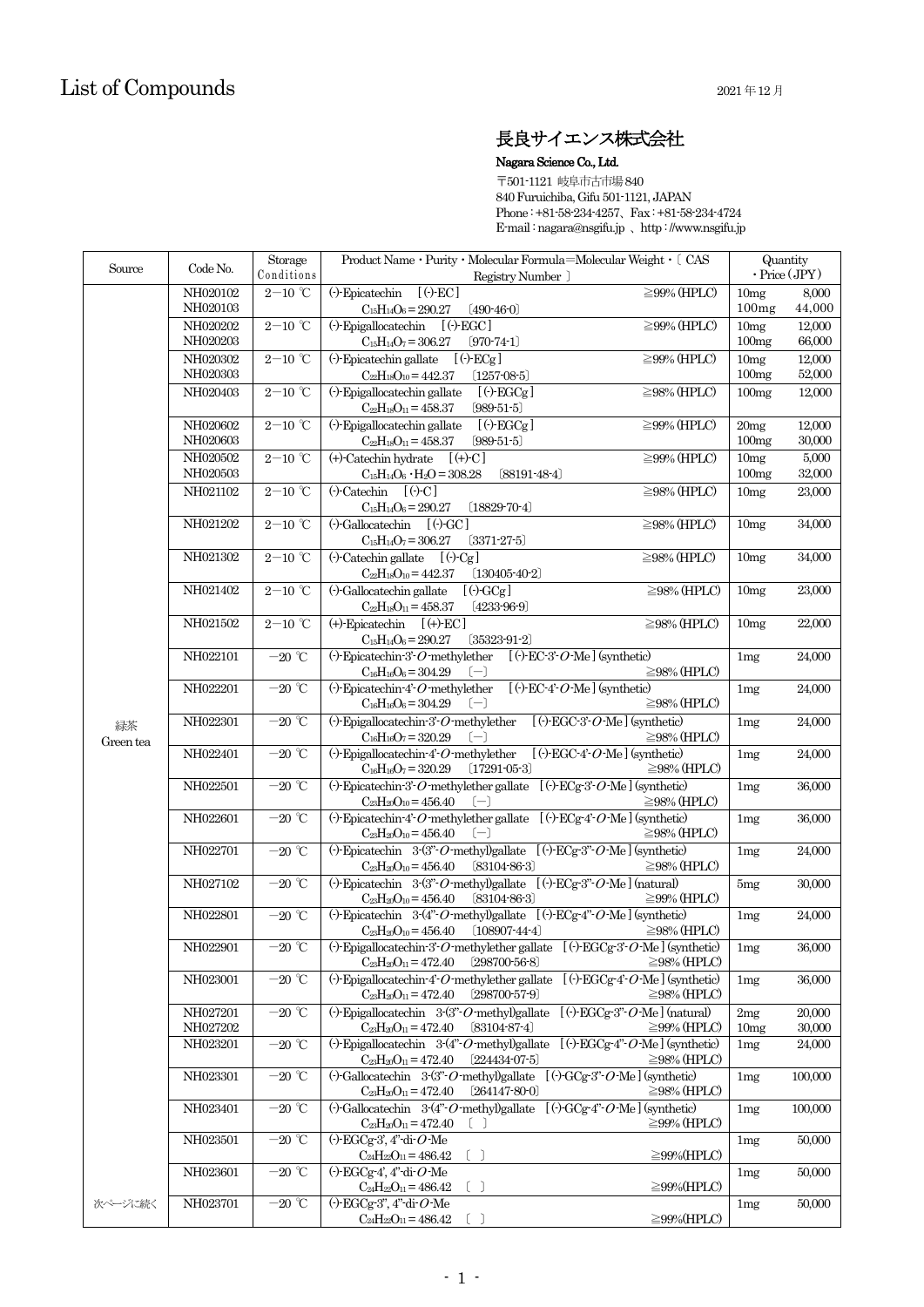| Source           | Code No.             | Storage                                | Product Name · Purity · Molecular Formula=Molecular Weight · [ CAS                   |                                                |                         | Quantity       |                     |         |
|------------------|----------------------|----------------------------------------|--------------------------------------------------------------------------------------|------------------------------------------------|-------------------------|----------------|---------------------|---------|
|                  |                      | Conditions                             |                                                                                      | Registry Number ]                              |                         |                | $\cdot$ Price (JPY) |         |
|                  | NH025104             | $2\text{--}10\text{ }^{\circ}\text{C}$ | Catechin Mixture<br>{(-)-Epicatechin, (-)-Epigallocatechin, (-)-Epicatechin gallate, |                                                |                         | 1g             | 19,800              |         |
| 緑茶               |                      |                                        | $\langle \cdot \rangle$ -Epigallocatechin gallate $\rangle$ , from Green tea         |                                                | $\geq$ Total 80% (HPLC) |                |                     |         |
| Green tea        | NH026102             | $2-10$ °C                              | Strictinin                                                                           |                                                | $\geq$ 98% (HPLC)       | 5mg            | 30,000              |         |
|                  |                      |                                        | $C_{27}H_{22}O_{18}=634.45$                                                          | $[517-46-4]$                                   |                         |                |                     |         |
|                  | NH030101             | $-20$ °C                               | Theaflavin                                                                           |                                                | $\geq$ 98% (HPLC)       | 1mg            | 12,000              |         |
|                  |                      |                                        | $C_{29}H_{24}O_{12}=564.49$                                                          | $(4670-05-7)$                                  |                         |                |                     |         |
|                  | NH030201             | $-20$ °C                               | Theaflavin $3 \cdot O$ gallate                                                       |                                                | $\geq$ 98% (HPLC)       | 1mg            | 15,000              |         |
| 紅茶               |                      |                                        | $C_{36}H_{28}O_{16}=716.60$                                                          | $[30462-34-1]$                                 |                         |                |                     |         |
| <b>Black</b> tea | NH030301             | $-20$ °C                               | Theaflavin $3 - O$ -gallate                                                          |                                                | $\geq$ 98% (HPLC)       | 1mg            | 15,000              |         |
|                  |                      |                                        | $C_{36}H_{28}O_{16}=716.60$                                                          | $[28543-07-9]$                                 |                         |                |                     |         |
|                  | NH030401             | $-20$ °C                               | Theaflavin 3,3'-di- $O$ -gallate                                                     |                                                | $\geq$ 98% (HPLC)       | 1mg            | 15,000              |         |
|                  |                      |                                        | $C_{43}H_{32}O_{20} = 868.70$                                                        | $\left[ 30462\hbox{-}35\hbox{-}2 \right]$      |                         |                |                     |         |
|                  | NH010102             | 冷暗所                                    | Daidzein                                                                             |                                                | $\geq$ 98% (HPLC)       | 10mg           | 5.000               |         |
|                  | NH010103             |                                        | $C_{15}H_{10}O_4 = 254.24$                                                           | $(486-66-8)$                                   |                         | 100mg          | 29,800              |         |
|                  | NH010202             | 冷暗所                                    | Glycitein                                                                            |                                                | $\geq$ 98% (HPLC)       | 10mg           | 13,500              |         |
|                  | NH010203             |                                        | $C_{16}H_{12}O_5 = 284.26$                                                           | $(40957 - 83 - 3)$                             |                         | 100mg          | 98,000              |         |
|                  | NH010302             | 冷暗所                                    | Genistein                                                                            |                                                | $\geq$ 98% (HPLC)       | 10mg           | 5.000               |         |
|                  | NH010303             |                                        | $C_{15}H_{10}O_5 = 270.24$                                                           | $(446 - 72 - 0)$                               |                         | 100mg          | 19,000              |         |
|                  | NH012102             | 冷暗所                                    | Daidzin                                                                              |                                                | $\geq$ 99% (HPLC)       | 10mg           | 12,000              | ←純度規格変更 |
|                  | NH012103             |                                        | $C_{21}H_{20}O_9 = 416.38$                                                           | $(552-66-9)$                                   |                         | 100mg          | 98,000              |         |
|                  | NH012202<br>NH012203 | 冷暗所                                    | Glycitin                                                                             |                                                | $\geq$ 99% (HPLC)       | 10mg<br>100mg  | 13,500<br>98,000    | ←純度規格変更 |
|                  | NH012302             |                                        | $C_{22}H_{22}O_{10} = 446.40$<br>Genistin                                            | $(40246-10-4)$                                 | $\geq$ 99% (HPLC)       |                |                     |         |
|                  | NH012303             | 冷暗所                                    | $C_{21}H_{20}O_{10} = 432.38$                                                        | $(529 - 59 - 9)$                               |                         | 10mg<br>100mg  | 13,500<br>98,000    | ←純度規格変更 |
|                  | NH013101             | $-20$ °C                               | $6" O$ -Acetyldaidzin                                                                |                                                | $\geq$ 98% (HPLC)       | 1mg            | 15,000              |         |
|                  |                      |                                        | $C_{23}H_{22}O_{10} = 458.41$                                                        | $(71385 - 83 - 6)$                             |                         |                |                     |         |
|                  | NH013201             | $-20$ °C                               | $6°$ - $O$ -Acetylglycitin                                                           |                                                | $\geq$ 98% (HPLC)       | 1mg            | 15,000              |         |
|                  |                      |                                        | $C_{24}H_{24}O_{11} = 488.44$                                                        | $\left( 134859\!\cdot\! 96\!\cdot\! 4 \right)$ |                         |                |                     |         |
| 大豆               | NH013301             | $-20$ °C                               | $6"$ - $O$ -Acetylgenistin                                                           |                                                | $\geq$ 98% (HPLC)       | 1mg            | 15,000              |         |
| Soy bean         |                      |                                        | $C_{23}H_{22}O_{11} = 474.41$                                                        | $[73566-30-0]$                                 |                         |                |                     |         |
|                  | NH014101             | $-20$ °C                               | $6"$ - $O$ -Malonyldaidzin                                                           |                                                | $\geq$ 98% (HPLC)       | 1mg            | 15,000              |         |
|                  |                      |                                        | $C_{24}H_{22}O_{12}=502.42$                                                          | $[124590-31-4]$                                |                         |                |                     |         |
|                  | NH014201             | $-20$ °C                               | $6 - O$ -Malonylglycitin                                                             |                                                | $\geq$ 98% (HPLC)       | 1mg            | 15,000              |         |
|                  |                      |                                        | $C_{25}H_{24}O_{13}=532.45$                                                          | $[137705-39-6]$                                |                         |                |                     |         |
|                  | NH014301             | $-20$ °C                               | $6°$ O Malonylgenistin                                                               |                                                | $\geq$ 98% (HPLC)       | 1mg            | 15,000              |         |
|                  |                      |                                        | $C_{24}H_{22}O_{13}=518.42$                                                          | [51011053]                                     |                         |                |                     |         |
|                  | NH015204             | 冷暗所                                    | Isoflavone Aglycon Mixture B (Genistein $\geq 50\%$ ), from Soybean                  |                                                |                         | 1g             | 29,800              |         |
|                  |                      |                                        |                                                                                      |                                                | $\ge$ Total 95% (HPLC)  |                |                     |         |
|                  | NH016104             | 冷暗所                                    | Isoflavone Glucoside Mixture A (Daidzin $\geq 50\%$ ), from Soybean                  |                                                |                         | 1 <sub>g</sub> | 30,000              |         |
|                  |                      |                                        |                                                                                      |                                                | $\ge$ Total 95% (HPLC)  |                |                     |         |
|                  | NH017102             | $2\mathrm{-}10\ ^{\circ}\mathrm{C}$    | 8-Hydroxydaidzein                                                                    |                                                | $\geq$ 98% (HPLC)       | $5\mathrm{mg}$ | 36,000              |         |
|                  |                      |                                        | $C_{15}H_{10}O_5 = 270.24$                                                           | $(75187 - 63 - 2)$                             |                         |                |                     |         |
|                  | NH017202             | $2\mathrm{-}10\ ^{\circ}\mathrm{C}$    | 8-Hydroxyglycitein                                                                   | $(113762 - 90 - 6)$                            | $\geq$ 98% (HPLC)       | 5mg            | 36,000              |         |
|                  | NH017302             | $2-10$ ℃                               | $C_{16}H_{12}O_6 = 300.26$<br>8-Hydroxygenistein                                     |                                                | $\geq$ 98% (HPLC)       | 5mg            | 36,000              |         |
|                  |                      |                                        | $C_{15}H_{10}O_6 = 286.24$                                                           | $(13539-27-0)$                                 |                         |                |                     |         |
|                  |                      |                                        |                                                                                      |                                                |                         |                |                     |         |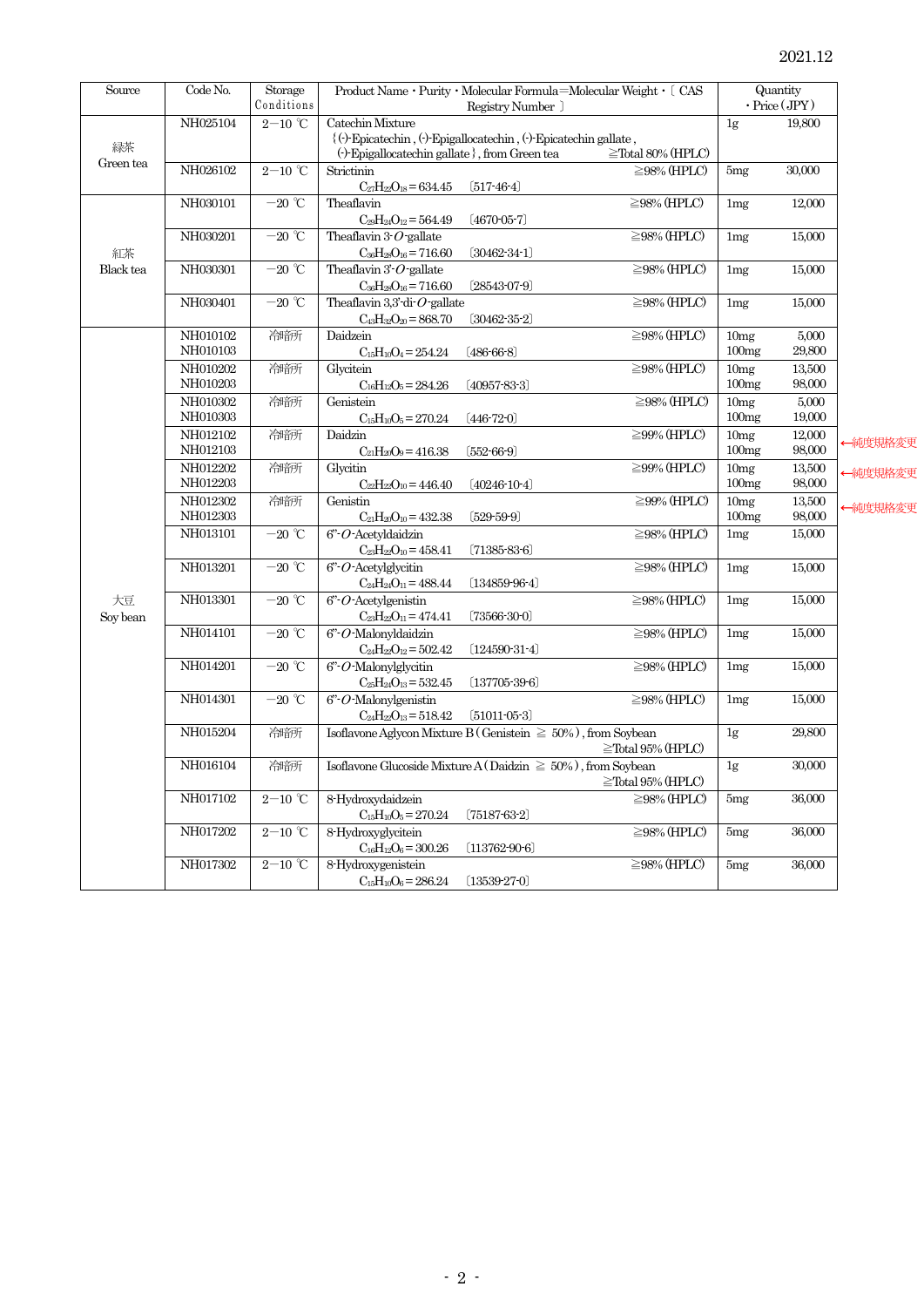| Source        | Code No.             | Storage                                | Product Name • Purity • Molecular Formula=Molecular Weight • $($ CAS                                       |                         | Quantity<br>$\cdot$ Price (JPY) |                  |
|---------------|----------------------|----------------------------------------|------------------------------------------------------------------------------------------------------------|-------------------------|---------------------------------|------------------|
|               |                      | Conditions                             | Registry Number )                                                                                          |                         |                                 |                  |
|               | NH040103             | $2\text{--}10\text{ }^{\circ}\text{C}$ | Curcumin 1 (Curcumin)<br>$C_{21}H_{20}O_6 = 368.38$<br>$[458-37-7, 147556-16-9]$                           | $\geq$ 98% (HPLC)       | 100mg                           | 15,000           |
|               | NH040202             | $2-10$ °C                              | Curcumin 2                                                                                                 | $\geq$ 98% (HPLC)       | 10mg                            | 12,000           |
|               |                      |                                        | $C_{20}H_{18}O_5 = 338.35$<br>(22608-11-3, 300853-82-1, 478919-22-1)                                       |                         |                                 |                  |
|               | NH040302             | $2\mathrm{-}10\ ^{\circ}\mathrm{C}$    | Curcumin 3                                                                                                 | $\geq$ 98% (HPLC)       | 10 <sub>mg</sub>                | 12,000           |
|               |                      |                                        | $C_{19}H_{16}O_4 = 308.33$<br>[33171.05.0, 52328.96.8]                                                     |                         |                                 |                  |
|               | NH040402             | $2\mathrm{-}10$ $^\circ\!\mathrm{C}$   | Cyclocurcumin (synthetic)                                                                                  | $\geq$ 99% (HPLC)       | 5mg                             | 30,000           |
|               |                      |                                        | $C_{21}H_{20}O_6 = 368.38$<br>$(153127 - 42 - 5)$                                                          |                         |                                 |                  |
|               | NH040702             | $2\mathrm{-}10\ ^{\circ}\!\mathrm{C}$  | Dihydrocurcumin                                                                                            | $\geq$ 99% (HPLC)       | 5 <sub>mg</sub>                 | 24,000           |
|               |                      |                                        | $C_{21}H_{22}O_6 = 370.40$<br>$[76474-56-1, 943330-36-7]$                                                  |                         |                                 |                  |
|               | NH040802             | $2-10$ ℃                               | Tetrahydrocurcumin (synthetic)                                                                             | $\geq$ 99% (HPLC)       | 5mg                             | 12,000           |
|               |                      |                                        | $C_{21}H_{24}O_6 = 372.41$<br>$(36062 - 04 - 1, 426828 - 40 - 2)$                                          |                         |                                 |                  |
|               | NH040502             | $2-10$ °C                              | Tetrahydrodemethoxycurcumin (synthetic)<br>$(14957907 - 7, 426828 - 41 - 3)$<br>$C_{20}H_{22}O_5 = 342.39$ | $\geq$ 99% (HPLC)       | 5mg                             | 24,000           |
|               | NH040602             | $2\mathrm{-}10\ ^{\circ}\!\mathrm{C}$  | Tetrahydrobisdemethoxycurcumin (synthetic)                                                                 | $\geq$ 99% (HPLC)       | 5mg                             | 24,000           |
|               |                      |                                        | $C_{19}H_{20}O_4 = 312.36$<br>$[113482 - 94 - 3, 426828 - 42 - 4]$                                         |                         |                                 |                  |
|               | NH042101             | $-20\ ^\circ\text{C}$                  | Bisacurone                                                                                                 | $\geq$ 99% (HPLC)       | 2mg                             | 32,000           |
|               | NH042102             |                                        | $C_{15}H_{24}O_3 = 252.35$<br>$(120681 - 81 - 4)$                                                          |                         | 5mg                             | 60,000           |
| ウコン           |                      | $-20$ $^{\circ}\!{\rm C}$              | Bisacurone A                                                                                               | $\geq$ 99% (HPLC)       |                                 | 要問合せ             |
| Turmeric      | NH0422               |                                        | $(127214 - 84 - 0)$<br>$C_{15}H_{24}O_3 = 252.35$                                                          |                         |                                 |                  |
|               | NH0423               | $-20$ $^{\circ}\!{\rm C}$              | Bisacurone B                                                                                               | $\geq$ 99% (HPLC)       |                                 | 要問合せ             |
|               |                      |                                        | $C_{15}H_{24}O_3 = 252.35$<br>$(127214 - 85 - 1)$                                                          |                         |                                 |                  |
|               | NH0424               | $-20$ °C                               | 1-Bisabolone                                                                                               | $\geq$ 99% (HPLC)       |                                 | 要問合せ             |
|               |                      |                                        | $C_{15}H_{24}O = 220.35$<br>$[61432 - 71 - 1]$                                                             |                         |                                 |                  |
|               | NH0425               | $-20$ °C                               | Bisacurol                                                                                                  | $\geq$ 99% (HPLC)       |                                 | 要問合せ             |
|               |                      | $-20~^{\circ}\textrm{C}$               | $C_{15}H_{24}O = 220.35$<br>$(120681 - 80 - 3)$<br>Curlone                                                 | $\geq$ 99% (HPLC)       |                                 | 要問合せ             |
|               | NH0426               |                                        | $C_{15}H_{22}O = 218.33$<br>$[87440-60-6]$                                                                 |                         |                                 |                  |
|               |                      | $-20$ $^{\circ}\!{\rm C}$              | 2-Hepten-4-one, 5-hydroxy-2-methyl-6-(4-methylphenyl)-                                                     | $\geq$ 99% (HPLC)       |                                 | 要問合せ             |
|               | NH0427               |                                        | $C_{15}H_{20}O_2 = 232.32$<br>$(192131 - 18 - 3)$                                                          |                         |                                 |                  |
|               |                      | $-20$ $^{\circ}\!{\rm C}$              | ar-Turmerone                                                                                               | $\geq$ 99% (HPLC)       | 5mg                             | 36,000           |
|               | NH042802             |                                        | $C_{15}H_{20}O = 216.32$<br>$[532-65-0]$                                                                   |                         |                                 |                  |
|               | NH0429               | $-20$ °C                               | $\alpha$ -Turmerone                                                                                        | $\geq$ 95% (HPLC)       |                                 | 要問合せ             |
|               |                      |                                        | $C_{15}H_{22}O = 218.33$<br>$[82508 - 15 - 4]$                                                             |                         |                                 |                  |
|               | NH043001             | $-20$ $^{\circ}\!{\rm C}$              | Turmeronol A                                                                                               | $\geq$ 99% (HPLC)       | 2mg                             | 50,000           |
|               |                      |                                        | $C_{15}H_{20}O_2 = 232.32$<br>$(131651-37-1)$<br>Turmeronol B                                              |                         |                                 |                  |
|               | NH043101             | $-20~^{\circ}\textrm{C}$               | $C_{15}H_{20}O_2 = 232.32$<br>$(131651 - 38 - 2)$                                                          | $\geq$ 99% (HPLC)       | 2mg                             | 60,000           |
|               | NH050102             | $2-10$ ℃                               | Ginkgolide A                                                                                               | $\geq$ 98% (HPLC)       | 10mg                            | 4,000            |
|               | NH050103             |                                        | $C_{20}H_{24}O_9 = 408.40$<br>$(15291-75-5)$                                                               |                         | 100mg                           | 28,000           |
|               | NH050202             | $2-10$ °C                              | Ginkgolide B                                                                                               | $\geq$ 98% (HPLC)       | 10mg                            | 8,000            |
|               | NH050203             |                                        | $C_{20}H_{24}O_{10} = 424.40$<br>$(15291 - 77 - 7)$                                                        |                         | 100mg                           | 56,000           |
|               | NH050302             | $2-10$ ℃                               | Ginkgolide C                                                                                               | $\geq$ 98% (HPLC)       | 10mg                            | 8,000            |
|               | NH050303             |                                        | $C_{20}H_{24}O_{11} = 440.40$<br>$(15291 - 76.6)$                                                          |                         | 100mg                           | 56,000           |
|               | NH050402             | $2-10$ °C                              | $\left(\cdot\right)$ -Bilobalide                                                                           | $\geq$ 98% (HPLC)       | 10mg                            | 12,000           |
|               | NH050403             |                                        | $C_{15}H_{18}O_8 = 326.30$<br>[33570.04.6]                                                                 |                         | 100mg                           | 84,000           |
|               | NH052102             | $2-10$ °C                              | Ginkgolic acid 15.1 [Anacardic acid 15.1, Ginkgolic acid, Ginkgolic acid I] $\geq 99\%$ (HPLC)             |                         | 10mg                            | 29,800           |
|               |                      |                                        | $[22910-60-7]$<br>$C_2H_{34}O_3 = 346.50$                                                                  |                         |                                 |                  |
| イチョウ          | NH052202             | $2-10$ °C                              | Ginkgolic acid 17:1 [Anacardic acid 17:1, Ginkgolic acid II]                                               | $\geq$ 99% (HPLC)       | 10mg                            | 29,800           |
| Ginkgo biloba |                      |                                        | $C_{24}H_{38}O_3 = 374.56$<br>$[111047-30-4]$                                                              |                         |                                 |                  |
|               | NH052302             | $2-10$ <sup>°</sup> C                  | Ginkgolic acid 13:0 [Anacardic acid 13:0]                                                                  | $\geq$ 99% (HPLC)       | 5mg                             | 29,800           |
|               |                      |                                        | $C_{20}H_{32}O_3 = 320.47$<br>$[20261-38-5]$                                                               |                         |                                 |                  |
|               | NH052402             | $2-10$ ℃                               | Ginkgolic acid 15:0 [Anacardic acid 15:0]                                                                  | $\geq$ 99% (HPLC)       | 10mg                            | 18,000           |
|               | NH052403             |                                        | $C_2H_{36}O_3 = 348.52$<br>$(16611 - 84 - 0)$                                                              |                         | 100mg                           | 126,000          |
|               | NH053102             | $2-10$ °C                              | Ginkgolic acid $15.1 +$ Ginkgolic acid $13.0$<br>(4:1)                                                     |                         | 10mg                            | 24,000           |
|               |                      |                                        | [Anacardic acid 15:1+ Anacardic acid 13:0]                                                                 | $\geq$ 99% (HPLC)       |                                 |                  |
|               | NH053202             | $2-10$ ℃                               | Ginkgolic acid 17:1+Ginkgolic acid 15:0 (6:1)                                                              |                         | 10mg                            | 24,000           |
|               |                      |                                        | [Anacardic acid 17:1+ Anacardic acid 15:0]                                                                 | $\geq$ 99% (HPLC)       |                                 |                  |
|               | NH053303<br>NH053304 | $2-10$ ℃                               | Ginkgolic acids [Anacardic acids]<br>{Ginkgolic acid 13.0, Ginkgolic acid 15.0, Ginkgolic acid 15.1,       |                         | 100mg                           | 15,000<br>30,000 |
|               |                      |                                        | Ginkgolic acid 17:1 etc. }, from Ginkgo biloba                                                             | $\geq$ Total 95% (HPLC) | 1 <sub>g</sub>                  |                  |
|               |                      |                                        |                                                                                                            |                         |                                 |                  |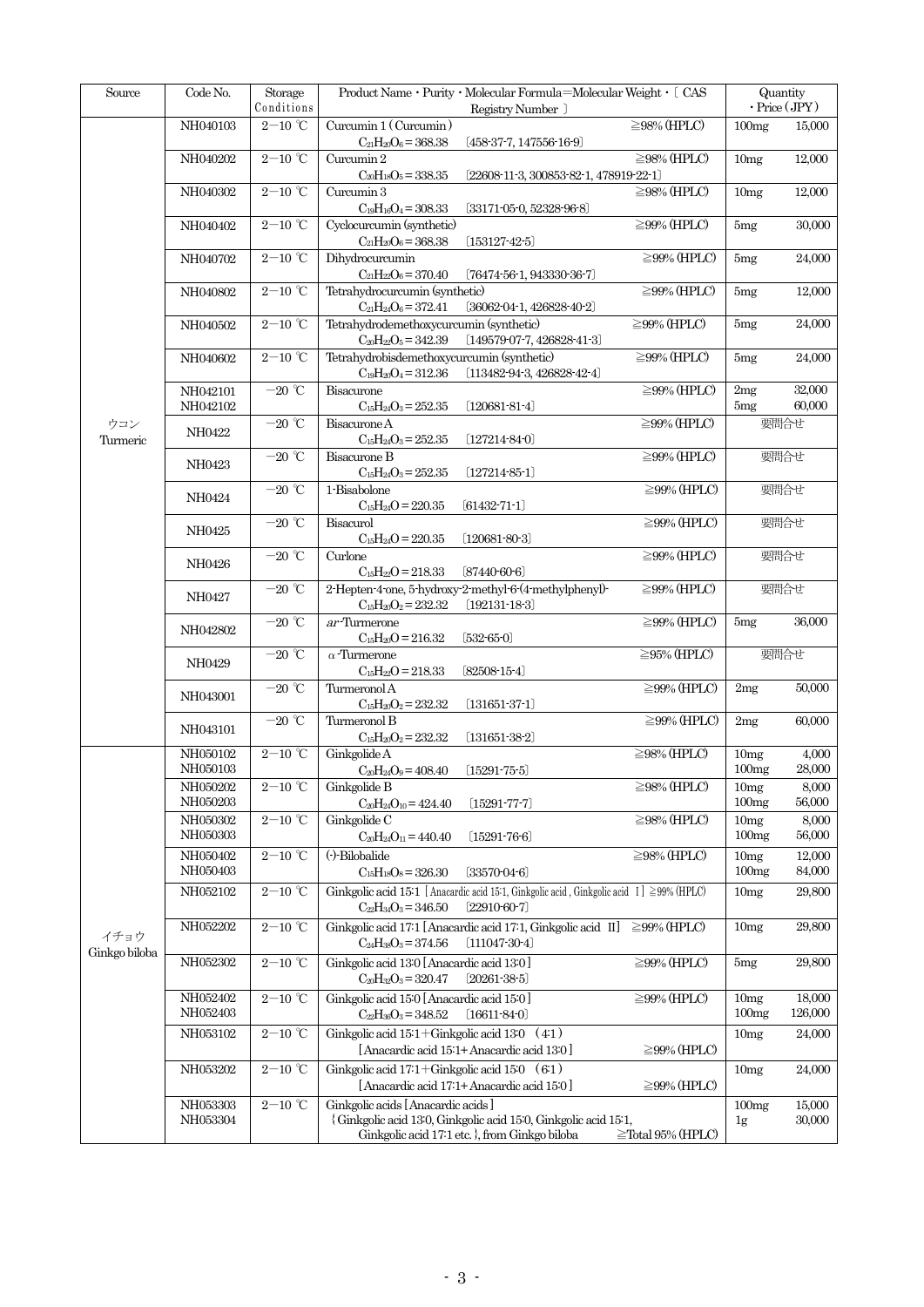| $\operatorname{Source}$ | Code No. | Storage                                | Product Name · Purity · Molecular Formula=Molecular Weight · [ CAS                             | Quantity<br>$\cdot$ Price (JPY) |         |
|-------------------------|----------|----------------------------------------|------------------------------------------------------------------------------------------------|---------------------------------|---------|
|                         |          | Conditions                             | Registry Number ]                                                                              |                                 |         |
|                         | NH060002 | $2-10$ °C                              | Shikonin<br>$\geq$ 99% ee (HPLC)<br>$C_{16}H_{16}O_5 = 288.30$<br>$[517-89-5]$                 | 10 <sub>mg</sub>                | 30,000  |
|                         | NH060102 | $2-10$ °C                              | Shikonin (Shikonin / Alkannin $\approx 6$ : 1)<br>$\ge$ Total 98% (HPLC)                       | 10 <sub>mg</sub>                | 14,000  |
|                         | NH060103 |                                        | $C_{16}H_{16}O_5 = 288.30$<br>$[517-89-5, 517-88-4]$                                           | 100mg                           | 32,000  |
|                         | NH060104 |                                        |                                                                                                | 1g                              | 200,000 |
|                         | NH063202 | $2-10$ ℃                               | Shikalkin (Shikonin / Alkannin $\div 1$ : 1)<br>$\ge$ Total 98% (HPLC)                         | 10 <sub>mg</sub>                | 22,000  |
|                         |          |                                        | $C_{16}H_{16}O_5 = 288.30$<br>$[54952-43-1]$                                                   |                                 |         |
|                         | NH063102 | $2-10$ ℃                               | Alkannin<br>$\geq$ 99% ee (HPLC)                                                               | 10 <sub>mg</sub>                | 30,000  |
|                         |          |                                        | $C_{16}H_{16}O_5 = 288.30$<br>$[517-88-4]$                                                     |                                 |         |
|                         | NH060202 | $2-10$ ℃                               | Acetylshikonin (natural)<br>$\geq$ 98% (HPLC)                                                  | 10 <sub>mg</sub>                | 24,000  |
| 紫根                      |          |                                        | $C_{18}H_{18}O_6 = 330.33$<br>$[24502-78-1, 34232-27-4]$                                       |                                 |         |
| Lithospermum            | NH060302 | $2-10$ °C                              | Isobutyrylshikonin (natural)<br>$\geq$ 98% (HPLC)                                              | 10mg                            | 24,000  |
| erythrorhizon           |          |                                        | $C_{20}H_{22}O_6 = 358.39$<br>$[52438-12-7, 87562-78-5]$                                       |                                 |         |
|                         | NH060402 | $2\mathrm{-}10\ ^{\circ}\!\mathrm{C}$  | $\beta$ -Hydroxyisovalerylshikonin (natural)<br>$\geq$ 98% (HPLC)                              | 10mg                            | 24,000  |
|                         |          |                                        | $C_{21}H_{24}O_7 = 388.41$<br>$(7415-78-3, 87798-74-1)$                                        |                                 |         |
|                         | NH060501 | $2-10$ °C                              | Isovalerylshikonin (natural)<br>$\geq$ 98% (HPLC)                                              | 1mg                             | 24,000  |
|                         |          |                                        | $C_{21}H_{24}O_6 = 372.41$<br>$[52387-14-1, 69175-71-9]$                                       |                                 |         |
|                         | NH060601 | $2-10$ °C                              | $\alpha$ -Methyl-n-butyrylshikonin (natural)<br>$\geq$ 98% (HPLC)                              | 1mg                             | 24,000  |
|                         |          |                                        | $C_{21}H_{24}O_6 = 372.41$<br>$[92175-42-3, 92175-40-1]$                                       |                                 |         |
|                         | NH060702 | $2-10$ ℃                               | $\beta$ , $\beta$ -Dimethylacrylshikonin ( $\beta$ , $\beta$ -Dimethylacrylalkannin) (natural) | 10 <sub>mg</sub>                | 28,000  |
|                         |          |                                        | $C_{21}H_{22}O_6 = 370.40$<br>$[34539-65-6]$<br>$\geq$ 98% (HPLC)                              |                                 |         |
|                         | NH060901 | $2-10$ ℃                               | $\beta$ -Acetoxyisovalerylshikonin ( $\beta$ -Acetoxyisovalerylalkannin) (natural)             | 2mg                             | 36,000  |
|                         |          |                                        | $\geq$ 98% (HPLC)<br>$C_{23}H_{26}O_8 = 430.45$<br>$[98936-77-7, 69091-17-4]$                  |                                 |         |
| ローヤルゼリー                 | NH070102 | $2\text{--}10\text{ }^{\circ}\text{C}$ | $(E)$ -10-Hydroxy-2-decenoic acid<br>$\geq$ 99% (HPLC)                                         | 10 <sub>mg</sub>                | 8,000   |
| Royal jelly             | NH070103 |                                        | $C_{10}H_{18}O_3 = 186.25$<br>[14113054]                                                       | 100mg                           | 64,000  |
|                         | NH080102 | $2-10$ °C                              | Glycyrrhizin (Glycyrrhizic acid)<br>$\geq$ 99% (HPLC)                                          | 20mg                            | 7,000   |
|                         | NH080103 |                                        | $C_{42}H_{62}O_{16} \cdot nH_2O = 822.93 +$<br>$[103000-77-7, 1405-86-3]$                      | 100mg                           | 22,000  |
|                         | NH080202 | 冷暗所                                    | Glycyrrhizic acid monoammonium salt n hydrate<br>$\geq$ 99% (HPLC)                             | 10mg                            | 12,000  |
|                         | NH080203 |                                        | $C_{42}H_{61}O_{16}NH_4 \cdot nH_2O = 839.96 +$<br>$(691358-65-3, 53956-04-0)$                 | 100mg                           | 84,000  |
|                         | NH080302 | 冷暗所                                    | Glycyrrhizic acid dipotassium salt<br>$\geq$ 99% (HPLC)                                        | 10mg                            | 12,000  |
|                         | NH080303 |                                        | $C_{42}H_{60}K_{2}O_{16}=899.11$<br>$[1007893-700, 68797-35-3]$                                | 100mg                           | 84,000  |
|                         | NH080502 | 冷暗所                                    | Glycyrrhetic acid $3-O$ -glucuronide<br>$\geq$ 99% (HPLC)                                      | 10mg                            | 28,000  |
|                         |          |                                        | $C_{36}H_{54}O_{10} = 646.82$<br>$[34096-83-8]$                                                |                                 |         |
|                         | NH080402 | 冷暗所                                    | 18 $\beta$ -Glycyrrhetinic acid (18 $\beta$ -Glycyrrhetic acid)<br>$\geq$ 99% (HPLC)           | 10mg                            | 7.000   |
|                         | NH080403 |                                        | $C_{30}H_{46}O_4 = 470.68$<br>$[471-53-4]$                                                     | 100mg                           | 49,000  |
|                         | NH080602 | $2-10$ °C                              | $18 \alpha$ Glycyrrhetinic acid ( $18 \alpha$ Glycyrrhetic acid)<br>$\geq$ 98% (HPLC)          | 10mg                            | 20,000  |
| 甘草                      |          |                                        | $[1449-05-4]$<br>$C_{30}H_{46}O_4 = 470.68$                                                    |                                 |         |
| Licorice                | NH080702 | $2-10$ °C                              | Licoricesaponin $G_2$ (24-Hydroxyglycyrrhizin)<br>$\geq$ 98%(HPLC)                             | 10mg                            | 20,000  |
| (Glycyrrhiza)           |          |                                        | $C_{42}H_{62}O_{17} = 838.93$ $(118441 - 84 - 2)$                                              |                                 |         |
|                         | NH080802 | $2\mathrm{-}10\ ^{\circ}\!\mathrm{C}$  | 24-Hydroxyglycyrrhetinic acid<br>$\geq$ 98%(HPLC)                                              | 5mg                             | 45,000  |
|                         |          |                                        | $C_{30}H_{46}O_5 = 486.68$<br>$[52911 - 55 - 4]$                                               |                                 |         |
|                         | NH080902 | $2\mathrm{-}10\ ^{\circ}\!\mathrm{C}$  | $\geq$ 98%(HPLC)<br>$18 \alpha$ -24-Hydroxyglycyrrhetinic acid                                 | 5mg                             | 67,500  |
|                         |          |                                        | $C_{30}H_{46}O_5 = 486.68$<br>$(-)$                                                            |                                 |         |
|                         | NH081002 | $2\mathrm{-}10\ ^{\circ}\!\mathrm{C}$  | $\geq$ 98%(HPLC)<br>Licoricesaponin H <sub>2</sub>                                             | 10mg                            | 30,000  |
|                         |          |                                        | $(118441 - 85 - 3)$<br>$C_{42}H_{62}O_{16} = 822.93$                                           |                                 |         |
|                         | NH081102 | $2\text{--}10\text{ }^{\circ}\text{C}$ | $\geq$ 98%(HPLC)<br>Liquiritic acid                                                            | 5mg                             | 45,000  |
|                         |          |                                        | $C_{30}H_{46}O_4 = 470.68$<br>$(10379 - 72 - 3)$                                               |                                 |         |
|                         | NH081202 | $2-10$ °C                              | $18 \alpha$ -Liquiritic acid<br>$\geq$ 98%(HPLC)                                               | 5mg                             | 67,500  |
|                         |          |                                        | $C_{30}H_{46}O_4 = 470.68$<br>$(10379 - 78 - 9)$                                               |                                 |         |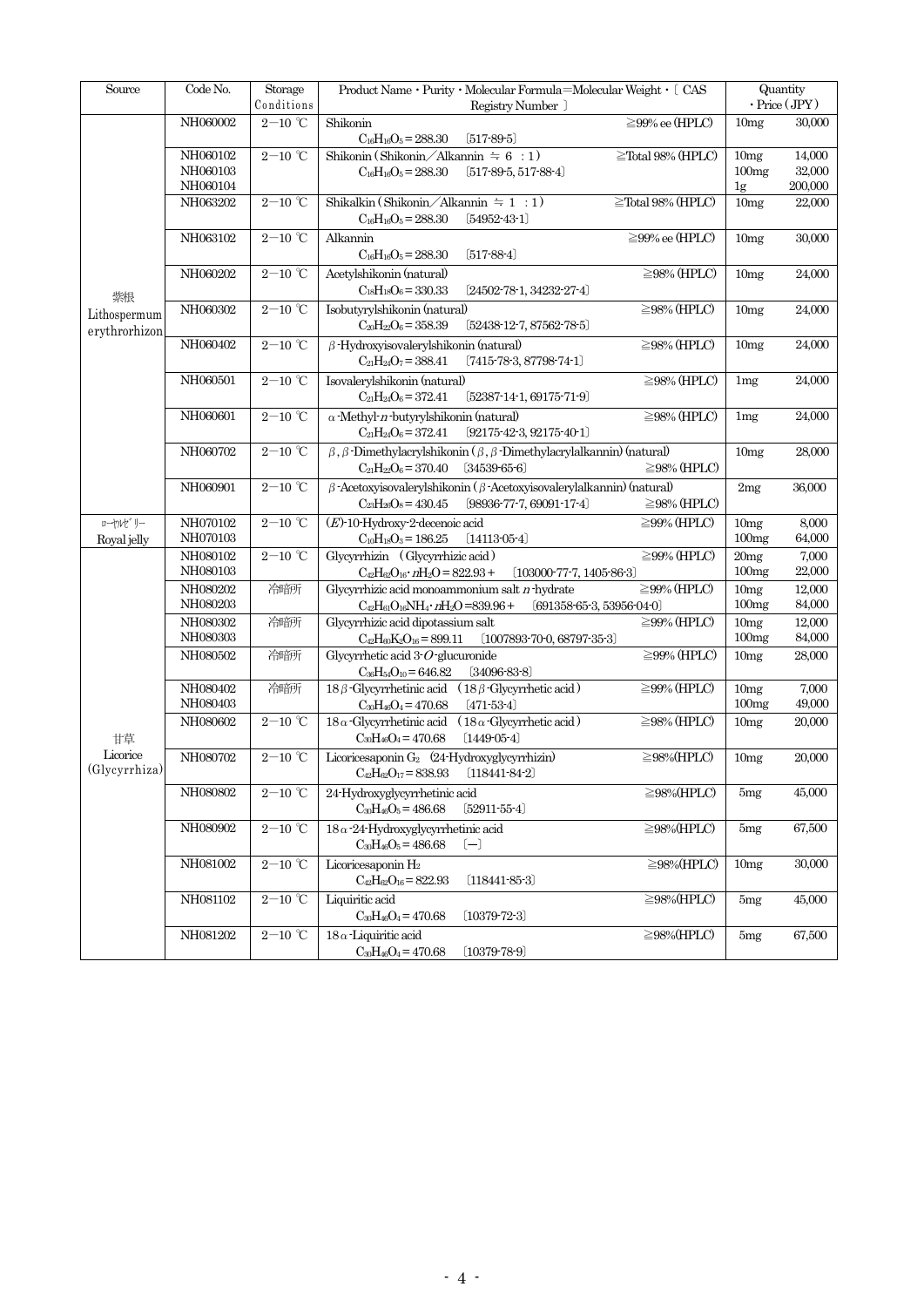| Source                              | Code No.             | Storage<br>Conditions                  | Product Name · Purity · Molecular Formula=Molecular Weight · [ CAS<br>Registry Number                                        | Quantity<br>$\cdot$ Price (JPY) |                   |
|-------------------------------------|----------------------|----------------------------------------|------------------------------------------------------------------------------------------------------------------------------|---------------------------------|-------------------|
|                                     | NH090102             | $2-10$ °C                              | Schizandrin<br>$\geq$ 99% (HPLC)<br>$C_{24}H_{32}O_7 = 432.51$<br>$(7432 - 28 - 2)$                                          | 10mg                            | 29,800            |
|                                     | NH090202             | $2\text{--}10\text{ }^{\circ}\text{C}$ | Gomisin A<br>$\geq$ 99% (HPLC)<br>$C_{23}H_{28}O_7 = 416.46$<br>$(58546-54-6)$                                               | 10mg                            | 26,000            |
| 五味子                                 | NH090302             | $2-10$ ℃                               | Gomisin N<br>$\geq$ 99% (HPLC)<br>$C_{23}H_{28}O_6 = 400.46$<br>$[69176-52-9]$                                               | 10mg                            | 29,800            |
| Schisandra<br>fruit                 | NH090402             | $2-10$ ℃                               | Deoxyschizandrin<br>$\geq$ 99% (HPLC)<br>$C_{24}H_{32}O_6 = 416.51$<br>$(61281 - 38 - 7)$                                    | 5mg                             | 29,800            |
|                                     | NH090502             | $2-10$ ℃                               | $(\pm)$ y Schizandrin<br>$\geq$ 99% (HPLC)<br>$C_{23}H_{28}O_6 = 400.46$<br>$(61281 - 37 - 6)$                               | 5mg                             | 29,800            |
|                                     | NH090602             | $2-10$ °C                              | Wuweizisu C<br>$\geq$ 99% (HPLC)<br>$C_{22}H_{24}O_6 = 384.42$<br>$(61301 - 33 - 5)$                                         | 5mg                             | 29,800            |
|                                     | NH100102<br>NH100103 | $2\text{--}10\text{ }^{\circ}\text{C}$ | Capsaicin<br>(HPLC phenylcolumn)<br>$\geq 99\%$<br>$C_{18}H_{27}NO_3 = 305.41$<br>$(404 - 86 - 4)$                           | 10mg<br>100mg                   | 17,000<br>119,000 |
|                                     | NH102102<br>NH102103 | $2-10$ ℃                               | Capsaicin<br>$\geq$ 95% (HPLC)<br>$C_{18}H_{27}NO_3 = 305.41$<br>$(404 - 86 - 4)$                                            | 50mg<br>500 <sub>mg</sub>       | 20,000<br>140,000 |
|                                     | NH100202<br>NH100203 | $2\mathrm{-}10$ $^\circ\!\mathrm{C}$   | Dihydrocapsaicin<br>(HPLC phenylcolumn)<br>≧99%<br>$C_{18}H_{29}NO_3 = 307.43$<br>$(19408 - 84 - 5)$                         | 10mg<br>100mg                   | 20,000<br>140,000 |
| 唐辛子<br>Red pepper                   | NH100301             | $2-10$ ℃                               | Nordihydrocapsaicin<br>$\geq$ 95% (HPLC)<br>$C_{17}H_{27}NO_3 = 293.40$<br>$(28789 - 35 - 7)$                                | 1mg                             | 28,000            |
|                                     | NH100401             | $2-10$ °C                              | $N$ -Vanillylnonanamide<br>$\geq$ 95% (HPLC)<br>$C_{17}H_{27}NO_3 = 293.40$<br>$[2444 - 46 - 4]$                             | 1.0 <sub>mg</sub>               | 28,000            |
|                                     | NH100501             | $2-10$ ℃                               | $N$ -Vanillyldecanamide<br>$\geq$ 95% (HPLC)<br>$C_{18}H_{29}NO_3 = 307.43$<br>$[31078-36-1]$                                | 1.0 <sub>mg</sub>               | 28,000            |
|                                     | NH100602<br>NH100603 | $2-10$ °C                              | $N$ -Vanillylnonanamide<br>[Capsaicin (synthetic)]<br>$\geq$ 99% (HPLC)<br>$C_{17}H_{27}NO_3 = 293.40$<br>$[2444-46-4]$      | 20mg<br>100mg                   | 20,000<br>30,000  |
|                                     | NS120102             | $2\text{--}10\text{ }^{\circ}\text{C}$ | Clove 3<br>$\geq$ 95% (HPLC)<br>$C_{16}H_{20}O_9 = 354.31$<br>$(152041 - 16 - 2)$                                            | 5mg                             | 30,000            |
| 丁子                                  | NS120202             | $2-10$ ℃                               | Biflorin<br>$\geq$ 95% (HPLC)<br>$C_{16}H_{20}O_9 = 354.31$<br>$[89701 - 85 - 9]$                                            | 5mg                             | 30,000            |
|                                     | NS122102             | $2-10$ ℃                               | $\geq$ 95% (HPLC)<br>Casuarictin<br>$C_{41}H_{28}O_{26} = 936.65$<br>$(79786 - 00 - 8)$                                      | 5mg                             | 30,000            |
| Clove                               | NS122202             | $2-10$ ℃                               | Eugeniin<br>$\geq$ 95% (HPLC)<br>$C_{41}H_{30}O_{26} = 938.66$<br>$(81571 - 72 - 4)$                                         | 5mg                             | 30,000            |
|                                     | NS122302             | $2\mathrm{-}10\ ^{\circ}\mathrm{C}$    | Tellimagrandin I<br>$\geq$ 95% (HPLC)<br>$C_{34}H_{26}O_{22} = 786.56$<br>$(118014-28-1 \cdot 118014-29-2)$                  | 5mg                             | 30,000            |
|                                     | NS122402             | $2-10$ °C                              | 1,3 Di O galloyl 4,6 $\cdot$ O (S) hexahydroxydiphenoyl $\beta$ D glucose $\geq$ 90% (HPLC)<br>$C_{34}H_{26}O_{22} = 786.56$ | 1mg                             | 30,000            |
| チョウトウコウ<br>Uncaria<br>rhynchophylla | NS130102             | $2-10$ °C                              | Rhynchophylline<br>$\geq$ 99% (HPLC)<br>$C_{22}H_{28}N_2O_4 = 384.47$<br>$[76-66-4]$                                         | 10mg                            | 39,800            |
|                                     | NS140102             | $-20$ °C                               | Pyrethrin I<br>$\geq$ 95% (HPLC)<br>$C_{21}H_{28}O_3 = 328.45$<br>$(121-21-1)$                                               | 10mg                            | 64,000            |
|                                     | NS140202             | $-20$ °C                               | $\geq$ 95% (HPLC)<br>Pyrethrin II<br>$C_{22}H_{28}O_5 = 372.45$<br>$[121-29-9]$                                              | 10mg                            | 64,000            |
|                                     | NS140302             | $-20$ °C                               | Cinerin I<br>$\geq$ 95% (HPLC)<br>$C_{20}H_{28}O_3 = 316.43$<br>$(25402-06-6)$                                               | 10mg                            | 64,000            |
| 除虫菊                                 | NS140402             | $-20$ °C                               | $\geq$ 95% (HPLC)<br>Cinerin II<br>$C_{21}H_{28}O_5 = 360.44$<br>$(121-20-0)$                                                | 10mg                            | 64,000            |
|                                     | NS140502             | $-20$ °C                               | Jasmolin I<br>$\geq$ 95% (HPLC)<br>$C_{21}H_{30}O_3 = 330.46$<br>$(4466 - 14 - 2)$                                           | 5mg                             | 64,000            |
|                                     | NS140602             | $-20$ °C                               | $\geq$ 95% (HPLC)<br>Jasmolin II<br>$C_{22}H_{30}O_5 = 374.47$<br>$(1172 - 63 - 0)$                                          | 5mg                             | 64,000            |
|                                     | NS151102             | $2-10$ ℃                               | (2S)-Hesperidin<br>$\geq$ 99% (HPLC) (98% ee)<br>$C_{28}H_{34}O_{15}=610.56$<br>$(520-26-3)$                                 | 10 <sub>mg</sub>                | 50,000            |
| カンキツ                                | NS151202             | $2-10$ °C                              | $\geq$ 99% (HPLC) (98% ee)<br>(2R)-Hesperidin<br>$C_{28}H_{34}O_{15} = 610.56$<br>$(369593-42-0)$                            | 10mg                            | 50,000            |
| ヘスペリジン類                             | NS153102             | $2-10$ °C                              | $\geq$ 99% (HPLC) (98% ee)<br>(2S) Naringin<br>$(10236 - 47 - 2)$<br>$C_{27}H_{32}O_{14} = 580.53$                           | 10mg                            | 50,000            |
|                                     | NS153202             | $2\mathrm{-}10\ ^{\circ}\!\mathrm{C}$  | $\geq$ 99% (HPLC) (95% ee)<br>(2R) Naringin<br>$C_{27}H_{32}O_{14}=580.53$<br>$(58001 - 41 - 5)$                             | 10mg                            | 50,000            |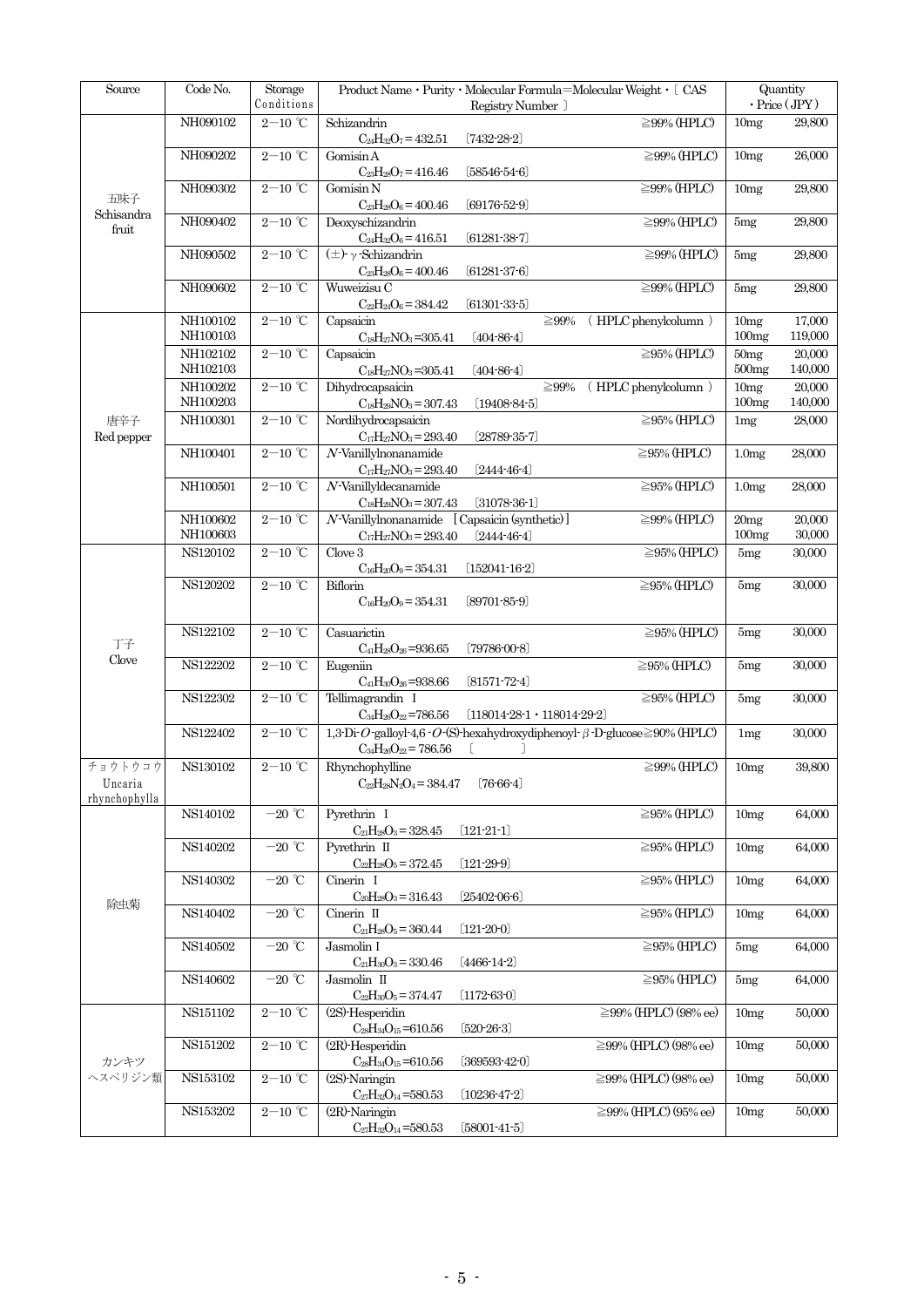| $\operatorname{Source}$<br>et. al. | Code No.                     | Storage<br>Conditions               | Product Name · Purity · Molecular Formula=Molecular Weight · [ CAS<br>Registry Number            |                                                 | Quantity<br>$\cdot$ Price (JPY) |                   |      |
|------------------------------------|------------------------------|-------------------------------------|--------------------------------------------------------------------------------------------------|-------------------------------------------------|---------------------------------|-------------------|------|
|                                    | $\overline{\mbox{NS16}}0303$ | $2-10$ °C                           | Stevioside<br>$C_{38}H_{60}O_{18}=804.87$<br>$[57817 - 89 - 7]$                                  | $\geq$ 99% (HPLC)                               | 100mg                           | 15,000            |      |
| ステビア                               | NS160402                     | $2\mathrm{-}10\ ^{\circ}\mathrm{C}$ | Dulcoside A<br>$C_{38}H_{60}O_{17}=788.87$<br>[64432.06.0]                                       | $\geq$ 98% (HPLC)                               | 2mg                             | 30,000            |      |
| Stevia                             | NS160503                     | $2\text{--}10$ °C                   | Rebaudioside A<br>$C_{44}H_{70}O_{23}=967.01$<br>$[58543-16-1]$                                  | $\geq$ 99% (HPLC)                               | 100mg                           | 15,000            |      |
|                                    | NS160702                     | $2\mathrm{-}10\ ^{\circ}\mathrm{C}$ | Rebaudioside C<br>$C_{44}H_{70}O_{22}=951.01$<br>$(63550-99-2)$                                  | $\geq$ 98% (HPLC)                               | 5mg                             | 36,000            |      |
|                                    | NS180103<br>NS180104         | $-20$ °C                            | $(+)$ -Sesamin<br>$C_{20}H_{18}O_6 = 354.35$<br>$[607 - 80 - 7]$                                 | $\geq$ 99% (HPLC)                               | 100mg<br>1 <sub>g</sub>         | 20,000<br>60,000  |      |
|                                    | NS181102<br>NS181103         | $-20~^{\circ}\mathrm{C}$            | $(+)$ -Sesamolin<br>$C_{20}H_{18}O_7 = 370.35$<br>$[526-07-8]$                                   | $\geq$ 99% (HPLC)                               | 10mg<br>100mg                   | 20,000<br>100,000 |      |
|                                    | NS180202<br>NS180203         | $-20$ °C                            | $(+)$ -Episesamin<br>$(133-03-9)$<br>$C_{20}H_{18}O_6 = 354.35$                                  | $\geq$ 99% (HPLC)                               | 10mg<br>100mg                   | 30,000<br>210,000 |      |
|                                    | NS180301                     | $-20~^{\circ}\mathrm{C}$            | Diasesamin<br>$C_{20}H_{18}O_6 = 354.35$<br>$(551-30-4)$                                         | $\geq$ 99% (HPLC)                               | 2mg                             | 50,000            |      |
|                                    | NS182102                     | $-20~^{\circ}\mathrm{C}$            | Sesaminol<br>$C_{20}H_{18}O_7 = 370.35$<br>$(74061 - 79 - 3)$                                    | $\geq$ 99% (HPLC)                               | 10mg                            | 36,000            |      |
|                                    | NS182202                     | $-20$ °C                            | 2-Episesaminol<br>$C_{20}H_{18}O_7 = 370.35$<br>$(104319 - 96 - 2)$                              | $\geq$ 98% (HPLC)                               | 10mg                            | 36,000            |      |
| 胡麻<br>Sesamum<br>indicum           | NS182301                     | $-20$ °C                            | 6-Episesaminol<br>$C_{20}H_{18}O_7 = 370.35$<br>$(105616-55-5)$                                  | $\geq$ 99% (HPLC)                               | 2mg                             | 36,000            |      |
|                                    | NS182401                     | $-20$ °C                            | Diasesaminol<br>$(110300-35-1)$<br>$C_{20}H_{18}O_7 = 370.35$                                    | $\geq$ 98% (HPLC)                               | 2mg                             | 70,000            |      |
|                                    | NS183102                     | $-20~^{\circ}\mathrm{C}$            | Samin<br>$C_{13}H_{14}O_5 = 250.25$<br>$(166239 - 82 - 3)$                                       | $\geq$ 99% (HPLC)                               | 10mg                            | 36,000            |      |
|                                    | NS183202                     | $-20$ °C                            | Disaminyl ether<br>$C_{26}H_{26}O_9 = 482.48$<br>$[30186-93-7]$                                  | $\geq$ 99% (HPLC)                               | 5mg                             | 36,000            |      |
|                                    | NS184103<br>NS184104         | $-20~^{\circ}\mathrm{C}$            | Sesamol<br>$C_7H_6O_3 = 138.12$<br>$[533-31-3]$                                                  | $\geq$ 99% (HPLC)                               | 100mg<br>1g                     | 12,000<br>20,000  |      |
|                                    | NS185102                     | $-20$ °C                            | Sesaminol triglucoside<br>$C_{38}H_{48}O_{22} = 856.77$<br>$(157469 - 83 - 5)$                   | $\geq$ 99% (HPLC)                               | 5mg                             | 36,000            |      |
|                                    | NS185201                     | $-20$ °C                            | Sesaminol $(1\rightarrow 2)$ diglucoside<br>$(157469 - 82 - 4)$<br>$C_{32}H_{38}O_{17} = 694.63$ | $\geq$ 99% (HPLC)                               | 1mg                             | 36,000            |      |
|                                    | NS185301                     | $-20$ °C                            | Sesaminol $(1\rightarrow 6)$ diglucoside<br>$(474431 - 66 - 8)$<br>$C_{32}H_{38}O_{17}=694.63$   | $\geq$ 99% (HPLC)                               | 1mg                             | 36,000            |      |
|                                    | NS185401                     | $-20$ °C                            | Sesaminol monoglucoside<br>$(153512 - 13 - 1)$<br>$C_{26}H_{28}O_{12}=532.49$                    | $\geq$ 99% (HPLC)                               | 1mg                             | 70,000            | ←新製品 |
|                                    |                              | $-20$ °C                            | Sesamolinol monoglucoside                                                                        | $\geq$ 99% (HPLC)                               |                                 | お問い合わせください        | ←新製品 |
|                                    | NS190102                     | $-20$ °C                            | $(-)$ -Asarinin<br>$C_{20}H_{18}O_6 = 354.35$<br>(133.04.0)                                      | $\geq$ 99% (HPLC)                               | 10 <sub>mg</sub>                | 44,000            |      |
| 細辛<br>Asiasarum                    | NS190202                     | $-20$ °C                            | $\left(\cdot\right)$ -Sesamin/ $\left(\cdot\right)$ -Sesamin<br>$C_{20}H_{18}O_6 = 354.35$       | [natural enantiomeric mixture]≧Total 99% (HPLC) | 5mg                             | 44,000            |      |
| sieboldii                          | NS190302                     | $-20$ °C                            | $\left( \cdot \right)$ -Sesamin<br>$(13079 - 95 - 3)$<br>$C_{20}H_{18}O_6 = 354.35$              | $\geq$ 99% (HPLC)                               | 2mg                             | 44,000            |      |
|                                    | NS191102                     | $-20$ °C                            | $(\pm)$ -Car-3-ene-2.5-dione<br>$\lceil$<br>$C_{10}H_{12}O_2 = 164.20$                           | $\geq$ 99% (HPLC)                               | 5mg                             | 44,000            |      |
|                                    | NS200002<br>NS200003         | $-20$ °C                            | <b>SDG</b> Mixture<br>$C_{32}H_{46}O_{16}=686.70$                                                | $\geq$ Total 99% (HPLC)                         | 10 <sub>mg</sub><br>100mg       | 40,000<br>320,000 |      |
| 亜麻仁                                | NS200102<br>NS200103         | $-20$ °C                            | <b>SDG</b> Mixture<br>$C_{32}H_{46}O_{16}=686.70$                                                | $\ge$ Total 95% (TLC)                           | 10 <sub>mg</sub><br>100mg       | 20,000<br>160,000 |      |
| Flaxseed                           | NS200202                     | $-20$ °C                            | $(2R3R)$ -SDG<br>$(158932 - 33 - 3)$<br>$C_{32}H_{46}O_{16}=686.70$                              | $\geq$ 99% (HPLC)                               | 5mg                             | 40,000            |      |
|                                    | NS200302                     | $-20$ °C                            | $(2R3S)$ -SDG<br>$C_{32}H_{46}O_{16}=686.70$<br>(492449.920)                                     | $\geq$ 99% (HPLC)                               | 2mg                             | 40,000            |      |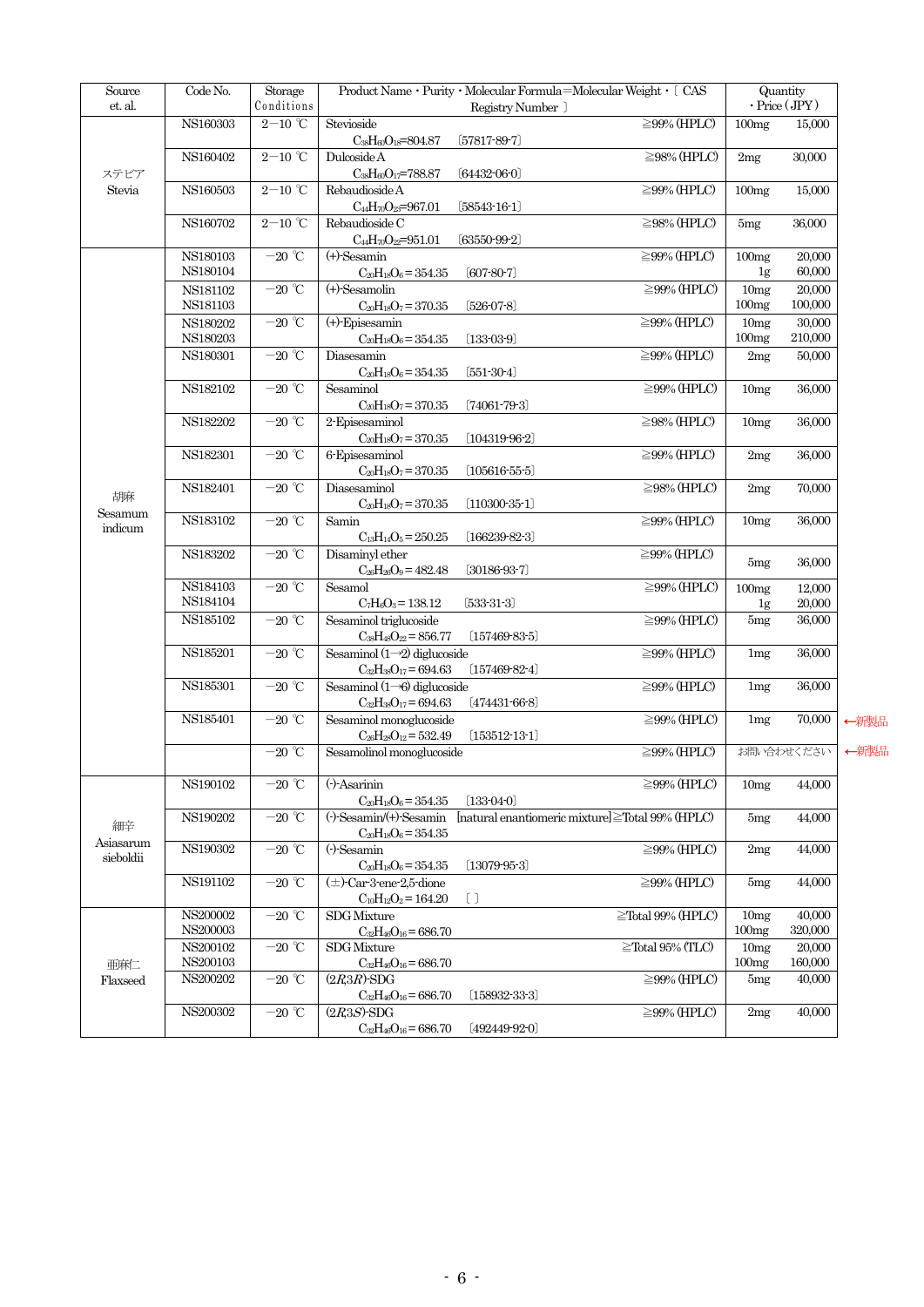| $\operatorname{Source}$<br>et. al. | Code No. | Storage<br>Conditions                  | Product Name • Purity • Molecular Formula=Molecular Weight • [ CAS<br>Registry Number                                                                           |                   | Quantity         | $\cdot$ Price (JPY) |
|------------------------------------|----------|----------------------------------------|-----------------------------------------------------------------------------------------------------------------------------------------------------------------|-------------------|------------------|---------------------|
|                                    | NS230102 | $-20$ °C                               | Pachymic acid<br>$(29070 - 92 - 6)$<br>$C_{33}H_{52}O_5 = 528.76$                                                                                               | $\geq$ 99% (HPLC) | 10mg             | 36,000              |
|                                    | NS230201 | $-20$ °C                               | Eburicoic acid                                                                                                                                                  | $\geq$ 99% (HPLC) | 2mg              | 36,000              |
|                                    | NS230302 | $-20$ $^{\circ}\!{\rm C}$              | $C_{31}H_{50}O_3 = 470.73$<br>$[560-66-7]$<br>Dehydroeburicoic acid                                                                                             | $\geq$ 99% (HPLC) | 5mg              | 36,000              |
|                                    | NS230402 | $-20$ °C                               | $C_{31}H_{48}O_3 = 468.71$<br>$(6879 - 05 - 6)$<br>Dehydropachymic acid                                                                                         | $\geq$ 99% (HPLC) |                  | 50,000              |
|                                    | NS230502 | $-20$ °C                               | $C_{33}H_{50}O_5 = 526.75$<br>$(77012-31-8)$<br>Trametenolic acid                                                                                               | $\geq$ 99% (HPLC) | 5mg              |                     |
|                                    |          |                                        | $C_{30}H_{48}O_3 = 456.70$<br>$(24160-36-9)$                                                                                                                    |                   | 5mg              | 36,000              |
| ブクリョウ                              | NS230602 | $-20$ °C                               | Dehydrotrametenolic acid<br>$[3 \beta$ -Hydroxylanosta-7, 9(11), 24-trien-21-oic acid<br>$[29220-16-4]$<br>$C_{30}H_{46}O_3 = 454.68$                           | $\geq$ 99% (HPLC) | 10mg             | 50,000              |
|                                    | NS230702 | $-20$ °C                               | 3-O-Acetyl-16 $\alpha$ -hydroxytrametenolic acid<br>$(168293 - 13 - 8)$<br>$C_{32}H_{50}O_5 = 514.74$                                                           | $\geq$ 99% (HPLC) | 5mg              | 50,000              |
|                                    | NS230801 | $-20\ ^{\circ}\!{\rm C}$               | 3-O-Acetyl-16 $\alpha$ -hydroxydehydrotrametenolic acid<br>$(168293 - 14 - 9)$<br>$C_{32}H_{48}O_5 = 512.72$                                                    | $\geq$ 99% (HPLC) | 2mg              | 36,000              |
|                                    | NS230901 | $-20$ $^{\circ}\!{\rm C}$              | Polyporenic acid C<br>$C_{31}H_{46}O_4 = 482.69$<br>$(465 - 18 - 9)$                                                                                            | $\geq$ 99% (HPLC) | 2mg              | 36,000              |
|                                    | NS231002 | $-20$ °C                               | Poricoic acid A<br>$C_{31}H_{46}O_5 = 498.69$<br>$(137551 - 38 - 3)$                                                                                            | $\geq$ 99% (HPLC) | 5mg              | 36,000              |
|                                    | NS231101 | $-20$ °C                               | Poricoic acid B<br>$C_{30}H_{44}O_5 = 484.67$<br>$(137551 - 39 - 4)$                                                                                            | $\geq$ 99% (HPLC) | 2mg              | 36,000              |
|                                    | NS240102 | $-20$ °C                               | Oolonghomobisflavan A<br>$(126737 - 60 - 8)$                                                                                                                    | $\geq$ 98% (HPLC) | 5mg              | 36,000              |
| ウーロン茶                              | NS240202 | $-20\ ^{\circ}\!{\rm C}$               | $C_{45}H_{36}O_{22} = 928.75$<br>Oolonghomobisflavan B                                                                                                          | $\geq$ 98% (HPLC) | 5mg              | 36,000              |
| Oolong tea                         | NS240301 | $-20$ °C                               | $C_{45}H_{36}O_{22} = 928.75$<br>$(176107-91-8)$ $((126715-88-6))$<br>Oolonghomobisflavan C                                                                     | $\geq$ 98% (HPLC) | 2mg              | 36,000              |
|                                    | NS250102 | $2-10$ °C                              | $C_{45}H_{36}O_{22} = 928.75$<br>$(126716-06-1)$<br>Corosolic acid (Colosolic acid)                                                                             | $\geq$ 99% (HPLC) | 10mg             | 40,000              |
| バナバ                                | NS250201 | $2-10$ °C                              | $(4547 - 24 - 4)$<br>$C_{30}H_{48}O_4 = 472.70$<br>Maslinic acid                                                                                                | $\geq$ 99% (HPLC) | 2mg              | 20,000              |
|                                    | NS260102 | $-20$ °C                               | $C_{30}H_{48}O_4 = 472.70$<br>$(4373-41-5)$<br>N-Acetyl-D-glucosamine<br>$\geq \alpha$ , $\beta$ Total 99.5% (HPLC), $\alpha = 95\%$                            |                   | 10mg             | 30,000              |
| エビ・カニ                              | NS260206 | $2\mathrm{-}10\ ^{\circ}\mathrm{C}$    | $C_8H_{15}NO_6=221.21$<br>$(7512 - 17 - 6)$<br>$((72-87-7, 10036-64-3))$<br>$\geq \alpha$ , $\beta$ Total 99% (HPLC), $\alpha = 95\%$<br>N-Acetyl-D-glucosamine |                   | 100 <sub>g</sub> | 12,000              |
|                                    | NS270102 | $-20$ °C                               | $(7512-17-6)$ $((72-87-7, 10036-64-3))$<br>$C_8H_{15}NO_6=221.21$<br>Methiin                                                                                    | $\geq$ 99% (HPLC) | 1mg              | 36,000              |
|                                    | NS270202 | $-20$ $^{\circ}\!{\rm C}$              | $C_4H_9NO_3S = 151.19$<br>$(6853 - 87 - 8)$<br>Propiin                                                                                                          | $\geq$ 99% (HPLC) | 1mg              | 36,000              |
| ニンニク、<br>タマネギ                      | NS270302 | $-20$ °C                               | $C_6H_{13}NO_3S = 179.24$<br>$(17795 - 24 - 3)$<br>Isoalliin                                                                                                    | $\geq$ 99% (HPLC) | 1mg              | 36,000              |
|                                    |          | $-20$ °C                               | $C_6H_{11}NO_3S = 177.22$<br>$(434322 - 95 - 9)$                                                                                                                |                   |                  |                     |
|                                    | NS270402 |                                        | Cycloalliin hydrochloride monohydrate<br>$C_6H_{11}NO_3S \cdot HCl \cdot H_2O = 231.70$<br>$[91673-63-1,$ Component: $15042-85-0]$                              | $\geq$ 99% (HPLC) | 5mg              | 36,000              |
|                                    | NS280102 | $2\mathrm{-}10\ ^{\circ}\!\mathrm{C}$  | Berberine Chloride<br>$\rm{C}_{20}H_{18}NO_4$ .<br>Cl=371.81<br>$[633-65-8, 141433-60-5]$                                                                       | $\geq$ 99% (HPLC) | 20mg             | 12,000              |
|                                    | NS280202 | $2\mathrm{-}10\ ^{\circ}\!\mathrm{C}$  | Berberrubine Chloride<br>$C_{19}H_{16}NO_4$ .Cl=357.79<br>$(15401 - 69 - 1)$                                                                                    | $\geq$ 99% (HPLC) | 10mg             | 24,000              |
|                                    | NS280302 | $2\text{--}10\text{ }^{\circ}\text{C}$ | Coptisine Chloride<br>$C_{19}H_{14}NO_4$ .Cl=355.77<br>$(6020-18-4)$                                                                                            | $\geq$ 99% (HPLC) | 10mg             | 30,000              |
|                                    | NS280402 | $2-10$ °C                              | Epiberberine Chloride<br>C <sub>20</sub> H <sub>18</sub> NO <sub>4</sub> .Cl=371.81<br>$[889665 - 86 - 5]$                                                      | $\geq$ 99% (HPLC) | 10 <sub>mg</sub> | 36,000              |
|                                    | NS280502 | $2\mathrm{-}10\ ^{\circ}\!\mathrm{C}$  | Palmatine Chloride<br>$C_{21}H_{22}NO_4$ .Cl=387.86<br>$(10605 - 02 - 4)$                                                                                       | $\geq$ 99% (HPLC) | 10mg             | 20,000              |
| 横連<br>Coptis                       | NS280602 | $2\mathrm{-}10\ ^{\circ}\!\mathrm{C}$  | Magnoflorine iodide<br>C <sub>20</sub> H <sub>24</sub> NO <sub>4</sub> ,I=469.31<br>$[4277-43-4,$ Component: $2141-09-5]$                                       | $\geq$ 99% (HPLC) | 5mg              | 36,000              |
| japonica                           | NS281102 | $2\mathrm{-}10\ ^{\circ}\!\mathrm{C}$  | dl-Tetrahydroberberine (dl-Canadine)<br>$C_{20}H_{21}NO_4 = 339.39$<br>$[522-97-4]$                                                                             | $\geq$ 99% (HPLC) | 5mg              | 40,000              |
|                                    | NS281202 | $2-10$ ℃                               | dl-Tetrahydroberberrubine<br>$(17388 - 17 - 9)$<br>$C_{19}H_{19}NO_4 = 325.36$                                                                                  | $\geq$ 99% (HPLC) | 5mg              | 40,000              |
|                                    | NS281302 | $2\mathrm{-}10\ ^{\circ}\!\mathrm{C}$  | dl-Tetrahydrocoptisine (dl-Stylopine)<br>$C_{19}H_{17}NO_4 = 323.34$<br>$(4312-32-7)$                                                                           | $\geq$ 99% (HPLC) | 5mg              | 40,000              |
|                                    | NS281402 | $2\mathrm{-}10\ ^{\circ}\!\mathrm{C}$  | dl-Tetrahydroepiberberine (dl-Sinactine)<br>$C_{20}H_{21}NO_4 = 339.39$<br>$(38853 - 67 - 7)$                                                                   | $\geq$ 99% (HPLC) | 5mg              | 40,000              |
|                                    | NS281502 | $2-10$ <sup>°</sup> C                  | dl-Tetrahydropalmatine<br>$C_{21}H_{25}NO_4 = 355.43$<br>$[2934-97-6]$                                                                                          | $\geq$ 99% (HPLC) | 5mg              | 40,000              |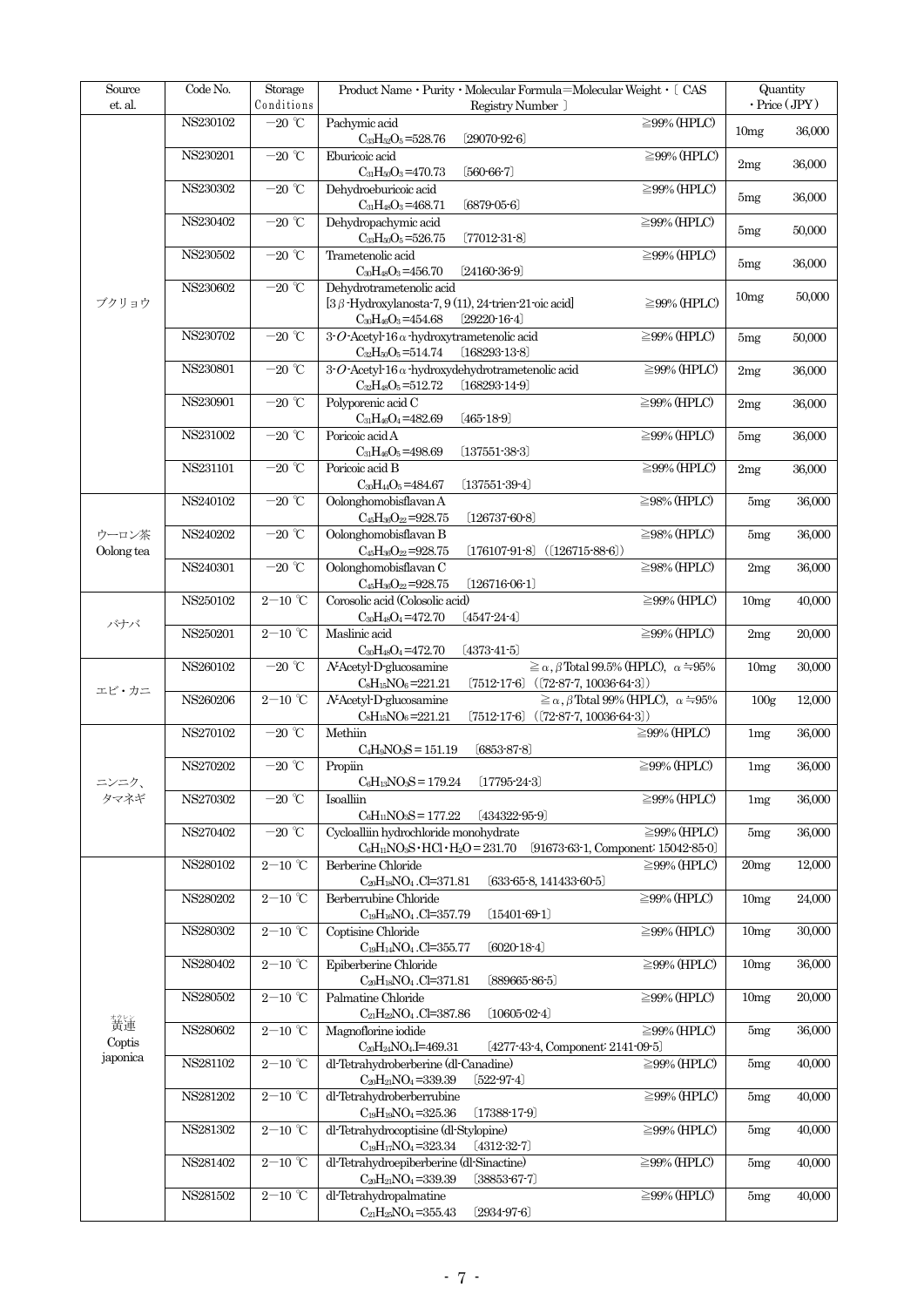| $\operatorname{Source}$<br>et. al. | Code No.       | Storage                   |                                                 | Product Name · Purity · Molecular Formula=Molecular Weight · [ CAS Registry |                        | Quantity       |                               |         |
|------------------------------------|----------------|---------------------------|-------------------------------------------------|-----------------------------------------------------------------------------|------------------------|----------------|-------------------------------|---------|
|                                    | NS290102       | Conditions<br>$-20$ °C    | Mumefural (natural)                             | Number ]                                                                    | $\geq$ 99% (HPLC)      |                | $\cdot$ Price (JPY)<br>40,000 |         |
|                                    |                |                           | $C_{12}H_{12}O_9 = 300.22$                      | $(222973 - 44 - 6)$                                                         |                        | 5mg            |                               | ←純度規格変更 |
|                                    | NS290202       | $-20$ °C                  | Mumefural (synthetic)                           |                                                                             | $\geq$ 99% (HPLC)      | 5mg            | 40,000                        |         |
| ウメ                                 |                |                           | $C_{12}H_{12}O_9 = 300.22$                      | $(222973 - 44 - 6)$                                                         |                        |                |                               | ├純度規格変更 |
| Mume                               | NS290302       | $-20$ °C                  | Mumefural isomer (natural)                      |                                                                             | $\geq$ 99% (HPLC)      | 2mg            | 40,000                        | 一純度規格変更 |
|                                    |                |                           | $C_{12}H_{12}O_9 = 300.22$                      | $(1025890-42-9)$                                                            |                        |                |                               |         |
|                                    | NS290402       | $-20$ °C                  | Mumefural isomer (synthetic)                    |                                                                             | $\geq$ 98% (HPLC)      | 2mg            | 40,000                        |         |
|                                    |                |                           | $C_{12}H_{12}O_9 = 300.22$                      | $(1025890-42-9)$                                                            |                        |                |                               |         |
| ブドウ、                               | NS300103       | $-20$ °C                  | trans-Resveratrol                               |                                                                             | $\geq$ 99% (HPLC)      | 100mg          | 10,000                        |         |
| イタドリ、                              | NS300104       |                           | $C_{14}H_{12}O_3 = 228.24$                      | $[501-36-0]$                                                                |                        | 1 <sub>g</sub> | 50,000<br>30,000              |         |
| パッションフルーツ                          | NS300202       | $-20$ °C                  | cis Resveratrol<br>$C_{14}H_{12}O_3 = 228.24$   | $(61434 - 67 - 1)$                                                          | $\geq$ 99% (HPLC)      | 10mg           |                               |         |
|                                    | NS300602       | $-20$ °C                  | trans Pterostilbene                             |                                                                             | $\geq$ 99% (HPLC)      | 10mg           | 20,000                        |         |
|                                    | $\rm NS300603$ |                           | $C_{16}H_{16}O_3 = 256.30$                      | $[537-42-8]$                                                                |                        | 100mg          | 140,000                       |         |
|                                    | NS301202       | $-20$ °C                  | $(\pm)$ c Viniferin $(+/-=1.1)$                 |                                                                             | $\ge$ Total 99% (HPLC) | 10mg           | 20,000                        |         |
|                                    |                |                           | $C_{28}H_{22}O_6 = 454.47$                      | $[25343507-3]$                                                              |                        |                |                               |         |
|                                    | NS301301       | $-20$ °C                  | $(+)$ $\epsilon$ Viniferin                      |                                                                             | $\geq$ 99%ee (HPLC)    | 2mg            | 36,000                        |         |
|                                    |                |                           | $C_{28}H_{22}O_6 = 454.47$                      | $(129170-22-5)$                                                             |                        |                |                               |         |
|                                    | NS301401       | $-20$ °C                  | $\left(\cdot\right)$ & Viniferin                |                                                                             | $\geq$ 99%ee (HPLC)    | 2mg            | 36,000                        |         |
|                                    |                |                           | $C_{28}H_{22}O_6 = 454.47$                      | $(62218 - 08 - 0)$                                                          |                        |                |                               |         |
|                                    | <b>NS3015</b>  | $-20$ °C                  | $\omega$ -Viniferin (+/- $\div$ 1:3)            |                                                                             |                        |                | お問合せください                      |         |
|                                    | NS301602       | $-20$ °C                  | $C_{28}H_{22}O_6 = 454.47$<br>Ampelopsin A      | $(1307823 - 52 - 4, 174023 - 03 - 1)$                                       | $\geq$ 99% (HPLC)      | 5mg            | 36,000                        |         |
| ブドウ                                |                |                           | $C_{28}H_{22}O_7 = 470.47$                      | $(130608 - 11 - 6)$                                                         |                        |                |                               |         |
|                                    | NS303101       | $-20$ °C                  | Miyabenol C                                     |                                                                             | $\geq$ 99% (HPLC)      | 2mg            | 50,000                        |         |
|                                    |                |                           | $C_{42}H_{32}O_9 = 680.70$                      | $(109605 - 83 - 6)$                                                         |                        |                |                               |         |
|                                    | NS305101       | $-20$ °C                  | Vitisin A                                       |                                                                             | $\geq$ 99% (HPLC)      | 2mg            | 36,000                        |         |
|                                    |                |                           | $C_{56}H_{42}O_{12}=906.93$                     | $[142449-89-6]$                                                             |                        |                |                               |         |
|                                    | NS305201       | $-20$ °C                  | Vitisin B                                       |                                                                             | $\geq$ 99% (HPLC)      | 2mg            | 36,000                        |         |
|                                    |                |                           | $C_{56}H_{42}O_{12}=906.93$                     | $(142449 - 90 - 9)$                                                         |                        |                |                               |         |
|                                    | NS305301       | $-20$ $^{\circ}\!{\rm C}$ | Hopeaphenol                                     |                                                                             | $\geq$ 99% (HPLC)      | 2mg            | 36,000                        |         |
|                                    | NS305401       | $-20$ °C                  | $C_{56}H_{42}O_{12}=906.93$<br>Isohopeaphenol   | $(388582 - 37 - 4)$                                                         | $\geq$ 99% (HPLC)      | 2mg            | 36,000                        |         |
|                                    |                |                           | $C_{56}H_{42}O_{12}=906.93$                     | $(197446 - 77 - 8)$                                                         |                        |                |                               |         |
|                                    | NS300402       | $-20$ °C                  | trans Polydatin (trans Piceid)                  |                                                                             | $\geq$ 99% (HPLC)      | 10mg           | 20,000                        |         |
|                                    |                |                           | $C_{20}H_{22}O_8 = 390.38$                      | $(27208 - 80 - 6, 65914 - 17 - 2)$                                          |                        |                |                               |         |
| イタドリ                               | NS300502       | $-20$ °C                  | cis Polydatin (cis Piceid)                      |                                                                             | $\geq$ 99% (HPLC)      | 10mg           | 30,000                        |         |
|                                    |                |                           | $C_{20}H_{22}O_8 = 390.38$                      | $(148766-36-3)$                                                             |                        |                |                               |         |
|                                    | NS300302       | $-20$ °C                  | trans Piceatannol                               |                                                                             | $\geq$ 99% (HPLC)      | 10mg           | 16,000                        |         |
|                                    | NS300303       |                           | $C_{14}H_{12}O_4 = 244.25$                      | $(10083 - 24 - 6)$                                                          |                        | 100mg          | 128,000                       |         |
|                                    | NS300902       | $-20$ °C                  | cis Piceatannol                                 |                                                                             | $\geq$ 99% (HPLC)      | 10mg           | 36,000                        |         |
|                                    |                |                           | $C_{14}H_{12}O_4 = 244.25$                      | $(106325 - 86 - 4)$                                                         |                        |                |                               |         |
| パッション<br>フルーツ                      | NS300702       | $-20$ °C                  | trans Scirpusin B<br>$C_{28}H_{22}O_8 = 486.47$ | [483363-92-4, 69297-49-0]                                                   | $\geq$ 98% (HPLC)      | 10mg           | 36,000                        |         |
|                                    | NS301001       | $-20$ °C                  | cis Scirpusin B                                 |                                                                             | $\geq$ 98% (HPLC)      | 2mg            | 36,000                        |         |
|                                    |                |                           | $C_{28}H_{22}O_8 = 486.47$                      | $[288846-83-3]$                                                             |                        |                |                               |         |
|                                    | NS300801       | $-20$ °C                  | trans Scirpusin A                               |                                                                             | $\geq$ 99% (HPLC)      | 2mg            | 36,000                        |         |
|                                    |                |                           | $C_{28}H_{22}O_7 = 470.47$                      | $(483363-91-3, 69297-51-4)$                                                 |                        |                |                               |         |
| クワ                                 | NS301102       | $-20$ $^{\circ}\!{\rm C}$ | transOxyresveratrol                             |                                                                             | $\geq$ 99% (HPLC)      | 10mg           | 10,000                        |         |
|                                    |                |                           | $C_{14}H_{12}O_4 = 244.24$                      | $[29700-22-9]$                                                              |                        |                |                               |         |
| 米糠フェルラ酸                            | NS310103       | $2-10$ °C                 | trans-Ferulic acid                              |                                                                             | $\geq$ 99% (HPLC)      | 100mg          | 10,000                        |         |
|                                    | NS310104       |                           | $C_{10}H_{10}O_4 = 194.18$                      | $[537-98-4]$                                                                |                        | 1 <sub>g</sub> | 20,000                        |         |
|                                    | NS320102       | $2-10$ °C                 | Nodakenin                                       |                                                                             | $\geq$ 99% (HPLC)      | 5mg            | 36,000                        |         |
|                                    | NS320201       | $2-10$ °C                 | $C_{20}H_{24}O_9 = 408.40$<br>Marmesinin        | $(495-31-8)$                                                                | $\geq$ 99% (HPLC)      | 2mg            | 36,000                        |         |
| 精光活                                |                |                           | $C_{20}H_{24}O_9 = 408.40$                      | $(495-30-7)$                                                                |                        |                |                               |         |
| Notopterygium                      | NS320302       | $2-10$ ℃                  | Notopterol                                      |                                                                             | $\geq$ 99% (HPLC)      | 10mg           | 30,000                        |         |
| incisum                            |                |                           | $C_{21}H_{22}O_5 = 354.40$                      | $(88206-46-6)$                                                              |                        |                |                               |         |
|                                    | NS320402       | $2-10$ °C                 | Notoptol                                        |                                                                             | $\geq$ 99% (HPLC)      | 5mg            | 36,000                        |         |
|                                    |                |                           | $C_{21}H_{22}O_5 = 354.40$                      | $[88206-49-9]$                                                              |                        |                |                               |         |
| 大黄 Rheum                           | NS330102       | $2-10$ °C                 | Rhein                                           |                                                                             | $\geq$ 99% (HPLC)      | 20mg           | 20,000                        |         |
| palmatum                           | NS330103       |                           | $C_{15}H_8O_6 = 284.22$                         | $(478-43-3)$                                                                |                        | 100mg          | 80,000                        |         |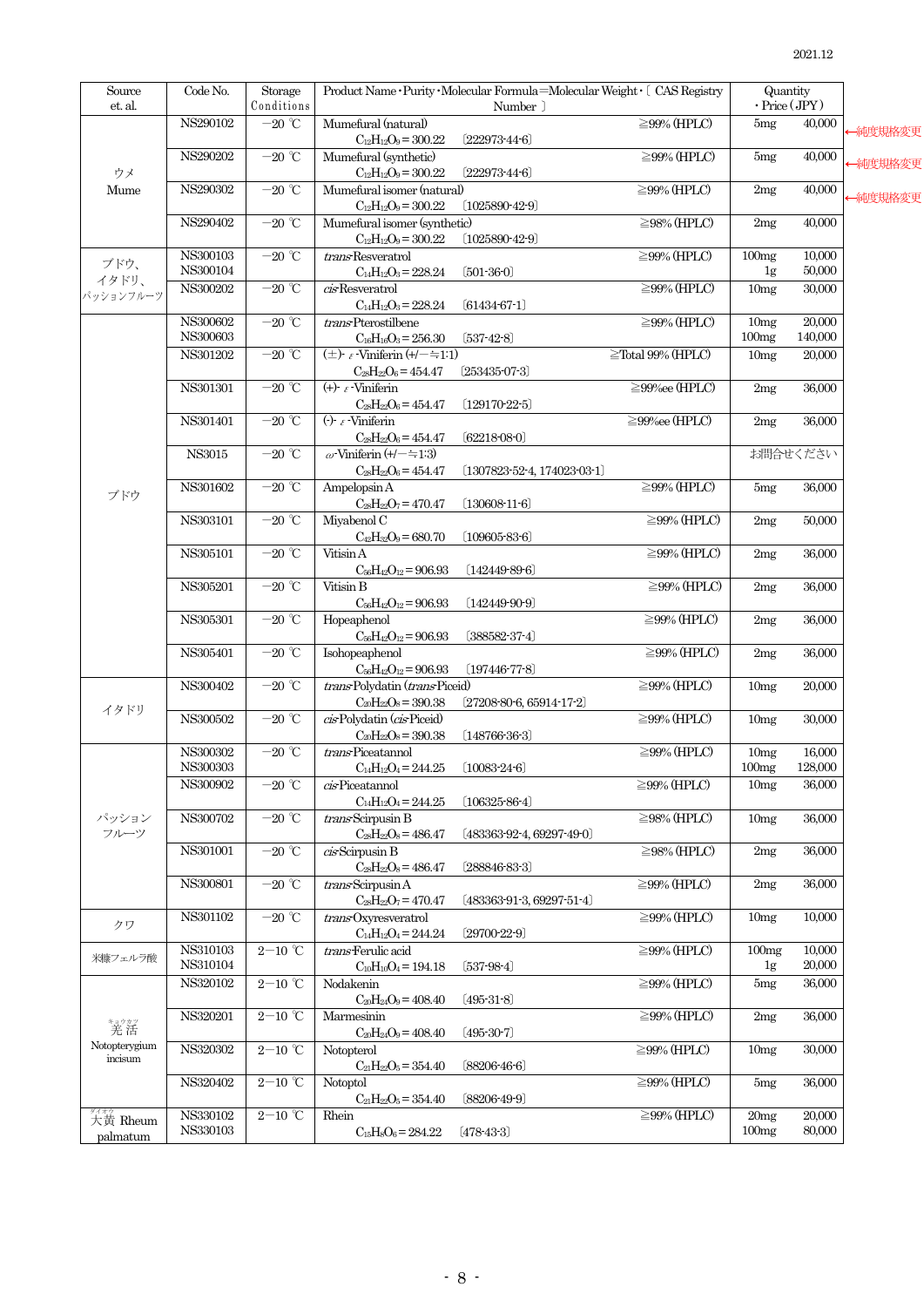| Source<br>et. al. | Code No.             | Storage<br>Conditions               | Product Name · Purity · Molecular Formula=Molecular Weight · [ CAS Registry<br>Number                                                                                                                               |                       | Quantity<br>$\cdot$ Price (JPY) |  |
|-------------------|----------------------|-------------------------------------|---------------------------------------------------------------------------------------------------------------------------------------------------------------------------------------------------------------------|-----------------------|---------------------------------|--|
|                   | NS380502             | $-20$ °C                            | Cyanidin chloride<br>$\geq$ 99% (HPLC)                                                                                                                                                                              | 5mg                   | 10,000                          |  |
|                   | NS380101             | $-20$ °C                            | $C_{15}H_{11}O_6$ .Cl=322.70<br>$[528-58-5,$ Component: $13306-05-3]$<br>Cyanidin 3-glucoside chloride<br>$\geq$ 99% (HPLC)<br>[Kuromanin chloride]                                                                 | 5mg                   | 15,000                          |  |
|                   | NS380102             |                                     | $(7084-24-4,$ Component: $47705-70-4)$<br>$C_{21}H_{21}O_{11}$ .Cl=484.84                                                                                                                                           | 10mg                  | 26,000                          |  |
| カシス、              | NS380202             | $-20$ °C                            | $\geq$ 99% (HPLC)<br>Cyanidin 3-rutinoside chloride<br>[Keracyanin chloride]<br>$(18719 - 76 - 1,$ Component: $28338 - 59 - 2)$<br>$C_{27}H_{31}O_{15}$ .Cl=630.98                                                  | 10 <sub>mg</sub>      | 12,000                          |  |
| 黒大豆他              | NS380602             | $-20$ °C                            | $\geq$ 99% (HPLC)<br>Delphinidin chloride<br>$C_{15}H_{11}O_7$ .Cl=338.70<br>$[528-53-0,$ Component: $13270-61-6]$                                                                                                  | 5mg                   | 16,000                          |  |
|                   | NS380301             | $-20$ °C                            | Delphinidin 3-glucoside chloride<br>[Mirtillin chloride]<br>$\geq$ 99% (HPLC)                                                                                                                                       | 5mg                   | 20,000                          |  |
|                   | NS380302<br>NS380401 | $-20$ °C                            | $C_{21}H_{21}O_{12}$ .Cl=500.84<br>[6906-38-3, Component: 50986-17-9]<br>Delphinidin 3-rutinoside chloride<br>[Tulipanin chloride]<br>$\geq$ 99% (HPLC)                                                             | 10mg<br>5mg           | 36,000<br>$\frac{24,000}{2}$    |  |
|                   | NS380402             |                                     | $(15674 - 58 - 5,$ Component: $58285 - 26 - 0)$<br>$C_{27}H_{31}O_{16}$ .Cl=646.98                                                                                                                                  | 10mg                  | 36,000                          |  |
|                   | NS390102             | $2-10$ ℃                            | Fructo-oligosaccharide DP5<br>[GF <sub>4</sub> , Fructofuranosyl-nystose]<br>Fru $\beta$ (2-1)-[Fru $\beta$ (2-1)] <sub>3</sub> - $\alpha$ (2-1)Glc<br>$\geq$ 99% (HPLC)<br>$C_{30}H_{52}O_{26} = 828.71$<br>$\Box$ | 5mg                   | 32,000                          |  |
|                   | NS390201             | $2-10$ ℃                            | $[GF_5, 1-F(1-\beta-fructofuranosyl)-2-nystose]$<br>Fructo-oligosaccharide DP6                                                                                                                                      | 1mg                   | 32,000                          |  |
|                   |                      |                                     | Fru $\beta$ (2-1)-[Fru $\beta$ (2-1)] <sub>4</sub> $\alpha$ (2-1)Glc<br>$\geq$ 99% (HPLC)<br>$C_{36}H_{62}O_{31} = 990.85$<br>$\Box$                                                                                |                       |                                 |  |
|                   | NS390301             | $2-10$ ℃                            | Fructooligosaccharide DP7 $[GF_6, 1-F(1-\beta-\text{fructofuranosyl})-3-\text{nystose}]$                                                                                                                            | 1mg                   | 32,000                          |  |
|                   |                      |                                     | Fru $\beta$ (2-1)-[Fru $\beta$ (2-1)] <sub>5</sub> $\alpha$ (2-1)Glc<br>$\geq$ 99% (HPLC)<br>$C_{42}H_{72}O_{36}=1152.99$                                                                                           |                       |                                 |  |
|                   | NS390401             | $2-10$ ℃                            | Fructo-oligosaccharide DP8<br>$[GF_7]$                                                                                                                                                                              | 1mg                   | 32,000                          |  |
|                   |                      |                                     | Fru $\beta$ (2-1)-[Fru $\beta$ (2-1)] <sub>6</sub> $\alpha$ (2-1)Glc<br>$\geq$ 99% (HPLC)<br>$C_{48}H_{82}O_{41} = 1315.13$                                                                                         |                       |                                 |  |
|                   | NS390501             | $2-10$ ℃                            | Fructo-oligosaccharide DP9<br>$[GF_8]$<br>Fru $\beta$ (2-1)-[Fru $\beta$ (2-1)] $_7$ $\alpha$ (2-1)Glc<br>$\geq$ 99% (HPLC)                                                                                         | 1mg                   | 32,000                          |  |
|                   |                      |                                     | $C_{54}H_{92}O_{46}=1477.27$<br>$\Box$                                                                                                                                                                              |                       |                                 |  |
|                   | NS390601             | $2-10$ ℃                            | Fructo-oligosaccharide DP10<br>$[GF_9]$                                                                                                                                                                             | 1mg                   | 32,000                          |  |
|                   |                      |                                     | Fru $\beta$ (2-1)-[Fru $\beta$ (2-1)] <sub>8</sub> $\alpha$ (2-1)Glc<br>$\geq$ 99% (HPLC)<br>$C_{60}H_{102}O_{51} = 1639.41$                                                                                        |                       |                                 |  |
|                   | NS390701             | $2-10$ °C                           | Fructo-oligosaccharide DP11<br>$[GF_{10}]$                                                                                                                                                                          | 1mg                   | 32,000                          |  |
|                   |                      |                                     | Fru $\beta$ (2-1)-[Fru $\beta$ (2-1)] <sub>9</sub> - $\alpha$ (2-1)Glc<br>$\geq$ 99% (HPLC)<br>$C_{66}H_{112}O_{56}=1801.55$<br>n                                                                                   |                       |                                 |  |
|                   | NS390801             | $2-10$ ℃                            | Fructo-oligosaccharide DP12<br>$[\rm\,GF_{11}]$<br>Fru β(2-1)-[Fru β(2-1)] <sub>10</sub> $\alpha$ (2-1)Glc<br>$\geq$ 99% (HPLC)                                                                                     | 1mg                   | 32,000                          |  |
|                   |                      |                                     | $C_{72}H_{122}O_{61} = 1963.69$                                                                                                                                                                                     |                       |                                 |  |
|                   | NS390901             | $2-10$ <sup>°</sup> C               | Fructo-oligosaccharide DP13<br>$\lceil$ GF <sub>12</sub> $\rceil$<br>Fru $\beta$ (2-1)-[Fru $\beta$ (2-1)] <sub>11</sub> - $\alpha$ (2-1)Glc<br>$\geq$ 99% (HPLC)                                                   | 1mg                   | 32,000                          |  |
| イヌリン<br>Inulin    |                      |                                     | $C_{78}H_{132}O_{66}=2125.83$                                                                                                                                                                                       |                       |                                 |  |
|                   | NS391001             | $2-10$ ℃                            | Fructo-oligosaccharide DP14<br>$[GF_{13}]$<br>Fru β(2-1)-[Fru β(2-1)] <sub>12</sub> $\alpha$ (2-1)Glc<br>$\geq$ 99% (HPLC)                                                                                          | 1mg                   | 32,000                          |  |
|                   |                      |                                     | $C_{84}H_{142}O_{71} = 2287.97$                                                                                                                                                                                     |                       |                                 |  |
|                   | NS391101             | $2\mathrm{-}10\ ^{\circ}\mathrm{C}$ | Fructo-oligosaccharide DP15<br>$[GF_{14}]$<br>Fru β(2-1)-[Fru β(2-1)] <sub>13</sub> $\alpha$ (2-1)Glc<br>$\geq$ 99% (HPLC)                                                                                          | 1mg                   | 32,000                          |  |
|                   |                      |                                     | $C_{90}H_{152}O_{76}=2450.11$                                                                                                                                                                                       |                       |                                 |  |
|                   | NS391201             | $2-10$ ℃                            | Fructo-oligosaccharide DP16<br>$ GF_{15} $<br>Fru β(2-1)-[Fru β(2-1)] <sub>14</sub> $\alpha$ (2-1)Glc<br>$\geq$ 99% (HPLC)                                                                                          | 1mg                   | 32,000                          |  |
|                   |                      |                                     | $C_{96}H_{162}O_{81} = 2612.25$<br>$\lceil$                                                                                                                                                                         |                       |                                 |  |
|                   | NS391301             | $2-10$ °C                           | Fructo-oligosaccharide DP17<br>$[GF_{16}]$<br>Fru β(2-1)-[Fru β(2-1)] <sub>15</sub> $\alpha$ (2-1)Glc<br>$\geq$ 99% (HPLC)                                                                                          | 1mg                   | 32,000                          |  |
|                   |                      |                                     | $C_{102}H_{172}O_{86} = 2774.39$<br>$\lceil$ $\rceil$                                                                                                                                                               |                       |                                 |  |
|                   | NS391401             | $2-10$ °C                           | Fructo-oligosaccharide DP18<br>$\left[ \text{ GF}_{17} \right]$<br>Fru β(2-1)-[Fru β(2-1)] <sub>16</sub> $\alpha$ (2-1)Glc<br>$\geq$ 95% (HPLC)                                                                     | 0.2mg                 | 32,000                          |  |
|                   |                      |                                     | $C_{108}H_{182}O_{91} = 2936.53$                                                                                                                                                                                    |                       |                                 |  |
|                   | NS391501             | $2-10$ ℃                            | Fructo-oligosaccharide DP19<br>$[GF_{18}]$<br>Fru β(2-1)-[Fru β(2-1)] <sub>17</sub> $\alpha$ (2-1)Glc<br>$\geq$ 95% (HPLC)                                                                                          | 0.2mg                 | 32,000                          |  |
|                   |                      |                                     | $C_{114}H_{192}O_{96}=3098.67$<br>$\lceil$                                                                                                                                                                          |                       |                                 |  |
|                   | NS391601             | $2-10$ ℃                            | $[GF_{19}]$<br>Fructo-oligosaccharide DP20<br>$\geq$ 95% (HPLC)<br>Fru $\beta$ (2-1)-[Fru $\beta$ (2-1)] <sub>18</sub> $\alpha$ (2-1)Glc                                                                            | 0.2mg                 | 32,000                          |  |
|                   | NS395101             |                                     | $C_{120}H_{202}O_{101} = 3260.81$<br>$[\ ]$                                                                                                                                                                         |                       |                                 |  |
|                   |                      | $2-10$ ℃                            | Fructo-oligosaccharides kit (DP3 $\sim$ DP11, GF <sub>2</sub> $\sim$ GF <sub>10</sub> )                                                                                                                             | $1mg$ 1set $200,000$  |                                 |  |
|                   | NS395201             | $2-10$ °C                           | Fructo oligosaccharides kit (DP12 $\sim$ DP20, GF <sub>11</sub> $\sim$ GF <sub>19</sub> )                                                                                                                           | DP12 $\neg$ DP17, 1mg | DP18~DP20, 0.2mg                |  |
|                   |                      |                                     |                                                                                                                                                                                                                     | 1set                  | 200,000                         |  |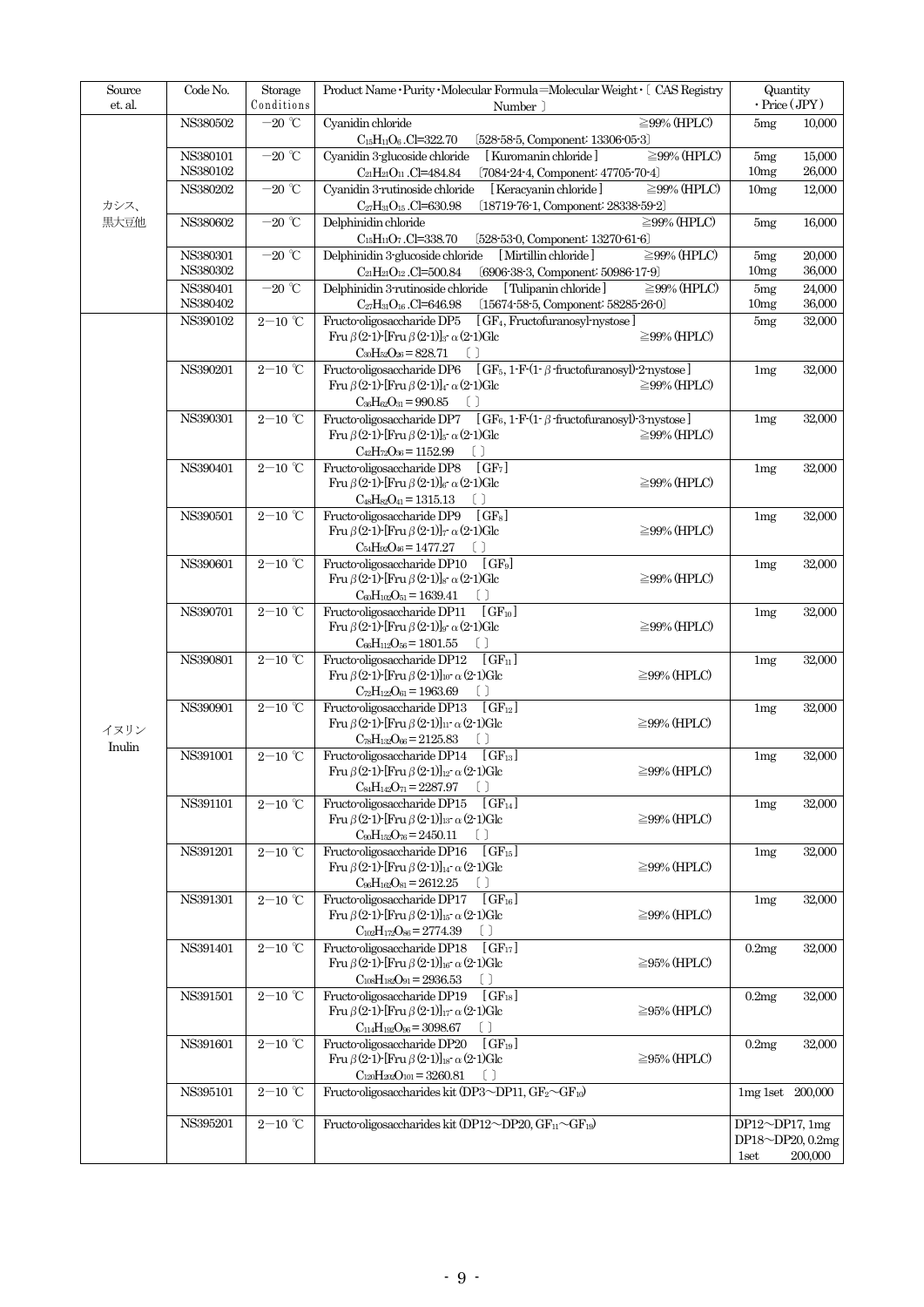| Source<br>et. al.              | Code No. | Storage<br>Conditions                  | Product Name · Molecular Formula=Molecular Weight ·<br>[ CAS Registry Number | Purity              |                   | Quantity<br>$\cdot$ Price (JPY) |
|--------------------------------|----------|----------------------------------------|------------------------------------------------------------------------------|---------------------|-------------------|---------------------------------|
|                                | NS400103 | $2-10$ °C                              | D-Psicose<br>$C_6H_{12}O_6=180.16$<br>$[551-68-8]$                           | $\geq$ 99.5% (HPLC) | 100mg             | 12,000                          |
|                                | NS400204 | $2-10$ ℃                               |                                                                              | $\geq$ 99% (HPLC)   | 1g                | 32,000                          |
|                                | NS400303 | $2-10$ ℃                               | L-Psicose<br>$C_6H_{12}O_6=180.16$<br>$[16354-64-6]$                         | $\geq$ 99.5% (HPLC) | 100mg             | 36,000                          |
|                                | NS400403 | $2-10$ ℃                               |                                                                              | $\geq$ 99% (HPLC)   | 100mg             | 12,000                          |
|                                | NS400503 | $2-10$ <sup>°</sup> C                  | L-Fructose                                                                   |                     |                   |                                 |
|                                | NS400604 | $2-10$ ℃                               | $C_6H_{12}O_6=180.16$<br>$[7776-48-9]$                                       | $\geq$ 98% (HPLC)   | 1 <sub>g</sub>    | 42,000                          |
| 希少糖                            | NS400703 | $2-10$ <sup>°</sup> C                  | $D$ -Sorbose<br>$C_6H_{12}O_6=180.16$<br>$[3615-56-3]$                       | $\geq$ 99.5% (HPLC) | 100mg             | 12,000                          |
| Rare sugar<br>(Keto-hexoses)   | NS400804 | $2-10$ ℃                               |                                                                              | $\geq$ 99% (HPLC)   | 1 <sub>g</sub>    | 15,000                          |
|                                | NS400903 | $2-10$ ℃                               | L-Sorbose<br>$C_6H_{12}O_6=180.16$<br>$[87 - 79 - 6]$                        | $\geq$ 99.5% (HPLC) | 100mg             | 12,000                          |
|                                | NS401005 | $2\mathrm{-}10$ $^\circ\!\mathrm{C}$   |                                                                              | $\geq$ 99% (HPLC)   | 25 <sub>g</sub>   | 10,000                          |
|                                | NS401103 | $2-10$ <sup>°</sup> C                  | D-Tagatose<br>$C_6H_{12}O_6=180.16$<br>$[87-81-0]$                           | $\geq$ 99.5% (HPLC) | 100mg             | 12,000                          |
|                                | NS401204 | $2-10$ ℃                               |                                                                              | $\geq$ 98% (HPLC)   | 1 <sub>g</sub>    | 10,000                          |
|                                | NS401303 | $2\mathrm{-}10\ ^{\circ}\!\mathrm{C}$  | L-Tagatose<br>$C_6H_{12}O_6=180.16$<br>$(17598 - 82 - 2)$                    | $\geq$ 99.5% (HPLC) | 100mg             | 60,000                          |
|                                | NS401403 | $2\text{--}10\text{ }^{\circ}\text{C}$ |                                                                              | $\geq$ 98% (HPLC)   | 100mg             | 20,000                          |
| 希少糖                            | NS401503 | $2-10$ ℃                               | D-Allose<br>$C_6H_{12}O_6=180.16$<br>$[2595-97-3]$                           | $\geq$ 99.5% (HPLC) | 100mg             | 12,000                          |
|                                | NS401604 | $2\text{--}10\text{ }^{\circ}\text{C}$ |                                                                              | $\geq$ 99% (HPLC)   | 1g                | 15,000                          |
| Rare sugar<br>(Aldo-hexoses)   | NS401703 | $2-10$ ℃                               | D-Altrose<br>$C_6H_{12}O_6=180.16$<br>$[1990-29-0]$                          | $\geq$ 99.5% (HPLC) | 100mg             | 15,000                          |
|                                | NS401804 | $2-10$ ℃                               |                                                                              | $\geq$ 99% (HPLC)   | 1 <sub>g</sub>    | 32,000                          |
|                                | NS401903 | $2-10$ <sup>°</sup> C                  | Allitol<br>$C_6H_{14}O_6=182.17$<br>$[488 - 44 - 8]$                         | $\geq$ 99.5% (HPLC) | 100mg             | 12,000                          |
|                                | NS402004 | $2-10$ ℃                               |                                                                              | $\geq$ 99% (HPLC)   | 1 <sub>g</sub>    | 30,000                          |
|                                | NS402103 | $2-10$ ℃                               | D-Iditol<br>$C_6H_{14}O_6=182.17$<br>$(25878 - 23 - 3)$                      | $\geq$ 99.5% (HPLC) | 100 <sub>mg</sub> | 20,000                          |
|                                | NS402204 | $2-10$ <sup>°</sup> C                  |                                                                              | $\geq$ 99% (HPLC)   | 1g                | 38,000                          |
|                                | NS402303 | $2\mathrm{-}10$ $^\circ\!\mathrm{C}$   | L-Iditol<br>$C_6H_{14}O_6=182.17$<br>$(488 - 45 - 9)$                        | $\geq$ 99.5% (HPLC) | 100mg             | 25,000                          |
|                                | NS402404 | $2\text{--}10\text{ }^{\circ}\text{C}$ |                                                                              | $\geq$ 99% (HPLC)   | 1g                | 45,000                          |
| 希少糖                            | NS402503 | $2-10$ °C                              | D-Talitol<br>$C_6H_{14}O_6=182.17$<br>$(643-03-8)$                           | $\geq$ 99.5% (HPLC) | 100mg             | 30,000                          |
| Rare sugar<br>(Sugar alcohols) | NS402604 | $2\mathrm{-}10$ $^\circ\!\mathrm{C}$   |                                                                              | $\geq$ 99% (HPLC)   | 0.5g              | 30,000                          |
|                                | NS402703 | $2\mathrm{-}10\ ^{\circ}\mathrm{C}$    | L-Talitol<br>$C_6H_{14}O_6=182.17$<br>$(60660-58-4)$                         | $\geq$ 99.5% (HPLC) | 100mg             | 75,000                          |
|                                | NS402803 | $2-10$ °C                              |                                                                              | $\geq$ 99% (HPLC)   | 200 <sub>mg</sub> | 36,000                          |
|                                | NS402903 | $2-10$ <sup>°</sup> C                  | L-Sorbitol<br>C6H14O6=182.17<br>$[6706-59-8]$                                | $\geq$ 99.5% (HPLC) | 100mg             | 50,000                          |
|                                | NS403003 | $2-10$ ℃                               |                                                                              | $\geq$ 99% (HPLC)   | 100mg             | 25,000                          |
|                                | NS403103 | $2\mathrm{-}10$ $^{\circ}\!\mathrm{C}$ | L-Mannitol<br>$C_6H_{14}O_6=182.17$<br>$(643-01-6)$                          | $\geq$ 99.5% (HPLC) | 100mg             | 12,000                          |
|                                | NS403204 | $2\mathrm{-}10$ $^\circ\!\mathrm{C}$   |                                                                              | $\geq$ 99% (HPLC)   | 1 <sub>g</sub>    | 20,000                          |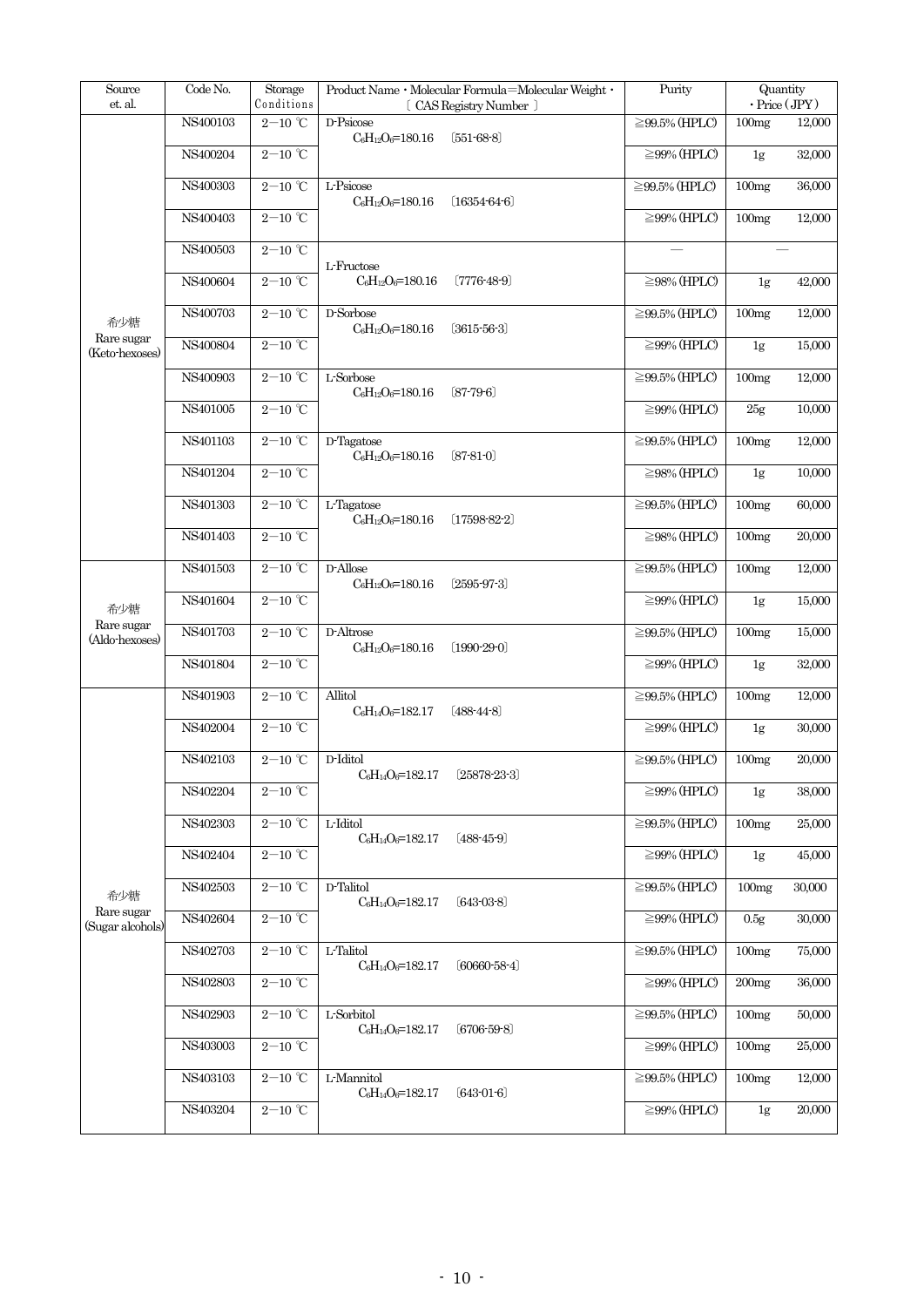| Source<br>et. al.         | Code No.             | Storage<br>Conditions                  | Product Name · Purity · Molecular Formula=Molecular Weight · [ CAS<br>Registry Number                          | Quantity<br>$\cdot$ Price (JPY) |                           |                   |
|---------------------------|----------------------|----------------------------------------|----------------------------------------------------------------------------------------------------------------|---------------------------------|---------------------------|-------------------|
|                           | NS410105             | $2\mathrm{-}10\ ^{\circ}\mathrm{C}$    | Decanoic acid<br>[Capric acid]                                                                                 | $\geq$ 99.5% (HPLC)             | 10 <sub>g</sub>           | 12,000            |
|                           | NS410205             | $2\text{--}10\text{ }^{\circ}\text{C}$ | $C_{10}H_{20}O_2=172.26$<br>$(334 - 48 - 5)$<br>Dodecanoic acid<br>[Lauric acid]                               | $\geq$ 99.5% (HPLC)             | 10 <sub>g</sub>           | 12,000            |
|                           | NS411105             | $2-10$ °C                              | $C_{12}H_{24}O_2=200.32$<br>$[143-07-7]$<br>Tridecanoic acid                                                   | $\geq$ 99.5% (HPLC)             | 10 <sub>g</sub>           | 12,000            |
|                           |                      |                                        | $C_{13}H_{26}O_2=214.35$<br>$(638-53-9)$                                                                       |                                 |                           |                   |
|                           | NS410305             | $2\text{--}10\text{ }^{\circ}\text{C}$ | Myristic acid<br>$C_{14}H_{28}O_2=228.37$<br>$[544-63-8]$                                                      | $\geq$ 99.5% (HPLC)             | 10 <sub>g</sub>           | 12,000            |
|                           | NS411205             | $2-10$ °C                              | Pentadecanoic acid<br>$C_{15}H_{30}O_2=242.40$<br>$(1002 - 84 - 2)$                                            | $\geq$ 99.5% (HPLC)             | 10 <sub>g</sub>           | 12,000            |
|                           | NS410405             | $2\text{--}10\text{ }^{\circ}\text{C}$ | Palmitic acid                                                                                                  | $\geq$ 99.5% (HPLC)             | 10 <sub>g</sub>           | 12,000            |
|                           | NS411305             | $2\text{--}10\text{ }^{\circ}\text{C}$ | $C_{16}H_{32}O_2=256.42$<br>$[57-10-3]$<br>Heptadecanoic acid                                                  | $\geq$ 99.5% (HPLC)             | 5g                        | 12,000            |
|                           | NS410505             | $2\text{--}10\text{ }^{\circ}\text{C}$ | $C_{17}H_{34}O_2=270.46$<br>$[506-12-7]$<br>Stearic acid                                                       | $\geq$ 99.5% (HPLC)             | 10 <sub>g</sub>           | 12,000            |
|                           |                      |                                        | $C_{18}H_{36}O_2=284.48$<br>$[57-11-4]$                                                                        |                                 |                           |                   |
|                           | NS411404             | $2\text{--}10\text{ }^{\circ}\text{C}$ | Nonadecanoic acid<br>$C_{19}H_{38}O_2=298.51$<br>$(646-30-0)$                                                  | $\geq$ 99.5% (HPLC)             | 2g                        | 12,000            |
| 高純度飽和<br>脂肪酸              | NS410604             | $2-10$ °C                              | Arachidic acid<br>$C_{20}H_{40}O_2=312.53$<br>$[506-30-9]$                                                     | $\geq$ 99.5% (HPLC)             | 1g                        | 12,000            |
| Saturated                 | NS411503             | $2\text{--}10\text{ }^{\circ}\text{C}$ | Heneicosanoic acid                                                                                             | $\geq$ 99.5% (HPLC)             | 200 <sub>mg</sub>         | 12,000            |
| fatty acids               | NS410704             | $2-10$ °C                              | $[2363-71-5]$<br>$C_{21}H_{42}O_2=326.57$<br>Behenic acid                                                      | $\geq$ 99.5% (HPLC)             | 1g                        | 12,000            |
|                           | NS411603             | $2-10$ ℃                               | $C_{22}H_{44}O_2=340.58$<br>$(112 - 85 - 6)$<br>Tricosanoic acid                                               | $\geq$ 99.5% (HPLC)             | 100mg                     | 12,000            |
|                           |                      |                                        | $C_{23}H_{46}O_2=354.62$<br>$[2433-96-7]$                                                                      |                                 |                           |                   |
|                           | NS410804             | $2\mathrm{-}10$ $^\circ\!\mathrm{C}$   | Lignoceric acid<br>$C_{24}H_{48}O_2=368.63$<br>$[557-59-5]$                                                    | $\overline{\geq}$ 99.5% (HPLC)  | 1g                        | 15,000            |
|                           | NS411703             | $2\mathrm{-}10\ ^{\circ}\mathrm{C}$    | Pentacosanoic acid<br>$[506-38-7]$<br>$C_{25}H_{50}O_2=382.67$                                                 | $\geq$ 99.5% (HPLC)             | 100mg                     | 20,000            |
|                           | NS410904             | $2-10$ °C                              | Hexacosanoic acid                                                                                              | $\geq$ 99.5% (HPLC)             | 500mg                     | 20,000            |
|                           | NS411803             | $2-10$ °C                              | C <sub>26</sub> H <sub>52</sub> O <sub>2</sub> =396.69<br>$[506-46-7]$<br>Heptacosanoic acid                   | $\geq$ 99.5% (TLC)              | 100mg                     | 20,000            |
|                           | NS411003             | $2\text{--}10\text{ }^{\circ}\text{C}$ | $C_{27}H_{54}O_2=410.73$<br>$(7138-40-1)$<br>Octacosanoic acid                                                 | $\geq$ 99.5% (HPLC)             | 100mg                     | 36,000            |
|                           |                      |                                        | $C_{28}H_{56}O_2=424.75$<br>$[506-48-9]$                                                                       |                                 |                           |                   |
|                           | NS411903             | $2\text{--}10\text{ }^{\circ}\text{C}$ | Nonacosanoic acid<br>$C_{29}H_{58}O_2=438.78$<br>$[4250-38-8]$                                                 | $\geq$ 99.5% (TLC)              | 100mg                     | 36,000            |
|                           | NS412003             | $2-10$ ℃                               | Melissic acid<br>$C_{30}H_{60}O_2=452.81$<br>$[506-50-3]$                                                      | $\geq$ 99.5% (TLC)              | 100mg                     | 36,000            |
| 高純度飽和                     | NS470102             | 冷暗所                                    | Silver behenate                                                                                                | ≥99.5%                          | 5mg                       | 36,000            |
| 脂肪酸塩                      | NS420102             | $-20$ °C                               | $[2489\ 05\ 6]$<br>$C_{22}H_{43}AgO_2=447.44$<br>Glucoraphanin                                                 | $\geq$ 98% (HPLC)               | 10mg                      | 28,000            |
| ブロッコリー<br><b>Broccoli</b> | NS420103<br>NS420201 | $-20$ °C                               | $C_{12}H_{23}NO_{10}S_3 = 437.51$<br>$[21414-41-5]$<br>Glucoiberin                                             | $\geq$ 98% (HPLC)               | 100mg<br>2mg              | 224,000<br>28,000 |
|                           |                      |                                        | $C_{11}H_{21}NO_{10}S_3 = 423.48$<br>$(554 - 88 - 1)$                                                          |                                 |                           |                   |
|                           | NS430102             | $-20$ °C                               | [Neochlorogenic acid]<br>$3-O$ -Caffeoylquinic acid<br>$C_{16}H_{18}O_9 = 354.31$<br>$[342811-68-1, 906-33-2]$ | $\geq$ 98% (HPLC)<br>*注         | 5mg                       | 30,000            |
|                           | NS430202             | $-20$ °C                               | $4-O$ -Caffeoylquinic acid<br>$C_{16}H_{18}O_9 = 354.31$<br>$(905-99-7, 87099-73-8)$                           | $\geq$ 98% (HPLC)               | 5mg                       | 30,000            |
|                           | NS430302             | $-20$ °C                               | Chlorogenic acid<br>$[5-O$ -Caffeoylquinic acid                                                                | $\geq$ 99% (HPLC)               | 10 <sub>mg</sub>          | 24,000            |
| コーヒー<br>Coffee            | NS430401             | $-20$ $^{\circ}\!{\rm C}$              | $C_{16}H_{18}O_9 = 354.31$<br>$[327-97-9, 202650-88-2]$<br>$3-O$ Feruloylquinic acid                           | *注<br>$\geq$ 98% (HPLC)         | 1mg                       | 45,000            |
|                           | NS430501             | $-20$ °C                               | $C_{17}H_{20}O_9 = 368.34$<br>$[40242-06-6, 87099-72-7]$<br>$4-O$ -Feruloylquinic acid                         | *注<br>$\geq$ 98% (HPLC)         | 1mg                       | 45,000            |
|                           |                      |                                        | $C_{17}H_{20}O_9 = 368.34$<br>$[2613-86-7, 96646-16-1]$                                                        |                                 |                           |                   |
|                           | NS430602             | $-20$ °C                               | $5-O$ -Feruloylquinic acid<br>$C_{17}H_{20}O_9 = 368.34$<br>$[53905-80-9, 62929-69-5]$                         | $\geq$ 98% (HPLC)<br>*注         | 5mg                       | 30,000            |
|                           | NS450102<br>NS450103 | $2\mathrm{-}10\ ^{\circ}\!\mathrm{C}$  | Tetrandrine<br>$C_{38}H_{42}N_2O_6 = 622.75$<br>$(518-34-3)$                                                   | $\geq$ 99.5% (HPLC)             | 10 <sub>mg</sub><br>100mg | 12,000<br>36,000  |
| 防己                        | NS450202             | $2\mathrm{-}10\ ^{\circ}\!\mathrm{C}$  | Fangchinoline                                                                                                  | $\geq$ 99% (HPLC)               | 5mg                       | 30,000            |
|                           |                      |                                        | $C_{37}H_{40}N_2O_6 = 608.72$<br>$(436-77-1)$                                                                  |                                 |                           |                   |

\*注:化合物名はM. Murata, H.Okada, and S. Homma, Biosci. Biotech. Biochem., 59 (10), 1887-1890 (1995). による。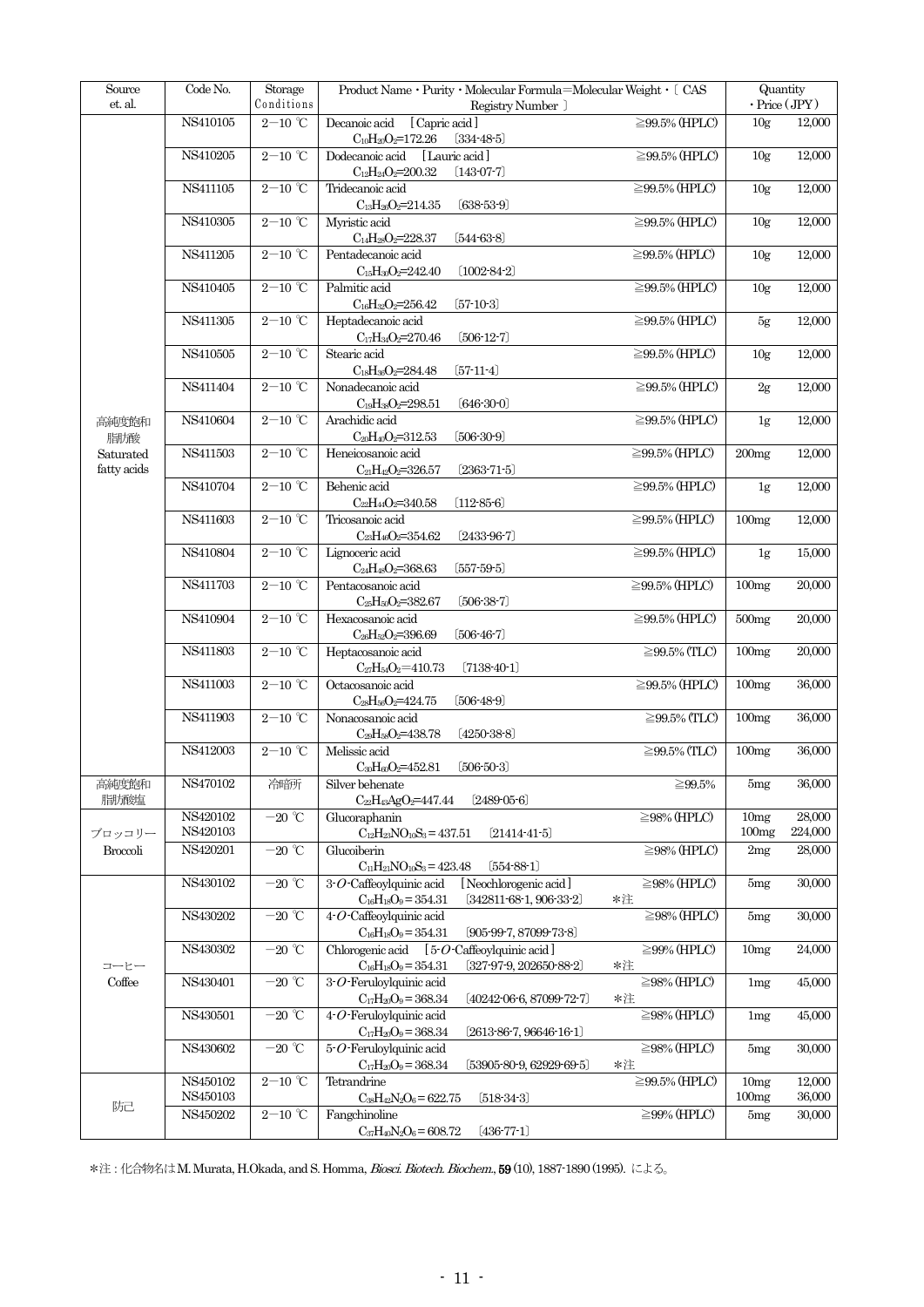| Source<br>et. al. | Code No.       | Storage<br>Conditions                  | Product Name · Purity · Molecular Formula=Molecular Weight · [ CAS<br>Registry Number      |                   | Quantity<br>$\cdot$ Price (JPY) |                         |
|-------------------|----------------|----------------------------------------|--------------------------------------------------------------------------------------------|-------------------|---------------------------------|-------------------------|
|                   | NS170102       |                                        | Glucosylceramide, from Rice                                                                | $\geq$ 99%(TLC)   | 10mg                            | 16,000                  |
|                   | NS170103       | $2\mathrm{-}10$ $^{\circ}\!\mathrm{C}$ | (Glucosylceramide mix.)<br>$(* )$                                                          |                   | 100mg                           | 110,000                 |
|                   | NS170202       |                                        | Glucosylceramide, from Maize                                                               | $\geq$ 99%(TLC)   | 10mg                            | 15,000                  |
|                   | NS170203       | $2-10$ ℃                               |                                                                                            |                   |                                 |                         |
|                   |                |                                        | (Glucosylceramide mix.)<br>(トウモロコシ)                                                        |                   | 100mg                           | 110,000                 |
|                   | NS170302       | $2\text{--}10\text{ }^{\circ}\text{C}$ | Glucosylceramide, from Konjac                                                              | $\geq$ 99%(TLC)   | 10mg                            | 20,000                  |
|                   | NS170303       |                                        | (蒟蒻)<br>(Glucosylceramide mix.)                                                            |                   | 100mg                           | 150,000                 |
|                   | NS170402       | $2-10$ °C                              | Glucosylceramide, from Hen of the Woods (Maitake)                                          | $\geq$ 99%(TLC)   | 10mg                            | 20,000                  |
|                   | NS170403       |                                        | (Glucosylceramide mix.)<br>(舞茸)                                                            |                   | 100mg                           | 150,000                 |
|                   | NS170502       | $2\text{--}10\text{ }^{\circ}\text{C}$ | Glucosylceramide, from Tamogitake                                                          | $\geq$ 99%(TLC)   | 10mg                            | 20,000                  |
|                   | NS170503       |                                        | (Glucosylceramide mix.)<br>(たもぎ茸)                                                          |                   | 100mg                           | 150,000                 |
|                   | NS170602       | $2\mathrm{-}10$ $^{\circ}\!\mathrm{C}$ | Glucosylceramide, from Soybean                                                             | $\geq$ 99%(TLC)   | 10mg                            | 16,000                  |
|                   | NS170603       |                                        | (大豆)<br>(Glucosylceramide mix.)                                                            |                   | 100mg                           | 110,000                 |
| グルコシルセ            | NS170702       |                                        | Glucosylceramide, from Wheat                                                               | $\geq$ 99%(TLC)   | 10mg                            | 20,000                  |
| ラミド等              | NS170703       | $2\mathrm{-}10\ ^{\circ}\mathrm{C}$    | (Glucosylceramide mix.)<br>(小麦)                                                            |                   | 100mg                           | 150,000                 |
| Glucosylceramides | NS170802       |                                        | Glucosylceramide, from Sugar beet                                                          | $\geq$ 99%(TLC)   | 10mg                            | 20,000                  |
| etc.              | $\rm NS170803$ | $2-10$ °C                              | $(E - b)$<br>(Glucosylceramide mix.)                                                       |                   | 100mg                           | 150,000                 |
|                   | NS170902       |                                        | Ceramide, from Acetobacter malorum                                                         | $\geq$ 99%(TLC)   | 10mg                            | 20,000                  |
|                   |                | $2\mathrm{-}10$ $^\circ\!\mathrm{C}$   |                                                                                            |                   | 100mg                           | 150,000                 |
|                   | NS170903       |                                        | (酢酸菌)<br>(Ceramide mix.)                                                                   |                   |                                 |                         |
|                   | NS220302       | $2-10$ °C                              | Glucosylceramide, from Milk                                                                | $\geq$ 99%(TLC)   | 10mg                            | 20,000<br>100mg 150,000 |
|                   | NS220303       |                                        | (Glucosylceramide mix.)<br>(ミルク)                                                           |                   |                                 |                         |
|                   | NS220402       | $2-10$ °C                              | Lactosylceramide, from Milk                                                                | $\geq$ 99%(TLC)   | 10mg                            | 20,000                  |
|                   | NS220403       |                                        | (Lactosylceramide mix.)<br>(ミルク)                                                           |                   | 100mg                           | 150,000                 |
|                   | NS171002       | $2\mathrm{-}10$ $^{\circ}\!\mathrm{C}$ | Glucosylceramide, from Peach                                                               | $\geq$ 99%(TLC)   | 10mg                            | 20,000                  |
|                   | NS171003       |                                        | (Glucosylceramide mix.)<br>(桃)                                                             |                   | 100mg                           | 150,000                 |
|                   |                |                                        | Ceramide, from Citrus unshiu                                                               | $\geq$ 99%(TLC)   |                                 |                         |
|                   | NS171102       | $2-10$ °C                              | (Ceramide mix.)<br>(みかん)                                                                   |                   | 5mg                             | 40,000                  |
|                   |                |                                        | Glucosylceramide, from Citrus unshiu                                                       | $\geq$ 99%(TLC)   |                                 |                         |
|                   | NS171202       | $2-10$ ℃                               | (Glucosylceramide mix.)<br>(みかん)                                                           |                   | 5mg                             | 60,000                  |
|                   | NS340101       |                                        | $d18:2^{4E8Z}$ C20h <sup>:0</sup> Glucosylceramide, from Rice                              | $\geq$ 99% (HPLC) | 2mg                             | 40,000                  |
|                   |                | $2\text{--}10\text{ }^{\circ}\text{C}$ | $C_{44}H_{83}NO_9 = 770.13$                                                                |                   |                                 |                         |
|                   | NS340201       | $2\mathrm{-}10$ $^\circ\!\mathrm{C}$   | $d18:2^{4E8E}$ C20h <sup>:</sup> 0 Glucosylceramide, from Rice                             | $\geq$ 99% (HPLC) | 1mg                             | 40,000                  |
| グルコシルセラ           |                |                                        | $C_{44}H_{83}NO_9 = 770.13$                                                                |                   |                                 |                         |
| ミド構成成分            | NS340301       | $2\text{--}10\text{ }^{\circ}\text{C}$ | t18:182 C22h:0 Glucosylceramide, from Rice                                                 | $\geq$ 99% (HPLC) | 1mg                             | 40,000                  |
| $\cdot$ $*$       |                |                                        | $C_{46}H_{89}NO_{10} = 816.20$<br>- 11                                                     |                   |                                 |                         |
| Glucosylceramide, | NS340401       | $2\mathrm{-}10$ $^\circ\!\mathrm{C}$   | d18:24E8Z-C22h:0 Glucosylceramide, from Rice                                               | $\geq$ 99% (HPLC) | 1mg                             | 60,000                  |
| from Rice         | NS340501       |                                        | $C_{46}H_{87}NO_9 = 798.18$ []<br>t18:18ZC24h:0 Glucosylceramide, from Rice                | $\geq$ 99% (HPLC) | 1mg                             | 40,000                  |
|                   |                | $2\text{--}10\text{ }^{\circ}\text{C}$ | $C_{48}H_{93}NO_{10} = 844.25$                                                             |                   |                                 |                         |
|                   | NS340601       |                                        | $d18:24E8Z$ C24h:0 Glucosylceramide, from Rice                                             | $\geq$ 99% (HPLC) | 1mg                             | 60,000                  |
|                   |                | $2\mathrm{-}10\ ^{\circ}\mathrm{C}$    | $C_{48}H_{91}NO_9 = 826.24$<br>$\Box$                                                      |                   |                                 |                         |
|                   | NS350101       |                                        | d18:2 <sup>4E8Z</sup> C16h:0 Glucosylceramide, from Konjac                                 | $\geq$ 99% (HPLC) | 2mg                             | 40,000                  |
|                   |                | $2\text{--}10\text{ }^{\circ}\text{C}$ | $C_{40}H_{75}NO_9 = 714.02$                                                                |                   |                                 |                         |
|                   | NS350201       | $2\mathrm{-}10$ $^\circ\!\mathrm{C}$   | d18:24E8E C16h:0 Glucosylceramide, from Konjac                                             | $\geq$ 99% (HPLC) | 1mg                             | 40,000                  |
|                   |                |                                        | $C_{40}H_{75}NO_9 = 714.02$                                                                |                   |                                 |                         |
|                   | NS350301       | $2\text{--}10\text{ }^{\circ}\text{C}$ | d18:24E8ZC18h:0 Glucosylceramide, from Konjac                                              | $\geq$ 99% (HPLC) | 2mg                             | 40,000                  |
|                   |                |                                        | $C_{42}H_{79}NO_9 = 742.08$<br>$\Box$                                                      |                   |                                 |                         |
| グルコシルセラ           | NS350401       | $2-10$ °C                              | $d18:2^{4E8E}C18h.0$ Glucosylceramide, from Konjac                                         | $\geq$ 99% (HPLC) | 1mg                             | 40,000                  |
| ミド構成成分            |                |                                        | $C_{42}H_{79}NO_9 = 742.08$<br>$\lceil$                                                    |                   |                                 |                         |
| · 蒟蒻              | NS350501       | $2-10$ ℃                               | d18:24E8ZC20h:0 Glucosylceramide, from Konjac<br>$C_{44}H_{83}NO_9 = 770.13$<br>$\lceil$ ) | $\geq$ 99% (HPLC) | 1mg                             | 40,000                  |
| Glucosylceramide, | NS350601       |                                        | d18:24E8EC20h:0 Glucosylceramide, from Konjac                                              | $\geq$ 99% (HPLC) | 1mg                             | 60,000                  |
| from Konjac       |                | $2-10$ °C                              | $C_{44}H_{83}NO_9 = 770.13$<br>$\Box$                                                      |                   |                                 |                         |
|                   | NS350701       |                                        | t18:18ZC22h:0 Glucosylceramide, from Konjac                                                | $\geq$ 99% (HPLC) | 2mg                             | 40,000                  |
|                   |                | $2\mathrm{-}10$ $^\circ\!\mathrm{C}$   | $C_{46}H_{89}NO_{10} = 816.20$                                                             |                   |                                 |                         |
|                   | NS350801       |                                        | t18:18ZC23h:0 Glucosylceramide, from Konjac                                                | $\geq$ 99% (HPLC) | 0.1 <sub>mg</sub>               | 40,000                  |
|                   |                | $2\text{--}10\text{ }^{\circ}\text{C}$ | $C_{47}H_{91}NO_{10} = 830.23$<br>$\lceil$ $\rceil$                                        |                   |                                 |                         |
|                   | NS350901       | $2\mathrm{-}10$ $^\circ\!\mathrm{C}$   | t18:182C24h:0 Glucosylceramide, from Konjac                                                | $\geq$ 99% (HPLC) | 1mg                             | 40,000                  |
|                   |                |                                        | $C_{48}H_{93}NO_{10} = 844.25$<br>$\Box$                                                   |                   |                                 |                         |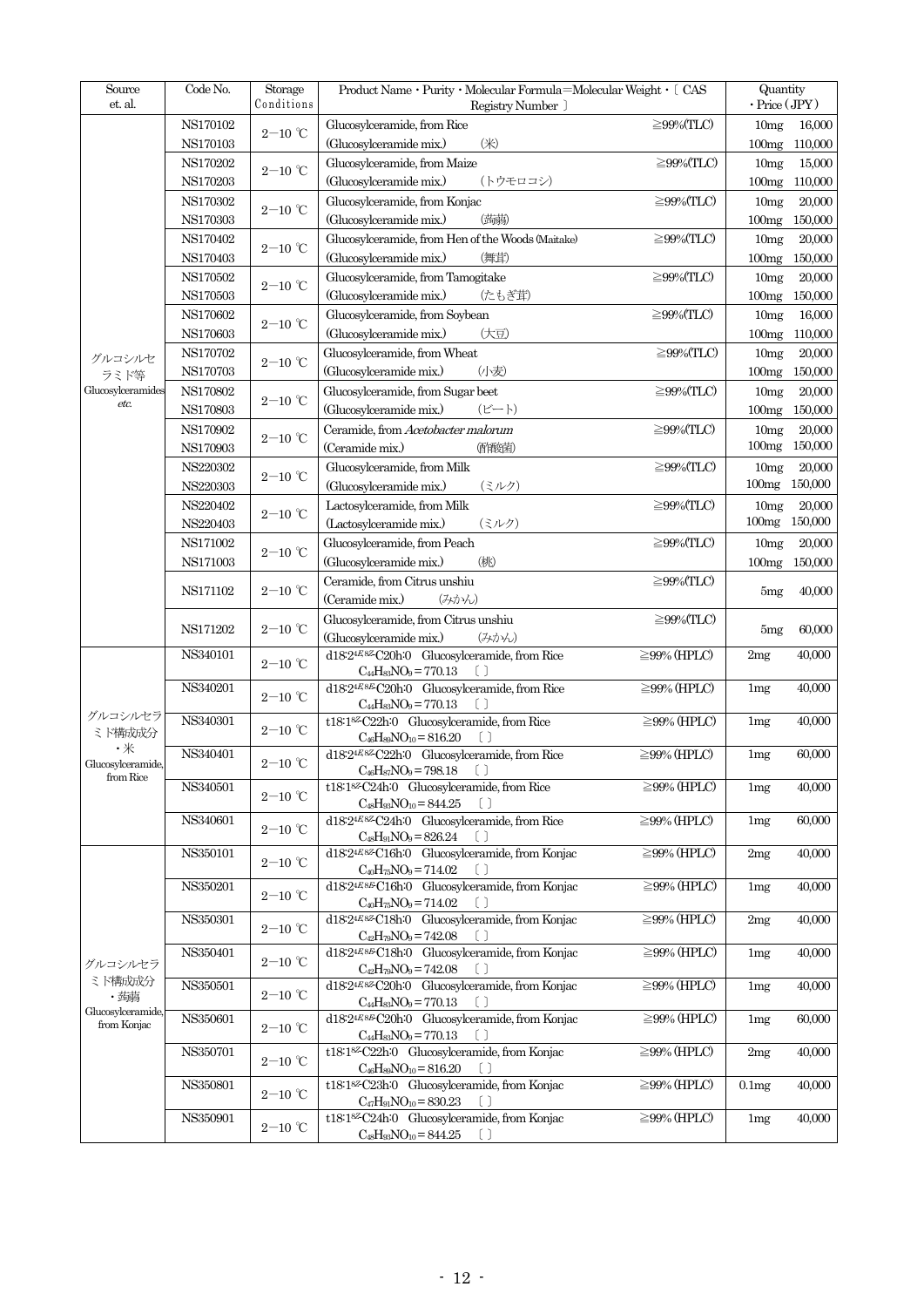| Source<br>et. al.                             | Code No.                         | Storage<br>Conditions                  | Registry Number 1                                                                                                                                  | Product Name · Purity · Molecular Formula=Molecular Weight · [ CAS                           |                                                |                             |  |  |  |
|-----------------------------------------------|----------------------------------|----------------------------------------|----------------------------------------------------------------------------------------------------------------------------------------------------|----------------------------------------------------------------------------------------------|------------------------------------------------|-----------------------------|--|--|--|
|                                               | NS360101                         | $2\text{--}10\text{ }^{\circ}\text{C}$ | 9-Me d18:2 <sup>4E8E</sup> -C14h:0 Glucosylceramide, from Hen of the Woods (Maitake)<br>$C_{39}H_{73}NO_9 = 700.00$                                | $\geq$ 99% (HPLC)                                                                            | 要問合せ                                           |                             |  |  |  |
| グルコシルセラ                                       | NS360201                         | $2\text{--}10\text{ }^{\circ}\text{C}$ | 9-Me d182 <sup>4E8E</sup> -C15h:0 Glucosylceramide, from Hen of the Woods (Maitake)<br>$C_{40}H_{75}NO_9 = 714.02$<br>$\Box$                       | $\geq$ 99% (HPLC)                                                                            | 1mg                                            | 40.000                      |  |  |  |
| ミド構成成分<br>・舞茸<br>Glucosylceramide,            | NS360302                         | $2-10$ °C                              | 9-Me d18:2 <sup>4E8E</sup> -C16h:0 Glucosylceramide, from Hen of the Woods (Maitake)<br>$C_{41}H_{77}NO_9 = 728.05$<br>$[\ ]$                      | $\geq$ 99% (HPLC)                                                                            | 5mg                                            | 40,000                      |  |  |  |
| from Hen of the<br>Woods (Maitake)            | NS360401                         | $2\mathrm{-}10\ ^{\circ}\mathrm{C}$    | $C_{42}H_{79}NO_9 = 742.08$<br>ſΙ                                                                                                                  | 9-Me d18-24E8E-C17h:0 Glucosylceramide, from Hen of the Woods (Maitake)<br>$\geq$ 99% (HPLC) |                                                |                             |  |  |  |
|                                               | NS360501                         | $2-10$ ℃                               | $C_{43}H_{81}NO_9 = 756.10$<br>ſΙ                                                                                                                  | 9-Me d18:24E8E-C18h:0 Glucosylceramide, from Hen of the Woods (Maitake)<br>$\geq$ 99% (HPLC) |                                                |                             |  |  |  |
|                                               | NS370101                         | $2-10$ ℃                               | 9 Me d18 $2^{4E8E}$ C15h 0 Glucosylceramide, from Tamogitake $\geq$ 99% (HPLC)<br>$C_{40}H_{75}NO_9 = 714.02$<br>$\Box$                            |                                                                                              | 要問合せ                                           |                             |  |  |  |
| グルコシルセラ<br>ミド構成成分                             | NS370202                         | $2\mathrm{-}10\ ^{\circ}\mathrm{C}$    | 9 Me d18 2 <sup>4E8E</sup> C16h:0 Glucosylceramide, from Tamogitake ≧99% (HPLC)<br>$C_{41}H_{77}NO_9 = 728.05$<br>$[\ ]$                           |                                                                                              | 5mg                                            | 40,000                      |  |  |  |
| ・たもぎ茸<br>Glucosylceramide,<br>from Tamogitake | NS370301                         | $2-10$ ℃                               | 9-Me d18 <sup>24E8E</sup> -C17h:0 Glucosylceramide, from Tamogitake $\geq$ 99% (HPLC)<br>$C_{42}H_{79}NO_9 = 742.08$                               |                                                                                              | 要問合せ                                           |                             |  |  |  |
|                                               | NS370401                         | $2\mathrm{-}10\ ^{\circ}\mathrm{C}$    | 9-Me d182 <sup>4E8E</sup> -C18h:0 Glucosylceramide, from Tamogitake ≧99% (HPLC)<br>$C_{43}H_{81}NO_9 = 756.10$<br>$\Box$                           |                                                                                              | 1mg                                            | 40,000                      |  |  |  |
|                                               | NS220102<br>NS220103             | $-20^{\circ}$ C                        | Sphingomyelin, from Milk                                                                                                                           | $\geq$ 99%(TLC)                                                                              | 20mg<br>100mg                                  | 10,000<br>20,000            |  |  |  |
|                                               | NS220204                         | $-20^{\circ}$ C                        | (Sphingomyelin mix.)                                                                                                                               | $\geq$ 98%(TLC)                                                                              | 1 <sub>g</sub>                                 | 24,000                      |  |  |  |
| リン脂質                                          | NS220702                         | $-20^{\circ}$ C                        | Phosphatidylcholine, from Milk<br>(Phosphatidylcholine mix.)                                                                                       | $\geq$ 98%(TLC)                                                                              | 10mg                                           | 20,000                      |  |  |  |
| ・ミルク<br>Phospholipids,                        | NS220802                         | $-20^{\circ}$ C                        | Phosphatidylethanolamine, from Milk<br>(Phosphatidylethanolamine mix.)                                                                             | $\geq$ 98%(TLC)                                                                              | 10mg                                           | 24,000                      |  |  |  |
| from Milk<br>NS220902                         |                                  | $-20^{\circ}$ C                        | Phosphatidylinositol, from Milk<br>(Phosphatidylinositol mix.)                                                                                     | 10mg                                                                                         | 36,000                                         |                             |  |  |  |
|                                               | NS221002                         | $-20^{\circ}$ C                        | Phosphatidylserine, from Milk<br>(Phosphatidylserine mix.)                                                                                         | $\geq$ 98%(TLC)                                                                              | 10mg                                           | 36,000                      |  |  |  |
|                                               | NS221102                         | $-20^{\circ}$ C                        | Lactosyl phosphatidylethanolamine, from Milk<br>(Lactosyl phosphatidylethanolamine mix.)                                                           | $\geq$ 98%(TLC)                                                                              | 5mg                                            | 48,000                      |  |  |  |
| リン脂質<br>・卵黄                                   | NS210102<br>NS210103             | $-20^{\circ}$ C                        | Sphingomyelin, from Egg yolk                                                                                                                       | $\geq$ 99%(TLC)                                                                              | 20mg<br>100mg                                  | 10,000<br>20,000            |  |  |  |
| Phospholipids,<br>from Egg yolk               | NS210204                         | $-20^{\circ}$ C                        | (Sphingomyelin mix.)                                                                                                                               | $\geq$ 98%(TLC)                                                                              | 1g                                             | 24,000                      |  |  |  |
| ガングリオンド                                       | NS220502                         | $-20^{\circ}$ C                        | Ganglioside GM3, from Milk                                                                                                                         | $\geq$ 99%(TLC)                                                                              | 5mg                                            | 36,000                      |  |  |  |
| ・ミルク<br>Gangliosides,<br>from Milk            | NS220602                         | $-20^{\circ}$ C                        | Ganglioside GD3, ammonium salt, from Milk                                                                                                          | $\geq$ 99%(TLC)                                                                              | 5mg                                            | 36,000                      |  |  |  |
|                                               | GM200101                         | $-20^{\circ}\!{\rm C}$                 | Ganglioside GM2 (18, 18)<br>$C_{67}H_{121}N_3O_{26}=1384.68$<br>$(127663 - 77 - 8)$                                                                | $\geq$ 99%(TLC)                                                                              | 0.2mg                                          | 50,000                      |  |  |  |
|                                               | GM300101                         | $-20^{\circ}\!{\rm C}$                 | Ganglioside GM3 (18, 2)<br>$C_{43}H_{76}N_2O_{21}=957.06$<br>$(111545-33-6)$                                                                       | $\geq$ 99%(TLC)                                                                              | 0.2mg                                          | 30,000                      |  |  |  |
|                                               | GM300201                         | $-20^{\circ}$ C                        | Ganglioside GM3 (18, 8)<br>ſΙ<br>$C_{49}H_{88}N_2O_{21}=1041.22$                                                                                   | $\geq$ 99%(TLC)                                                                              | 0.2mg                                          | 30,000                      |  |  |  |
|                                               | GM300301                         | $-20^{\circ}$ C                        | Ganglioside GM3 (18, 12)<br>$C_{53}H_{96}N_2O_{21} = 1097.33$<br>$[1448012 - 42 - 7]$                                                              | $\geq$ 99%(TLC)                                                                              | 0.2mg                                          | 30,000                      |  |  |  |
| ガングリオシド                                       | GM300401                         | $-20^{\circ}$ C                        | Ganglioside GM3 (18, 16)<br>$C_{57}H_{104}N_2O_{21} = 1153.44$<br>$(138749-26-5)$                                                                  | $\geq$ 99%(TLC)                                                                              | 0.2mg                                          | 30,000                      |  |  |  |
| ・合成<br>Gangliosides                           | GM300501                         | $-20^{\circ}$ C                        | Ganglioside GM3 (18, 18)<br>$C_{59}H_{108}N_2O_{21} = 1181.49$<br>$(124579-05-1)$                                                                  | $\geq$ 99%(TLC)                                                                              | 0.2mg                                          | 30,000                      |  |  |  |
| (synthetic) etc.                              | GM300601                         | $-20^{\circ}$ C                        | Ganglioside GM3 (18, 24)<br>$C_{65}H_{120}N_2O_{21}=1265.65$<br>$(98461 - 64 - 4)$                                                                 | $\geq$ 99%(TLC)                                                                              | 0.2mg                                          | 30,000                      |  |  |  |
|                                               | GX001010<br>GX001100<br>GX001500 | $-20^{\circ}$ C                        | Azido erythro sphingosine<br>$C_{18}H_{35}N_3O_2 = 325.49$<br>$(103348 - 49 - 8)$                                                                  | $\geq$ 99%(TLC)                                                                              | 50 <sub>mg</sub><br>100mg<br>500 <sub>mg</sub> | 25,000<br>40,000<br>160,000 |  |  |  |
|                                               | ${\rm GX}002010$<br>GX002100     | $-20^{\circ}$ C                        | $(2S, 3R, 4E)$ 2 Azido 3 benzoyl erythro sphingosine<br>$C_{25}H_{39}N_3O_3 = 429.60$<br>$(103348 - 50 - 1)$                                       | $\geq$ 99%(TLC)                                                                              | 10mg<br>100mg                                  | 23,000<br>180,000           |  |  |  |
|                                               | GX003010<br>GX003100             | $-20^{\circ}$ C                        | $(2S, 3R, 4E)$ -2-Azido-3- $text$ butyldimethylsilyl)-erythro-sphingosine<br>$\geq$ 99%(TLC)<br>$C_{24}H_{49}N_3O_2Si = 439.75$<br>$(114299-64-8)$ |                                                                                              | 10mg                                           | 23,000<br>100mg 180,000     |  |  |  |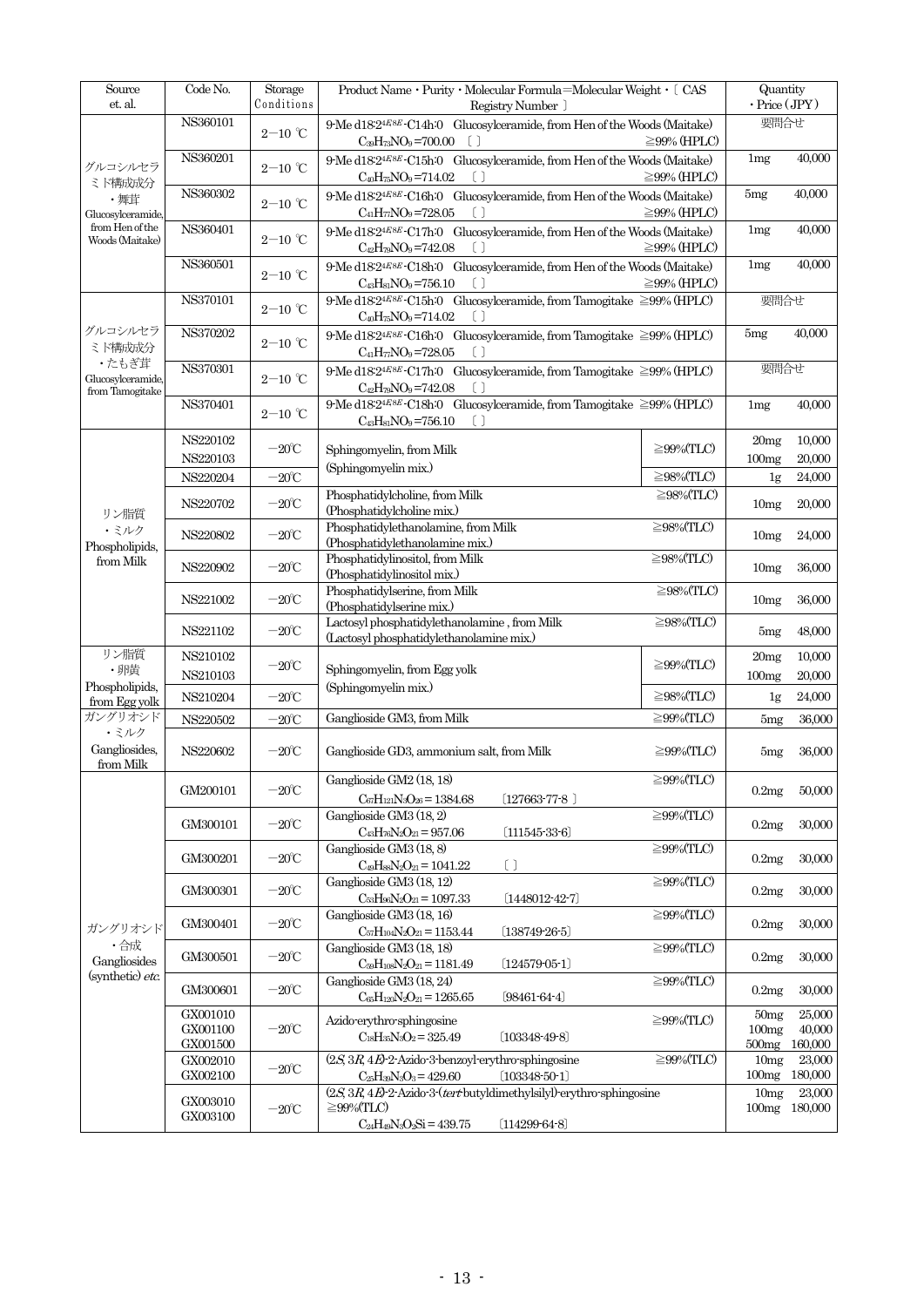| $\overline{\text{Source}}$<br>et. al. | Code No.                   | Storage<br>Conditions                  | Product Name · Purity · Molecular Formula=Molecular Weight · [ CAS<br>Registry Number ]                                 | Quantity<br>$\cdot$ Price (JPY)                        |                                         |                   |
|---------------------------------------|----------------------------|----------------------------------------|-------------------------------------------------------------------------------------------------------------------------|--------------------------------------------------------|-----------------------------------------|-------------------|
|                                       | NS440101<br>NS440102       | $-20~^{\circ}\textrm{C}$               | $trans4\text{-}cis8\text{-}Sphingadienine$<br>$C_{18}H_{35}NO_2 = 297.48$<br>$[41679-33-8]$                             | $\geq$ 98% (HPLC)                                      | 1mg<br>5mg                              | 40,000<br>120,000 |
|                                       | NS440801                   | $-20\ ^{\circ}\!{\rm C}$               | trans 4-trans 8-Sphingadienine<br>$C_{18}H_{35}NO_2 = 297.48$<br>$(40878-79-3)$                                         | $\geq$ 98% (HPLC)                                      | 1mg                                     | 50,000            |
|                                       | NS440201<br>NS440202       | $-20$ °C                               | 4-Hydroxy-cis-8-sphingenine<br>$C_{18}H_{37}NO_3 = 315.49$<br>(218786.92.6)                                             | $\geq$ 98% (HPLC)                                      | 1mg<br>5mg                              | 65,000<br>200,000 |
| スフィンゴイ                                | NS440901                   | $-20$ °C                               | 9-Methyl-trans-4-trans-8-sphingadienine<br>$C_{19}H_{37}NO_2 = 311.50$<br>$[160226-28-8]$                               | $\geq$ 98% (HPLC)                                      | 1mg                                     | 60,000            |
| ド塩基<br>Sphingoid                      | NS440302                   | $-20\ ^\circ\text{C}$                  | $C_{12}$ -Sphingosine<br>$C_{12}H_{25}NO_2 = 215.33$<br>$(128427 - 86 - 1)$                                             | $\geq$ 99% (HPLC)                                      | 10 <sub>mg</sub>                        | 36,000            |
| bases                                 | NS440402                   | $-20~^{\circ}\mathrm{C}$               | $C4$ Sphingosine<br>$C_{14}H_{29}NO_2 = 243.39$<br>$(24558-60-9)$                                                       | $\geq$ 99% (HPLC)                                      | 10 <sub>mg</sub>                        | 36,000            |
|                                       | NS440502                   | $-20$ °C                               | $C16$ Sphingosine<br>$C_{16}H_{33}NO_2 = 271.44$<br>$(6982 - 09 - 8)$                                                   | $\geq$ 99% (HPLC)                                      | 10 <sub>mg</sub>                        | 36,000            |
|                                       | NS440602                   | $-20$ °C                               | $C_{18}$ Sphingosine<br>$C_{18}H_{37}NO_2 = 299.49$<br>$(123-78-4)$                                                     | $\geq$ 99% (HPLC)                                      | 25mg                                    | 14,000            |
|                                       | NS440702                   | $-20~^{\circ}\textrm{C}$               | $C20$ Sphingosine<br>$C_{20}H_{41}NO_2 = 327.55$<br>$(6918 - 49 - 6)$                                                   | $\geq$ 99% (HPLC)                                      | 10 <sub>mg</sub>                        | 36,000            |
|                                       | NS460102<br>NS460103       | $-20$ °C                               | Lanosterol<br>$C_{30}H_{50}O = 426.72$<br>$[79-63-0]$                                                                   | $\geq$ 99.5% (HPLC)                                    | 10mg<br>100mg                           | 20,000<br>120,000 |
|                                       | NS460201<br>NS460202       | $-20$ °C                               | 24, 25-Dihydrolanosterol<br>$C_{30}H_{52}O = 428.73$<br>$(79 - 62 - 9)$                                                 | $\geq$ 99.5% (HPLC)                                    | 5mg<br>10 <sub>mg</sub>                 | 20,000<br>36,000  |
| ラノリン・<br>ステロイド                        | $\rm NS460303$<br>NS460304 | $-20$ °C                               | Cholesterol<br>$C_{27}H_{46}O = 386.65$<br>$[57-88-5]$                                                                  | $\geq$ 99.5% (HPLC)                                    | 100 <sub>mg</sub><br>1 <sub>g</sub>     | 15,000<br>24,000  |
|                                       | NS460402                   | $-20$ °C                               | [24-Dehydrocholesterol]<br>Desmosterol<br>$C_{27}H_{44}O = 384.64$<br>$[313-04-2]$                                      | $\geq$ 99% (HPLC)                                      | 10 <sub>mg</sub>                        | 36,000            |
|                                       | NS460502                   | $-20$ $^{\circ}\!{\rm C}$              | Lathosterol<br>$C_{27}H_{46}O = 386.65$<br>$[80-99-9]$                                                                  | $\geq$ 99% (HPLC)                                      | 10 <sub>mg</sub>                        | 36,000            |
|                                       | NS480101                   | $2\mathrm{-}10$ $^\circ\!\mathrm{C}$   | (natural)<br>$[18-MEA]$<br>18-Methyleicosanoic acid<br>$[340257-50-3]$ ( $[36332-93-1]$ )<br>$C_{21}H_{42}O_2 = 326.56$ | $\geq$ 99% (HPLC)                                      | 1mg                                     | 36,000            |
| アンテイソ型                                | NS480201                   | $2-10$ °C                              | (natural)<br>20-Methyldocosanoic acid<br>$C_{23}H_{46}O_2 = 354.61$<br>$(678969-48-7)$ (<br>$(36332.95.3)$ )            | $\geq$ 99% (HPLC)                                      | 0.5mg                                   | 36,000            |
| ラノリン脂肪酸                               | NS480301                   | $2\mathrm{-}10$ $^{\circ}\!\mathrm{C}$ | 22-Methyltetracosanoic acid (natural)<br>$(678969-50-1)$ ( $(36378-43-5)$ )<br>$C_{25}H_{50}O_2 = 382.66$               | $\geq$ 99% (HPLC)                                      | 0.5mg                                   | 36,000            |
|                                       | NS480401                   | $2-10$ °C                              | 24-Methylhexacosanoic acid<br>(natural)<br>$C_{27}H_{54}O_2 = 410.72$<br>$(678969-52-3)$ (<br>$(89838-00-6)$ )          | $\geq$ 99% (HPLC)                                      | 0.5mg                                   | 36,000            |
| ω-ヒドロキシ                               | NS490102<br>NS490103       | $-20~^{\circ}\mathrm{C}$               | 30-Hydroxytriacontanoic acid<br>$[52900-18-2]$<br>$C_{30}H_{60}O_3 = 468.80$                                            | $\geq$ 98% (HPLC)                                      | 25mg<br>100mg                           | 30,000<br>96,000  |
| 脂肪酸                                   | NS490202<br>NS490203       | $2\mathrm{-}10\ ^{\circ}\!\mathrm{C}$  | Methyl 30-hydroxytriacontanoate<br>$C_{31}H_{62}O_3 = 482.82$<br>$(79162 - 70 - 2)$                                     | $\geq$ 98% (HPLC)                                      | 25mg<br>100mg                           | 15,000<br>48,000  |
|                                       | NS500100<br>NS500101       | $-20$ °C                               | Petasitenine (Fukinotoxin)<br>$C_{19}H_{27}NO_7 = 381.42$<br>$[60102-37-6]$                                             | $\geq$ 98%(HPLC)                                       | $100 \mu\text{g}$<br>1.00 <sub>mg</sub> | 12,000<br>60,000  |
| ピロリジジン<br>アルカロイド                      | NS500200<br>NS500201       | $-20$ $^{\circ}\!{\rm C}$              | Neopetasitenine<br>$C_{21}H_{29}NO_8 = 423.46$<br>$(60409 - 51 - 0)$                                                    | $\geq$ 98%(HPLC)                                       | $100\mug$<br>1.00 <sub>mg</sub>         | 12.000<br>60,000  |
|                                       | NS500300<br>$\rm NS500301$ | $-20$ °C                               | Senkirkine<br>$C_{19}H_{27}NO_6 = 365.42$<br>$[2318-18-5]$                                                              | $\geq$ 98%(HPLC)                                       | $100\mug$<br>1.00 <sub>mg</sub>         | 12,000<br>100,000 |
| カラマツ                                  | NS510102                   | $-20^{\circ}$ C                        | $(+)$ - <i>trans</i> Taxifolin<br>$C_{15}H_{12}O_7 = 304.25$ ※吸湿性があり、約10%の水を含む。                                         | $\geq$ 99.5%(HPLC), $\geq$ 99%ee(HPLC)<br>$(480-18-2)$ | 10mg                                    | 7,000             |
| Larch                                 | NS510201                   | $-20^{\circ}\mathrm{C}$                | $(+)$ - <i>trans</i> -Aromadendrin<br>C <sub>15</sub> H <sub>12</sub> O <sub>6</sub> =288.25 ※吸湿性があり、約10%の水を含む。         | $\geq$ 99.5%(HPLC), $\geq$ 99%ee(HPLC)<br>$[480-20-6]$ | 1mg                                     | 12,000            |
|                                       | NS520102<br>NS520103       | $-20^{\circ}\mathrm{C}$                | Nobiletin<br>$(478-01-3)$<br>$C_{21}H_{22}O_8 = 402.40$                                                                 | $\geq$ 99%(HPLC)                                       | 10mg<br>100mg                           | 20,000<br>120,000 |
| シークワーサー<br>Citrus depressa            | NS520202                   | $-20^{\circ}\mathrm{C}$                | Tangeretin<br>$C_{20}H_{20}O_7 = 372.37$<br>$(481 - 53 - 8)$                                                            | $\geq$ 99%(HPLC)                                       | 10mg<br>100mg                           | 20,000<br>120,000 |
|                                       | NS520203<br>NS520302       | $-20^{\circ}$ C                        | Sinensetin                                                                                                              | $\geq$ 99%(HPLC)                                       | 10mg                                    | 36,000            |
| パセリ                                   | NS530101                   | $-20$ °C                               | $C_{20}H_{20}O_7 = 372.37$<br>$(2306-27-6)$<br>Apiin                                                                    | $\geq$ 99%(HPLC)                                       | 1mg<br>10 <sub>mg</sub>                 | 12,000<br>72,000  |
| Parsley<br>楊梅皮                        | NS530102<br>NS540102       | $-20$ °C                               | $C_{26}H_{28}O_{14}=564.49$<br>(26544-34-3)<br>Myricitrin                                                               | $\geq$ 99%(HPLC)                                       | 10mg                                    | 18,000            |
| Myrica rubra                          | NS540103                   |                                        | $C_{21}H_{20}O_{12}=464.38$<br>$(17912 - 87 - 7)$                                                                       |                                                        | 100 <sub>mg</sub>                       | 120,000           |

←新製品

←新製品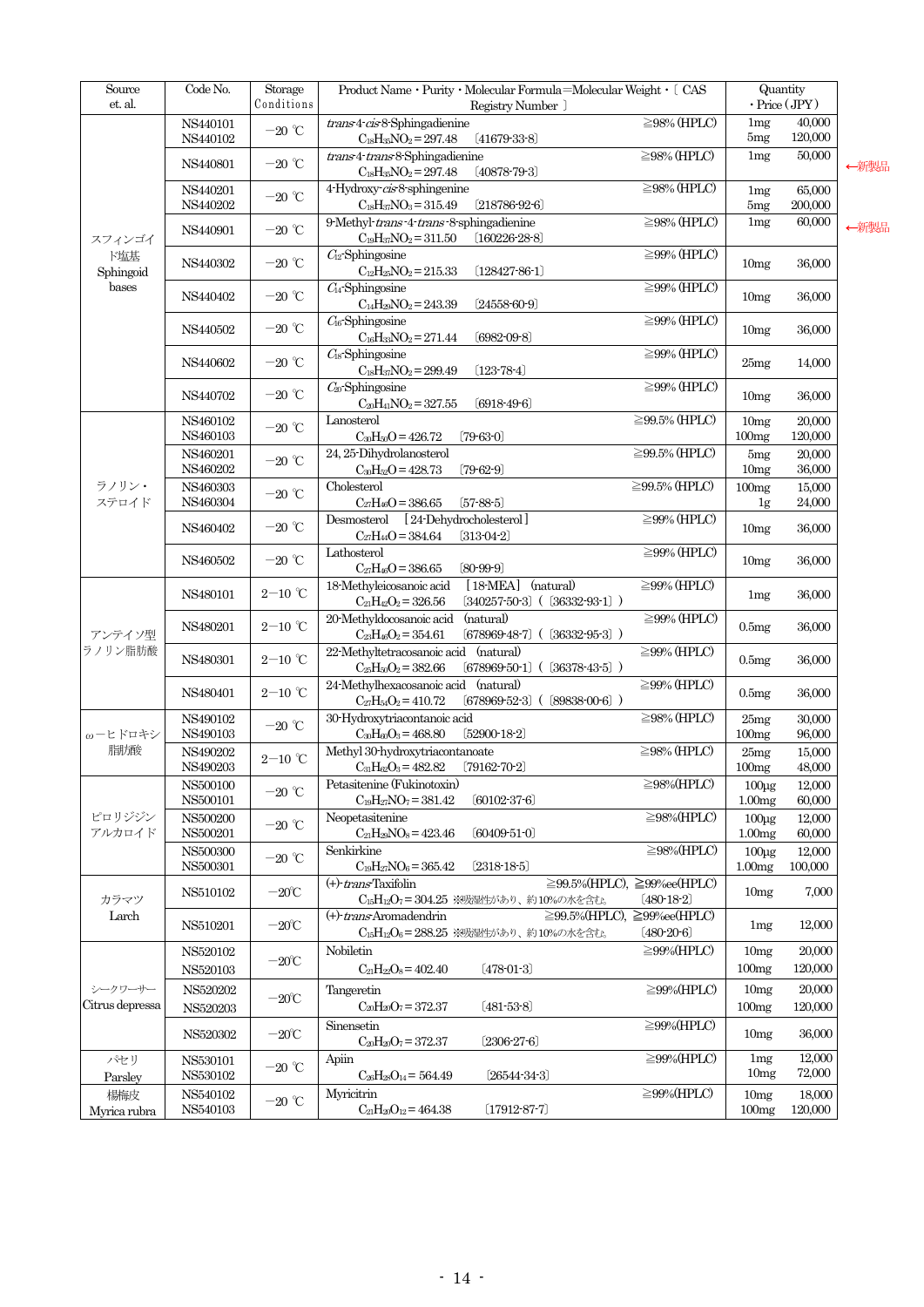| Source<br>et. al. | Code No.       | Storage<br>Conditions     | Product Name • Purity • Molecular Formula=Molecular Weight • [ CAS |                    |                  |                                                                                                                                                                                                                                                                                                                |  |
|-------------------|----------------|---------------------------|--------------------------------------------------------------------|--------------------|------------------|----------------------------------------------------------------------------------------------------------------------------------------------------------------------------------------------------------------------------------------------------------------------------------------------------------------|--|
|                   |                |                           |                                                                    | Registry Number ]  |                  |                                                                                                                                                                                                                                                                                                                |  |
|                   | NS550101       | $-20^{\circ}$ C           | Ginsenoside Ra                                                     |                    | $\geq$ 99%(HPLC) |                                                                                                                                                                                                                                                                                                                |  |
|                   |                |                           | $C_{58}H_{98}O_{26}=1211.38$<br>Ginsenoside Ra2                    | $[83459-41-0]$     |                  |                                                                                                                                                                                                                                                                                                                |  |
|                   | NS550201       | $-20^{\circ}$ C           | $C_{58}H_{98}O_{26}=1211.38$                                       | $[83459-42-1]$     | $\geq$ 99%(HPLC) |                                                                                                                                                                                                                                                                                                                |  |
|                   |                |                           | Ginsenoside Ras                                                    |                    | $\geq$ 99%(HPLC) | Quantity<br>$\cdot$ Price (JPY)<br>1mg 36,000<br>1mg 36,000<br>1mg 36,000<br>10mg 18,000<br>5mg 16,000<br>1mg 16,000<br>5mg 20,000<br>1mg 20,000<br>1mg 36,000<br>1mg 36,000<br>1mg 36,000<br>5mg 20,000<br>5mg 18,000<br>1mg 36,000<br>10mg 24,000<br>1mg 18,000<br>1mg 24,000<br>5mg 32,000<br>30,000<br>1mg |  |
|                   | NS550301       | $-20^{\circ}\!{\rm C}$    | $C_{59}H_{100}O_{27} = 1241.41$                                    | $[90985 - 77 - 6]$ |                  |                                                                                                                                                                                                                                                                                                                |  |
|                   |                |                           | Ginsenoside Rb1                                                    |                    | $\geq$ 99%(HPLC) |                                                                                                                                                                                                                                                                                                                |  |
|                   | NS550402       | $-20^{\circ}$ C           | $C_{54}H_{92}O_{23} = 1109.29$                                     | $(41753 - 43 - 9)$ |                  |                                                                                                                                                                                                                                                                                                                |  |
|                   |                |                           | Ginsenoside Rb <sub>2</sub>                                        |                    | $\geq$ 99%(HPLC) |                                                                                                                                                                                                                                                                                                                |  |
|                   | NS550502       | $-20^{\circ}$ C           | $C_{53}H_{90}O_{22} = 1079.27$                                     | $(11021 - 13 - 9)$ |                  |                                                                                                                                                                                                                                                                                                                |  |
|                   |                |                           | Ginsenoside Rb <sub>3</sub>                                        |                    | $\geq$ 99%(HPLC) |                                                                                                                                                                                                                                                                                                                |  |
|                   | NS550601       | $-20^{\circ}$ C           | $C_{53}H_{90}O_{22} = 1079.27$                                     | $[68406-26-8]$     |                  |                                                                                                                                                                                                                                                                                                                |  |
|                   | NS550702       | $-20^{\circ}$ C           | Ginsenoside Rc                                                     |                    | $\geq$ 99%(HPLC) |                                                                                                                                                                                                                                                                                                                |  |
|                   |                |                           | $C_{53}H_{90}O_{22} = 1079.27$                                     | $(11021 - 14 - 0)$ |                  |                                                                                                                                                                                                                                                                                                                |  |
| ニンジン              | NS550801       | $-20^{\circ}$ C           | Ginsenoside Rd                                                     |                    | $\geq$ 98%(HPLC) |                                                                                                                                                                                                                                                                                                                |  |
|                   |                |                           | $C_{48}H_{82}O_{18}=947.15$                                        | $[52705-93-8]$     |                  |                                                                                                                                                                                                                                                                                                                |  |
|                   | NS550901       | $-20^{\circ}\!{\rm C}$    | Malonyl-ginsenoside Rb1                                            |                    | $\geq$ 98%(HPLC) |                                                                                                                                                                                                                                                                                                                |  |
|                   |                |                           | $C_{57}H_{94}O_{26}=1195.34$                                       | $[88140-34-5]$     |                  |                                                                                                                                                                                                                                                                                                                |  |
|                   | NS551001       | $-20^{\circ}$ C           | Malonyl-ginsenoside Rb2                                            |                    | $\geq$ 98%(HPLC) |                                                                                                                                                                                                                                                                                                                |  |
|                   |                |                           | $C_{56}H_{92}O_{25}=1165.31$                                       | $[88156-44-9]$     |                  |                                                                                                                                                                                                                                                                                                                |  |
|                   | NS551101       | $-20^{\circ}$ C           | Malonyl-ginsenoside Rc                                             |                    | $\geq$ 98%(HPLC) |                                                                                                                                                                                                                                                                                                                |  |
|                   |                |                           | $C_{56}H_{92}O_{25}=1165.31$<br>Ginsenoside Re                     | $[88140-36-7]$     | $\geq$ 99%(HPLC) |                                                                                                                                                                                                                                                                                                                |  |
|                   | NS552102       | $-20^{\circ}$ C           | $C_{48}H_{82}O_{18}=947.15$                                        | [52286 59.6]       |                  |                                                                                                                                                                                                                                                                                                                |  |
|                   |                |                           | Ginsenoside Rf                                                     |                    | $\geq$ 99%(HPLC) |                                                                                                                                                                                                                                                                                                                |  |
|                   | NS552202       | $-20^{\circ}$ C           | $C_{42}H_{72}O_{14}=801.01$                                        | $[5228658-5]$      |                  |                                                                                                                                                                                                                                                                                                                |  |
|                   |                |                           | 20-Glucoginsenoside Rf                                             |                    | $\geq$ 99%(HPLC) |                                                                                                                                                                                                                                                                                                                |  |
|                   | NS552301       | $-20^{\circ}$ C           | $C_{48}H_{82}O_{19} = 963.15$                                      | $(68406-27-9)$     |                  |                                                                                                                                                                                                                                                                                                                |  |
|                   |                |                           | Ginsenoside Rg1                                                    |                    | $\geq$ 99%(HPLC) |                                                                                                                                                                                                                                                                                                                |  |
|                   | $\rm NS552402$ | $-20^{\circ}$ C           | $C_{42}H_{72}O_{14}=801.01$                                        | $[22427-39-0]$     |                  |                                                                                                                                                                                                                                                                                                                |  |
|                   |                |                           | Notoginsenoside R <sub>1</sub>                                     |                    | $\geq$ 99%(HPLC) |                                                                                                                                                                                                                                                                                                                |  |
|                   | NS552501       | $-20^{\circ}\!{\rm C}$    | $C_{47}H_{80}O_{18}=933.13$                                        | $[80418-24-2]$     |                  |                                                                                                                                                                                                                                                                                                                |  |
|                   | NS552601       | $-20^{\circ}\!{\rm C}$    | Notoginsenoside R <sub>2</sub>                                     |                    | $\geq$ 99%(HPLC) |                                                                                                                                                                                                                                                                                                                |  |
|                   |                |                           | $C_{41}H_{70}O_{13} = 770.99$                                      | $[80418-25-3]$     |                  |                                                                                                                                                                                                                                                                                                                |  |
|                   | NS553102       | $-20^{\circ}\!{\rm C}$    | Ginsenoside Ro                                                     |                    | $\geq$ 99%(HPLC) |                                                                                                                                                                                                                                                                                                                |  |
|                   |                |                           | $C_{48}H_{76}O_{19}=957.11$                                        | $[34367-04-9]$     |                  |                                                                                                                                                                                                                                                                                                                |  |
| カロテノイド            | NS560101       | $-20$ $^{\circ}\!{\rm C}$ | $\beta$ -Cryptoxanthin                                             |                    | $\geq$ 99%(HPLC) |                                                                                                                                                                                                                                                                                                                |  |
|                   | NS560102       |                           | $C_{40}H_{56}O = 552.87$                                           | $[472 - 70 - 8]$   |                  | 150,000<br>10mg                                                                                                                                                                                                                                                                                                |  |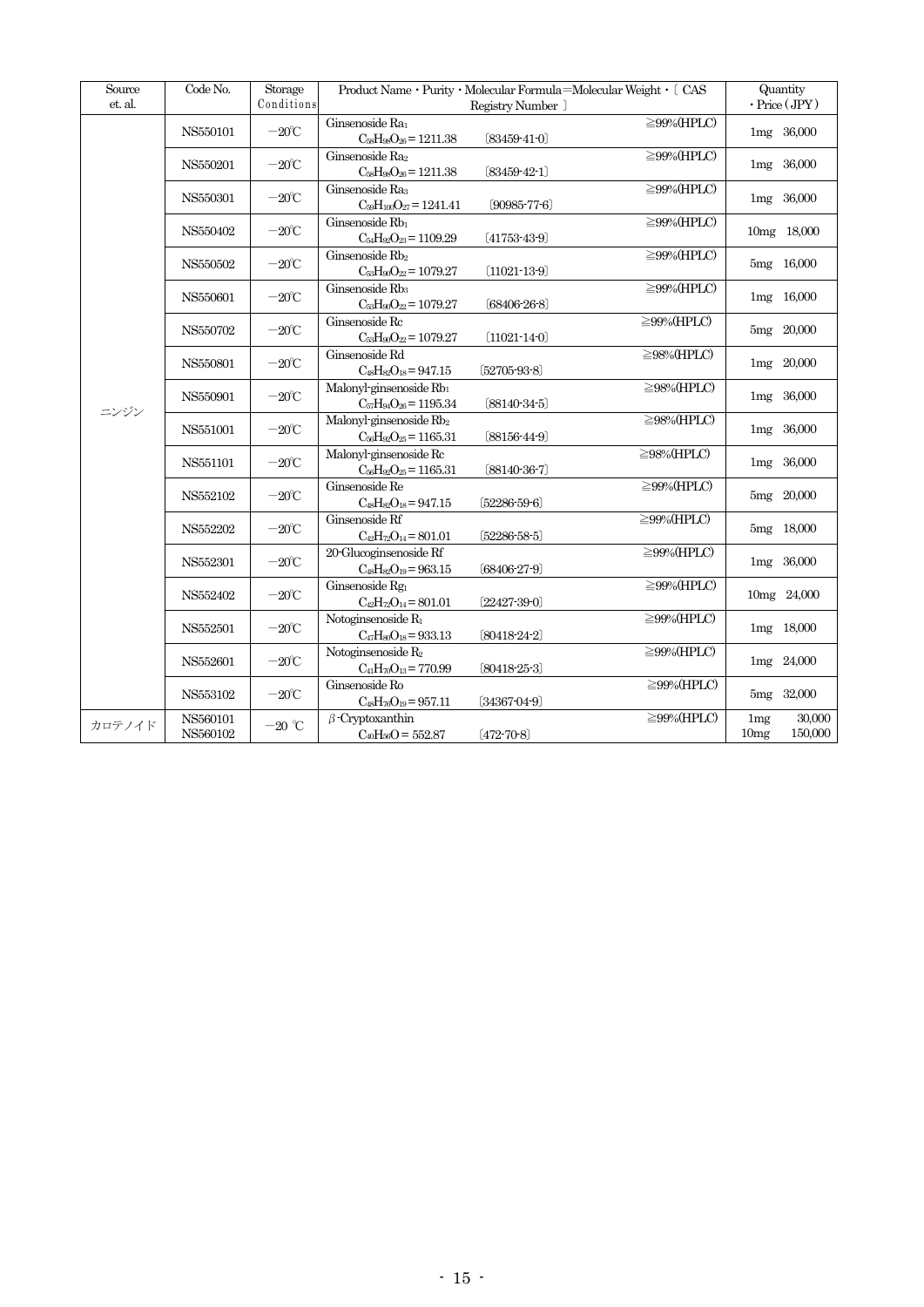| Source            | Code No.             | Storage                | Product Name • Purity • Molecular Formula=Molecular Weight • [ CAS                                               | Quantity                           |
|-------------------|----------------------|------------------------|------------------------------------------------------------------------------------------------------------------|------------------------------------|
| et. al.           |                      | Conditions             | Registry Number ]                                                                                                | $\cdot$ Price (JPY)                |
|                   | NS570102             | $-20^{\circ}$ C        | 7-Ketocholesterol<br>$\geq$ 99%(HPLC)<br>$C_{27}H_{44}O_2 = 400.64$<br>$[566-28-9]$                              | 10mg 16,000                        |
|                   | NS570202             | $-20^{\circ}$ C        | $7\alpha$ -Hydroxycholesterol<br>$\geq$ 99%(HPLC)<br>$C_{27}H_{46}O_2 = 402.65$<br>$(566-26-7)$                  | 5mg 32,000                         |
|                   | NS570302             | $-20^{\circ}$ C        | $7\beta$ -Hydroxycholesterol<br>$\geq$ 99%(HPLC)                                                                 | 5mg 32,000                         |
|                   |                      |                        | $C_{27}H_{46}O_2 = 402.65$<br>$[566-27-8]$<br>$7\alpha$ -Hydroperoxycholesterol<br>$\geq$ 99%(HPLC)              |                                    |
|                   | NS570401             | $-20^{\circ}$ C        | $C_{27}H_{46}O_3 = 418.65$<br>$[2846-29-9]$                                                                      | 1mg 36,000                         |
|                   | NS570501             | $-20^{\circ}$ C        | 7β-Hydroperoxycholesterol<br>$\geq$ 99%(HPLC)<br>$C_{27}H_{46}O_3 = 418.65$<br>$(36871 - 91 - 7)$                | 1mg 36,000                         |
|                   | NS571102             | $-20^{\circ}$ C        | $\beta$ -Sitosterol<br>$\geq$ 99%(HPLC)<br>$C_{29}H_{50}O = 414.71$<br>$[83 - 46 - 5]$                           | 5mg 20,000                         |
|                   | NS571202             | $-20^{\circ}$ C        | $\geq$ 99%(HPLC)<br>$\beta$ -Sitosterol acetate<br>$C_{31}H_{52}O_2 = 456.74$<br>$(915-05-9)$                    | 5mg 20,000                         |
|                   | NS571302             | $-20^{\circ}$ C        | $7$ -Keto- $\beta$ -sitosterol<br>$\geq$ 99%(HPLC)<br>$C_{29}H_{48}O_2 = 428.69$<br>$[2034 - 74 - 4]$            | 5mg 36,000                         |
|                   | NS571401             | $-20^{\circ}$ C        | $7 \alpha$ -Hydroxy- $\beta$ -sitosterol<br>$\geq$ 99%(HPLC)<br>$C_{29}H_{50}O_2 = 430.71$<br>$[34427 - 61 - 7]$ | 1mg 36,000                         |
|                   | NS571501             | $-20^{\circ}$ C        | 7 $\beta$ -Hydroxy- $\beta$ -sitosterol<br>$\geq$ 99%(HPLC)<br>$C_{29}H_{50}O_2 = 430.71$<br>$(15140-59-7)$      | 1mg 36,000                         |
| ステロール、<br>酸化ステロール | NS572102             | $-20^{\circ}$ C        | Stigmasterol<br>$\geq$ 99%(HPLC)<br>$C_{29}H_{48}O = 412.69$<br>$[83 - 48 - 7]$                                  | 5mg 18,000                         |
|                   | NS572202             | $-20^{\circ}$ C        | Stigmasterol acetate<br>$\geq$ 99%(HPLC)<br>$C_{31}H_{50}O_2 = 454.73$<br>$(4651 - 48 - 3)$                      | 5mg 18,000                         |
|                   | NS572302             | $-20^{\circ}$ C        | 7-Ketostigmasterol<br>$\geq$ 99%(HPLC)<br>$C_{29}H_{46}O_2 = 426.67$<br>$[36449-99-7]$                           | 5mg 36,000                         |
|                   | NS572401             | $-20^{\circ}$ C        | $7\alpha$ -Hydroxystigmasterol<br>$\geq$ 99%(HPLC)                                                               | 1mg 36,000                         |
|                   | NS572501             | $-20^{\circ}$ C        | $C_{29}H_{48}O_2 = 428.69$<br>$[64998-19-2]$<br>$\geq$ 99%(HPLC)<br>$7 \beta$ -Hydroxystigmasterol               | 1mg 36,000                         |
|                   |                      |                        | $C_{29}H_{48}O_2 = 428.69$<br>$[64998-20-5]$<br>Campesterol<br>$\geq$ 99%(HPLC)                                  |                                    |
|                   | NS573101             | $-20^{\circ}\!{\rm C}$ | $C_{28}H_{48}O = 400.68$<br>$(474-62-4)$                                                                         | $1mg$ 40,000                       |
|                   | NS573201             | $-20^{\circ}$ C        | Campesterol acetate<br>$\geq$ 99%(HPLC)<br>$C_{30}H_{50}O_2 = 442.72$<br>$(1900-53-4)$                           | 1mg 40,000                         |
|                   | NS573301             | $-20^{\circ}$ C        | 7-Ketocampesterol<br>$\geq$ 99%(HPLC)<br>$C_{28}H_{46}O_2 = 414.66$<br>$(55396-22-0)$                            | $1mg$ 60,000                       |
|                   | NS573401             | $-20^{\circ}$ C        | $7\alpha$ -Hydroxycampesterol<br>$\geq$ 99%(HPLC)<br>$C_{28}H_{48}O_2 = 416.68$<br>$[64780 - 73 - 0]$            | 1mg 70,000                         |
|                   | NS573501             | $-20^{\circ}$ C        | $\geq$ 99%(HPLC)<br>$7 \beta$ -Hydroxycampesterol<br>$[64780-91-2]$<br>$C_{28}H_{48}O_2 = 416.68$                | 1mg 70,000                         |
|                   | NS574101             | $-20^{\circ}$ C        | $\geq$ 99%(HPLC)<br>Dihydrobrassicasterol<br>$C_{28}H_{48}O = 400.68$<br>$(4651 - 51 - 8)$                       | $1mg$ 50,000                       |
|                   | NS574201             | $-20^{\circ}$ C        | $\geq$ 99%(HPLC)<br>Dihydrobrassicasterol acetate<br>$(4651 - 52 - 9)$<br>$C_{30}H_{50}O_2 = 442.72$             | $1mg$ 50,000                       |
|                   | NS574301             | $-20^{\circ}$ C        | 7-Ketodihydrobrassicasterol<br>$\geq$ 99%(HPLC)<br>$C_{28}H_{46}O_2 = 414.66$<br>$(156767 - 69 - 0)$             | $1mg$ 50,000                       |
|                   | NS574401             | $-20^{\circ}$ C        | $7\alpha$ -Hydroxydihydrobrassicasterol<br>$\geq$ 99%(HPLC)<br>$C_{28}H_{48}O_2 = 416.68$<br>$(71486-05-0)$      | 1mg 80,000                         |
|                   | NS574501             | $-20^{\circ}$ C        | $7 \beta$ -Hydroxydihydrobrassicasterol<br>$\geq$ 99%(HPLC)<br>$(71486 - 04 - 9)$<br>$C_{28}H_{48}O_2 = 416.68$  | 1mg 80,000                         |
| たもぎ茸              | NS580102<br>NS580103 | $2-10$ °C              | $\geq$ 98% (HPLC)<br>$L^{(+)}$ Ergothioneine<br>$C_9H_{15}N_3O_2S = 229.30$<br>$(497-30-3)$                      | 16,000<br>10mg<br>100mg<br>120,000 |
|                   |                      |                        |                                                                                                                  |                                    |

←新製品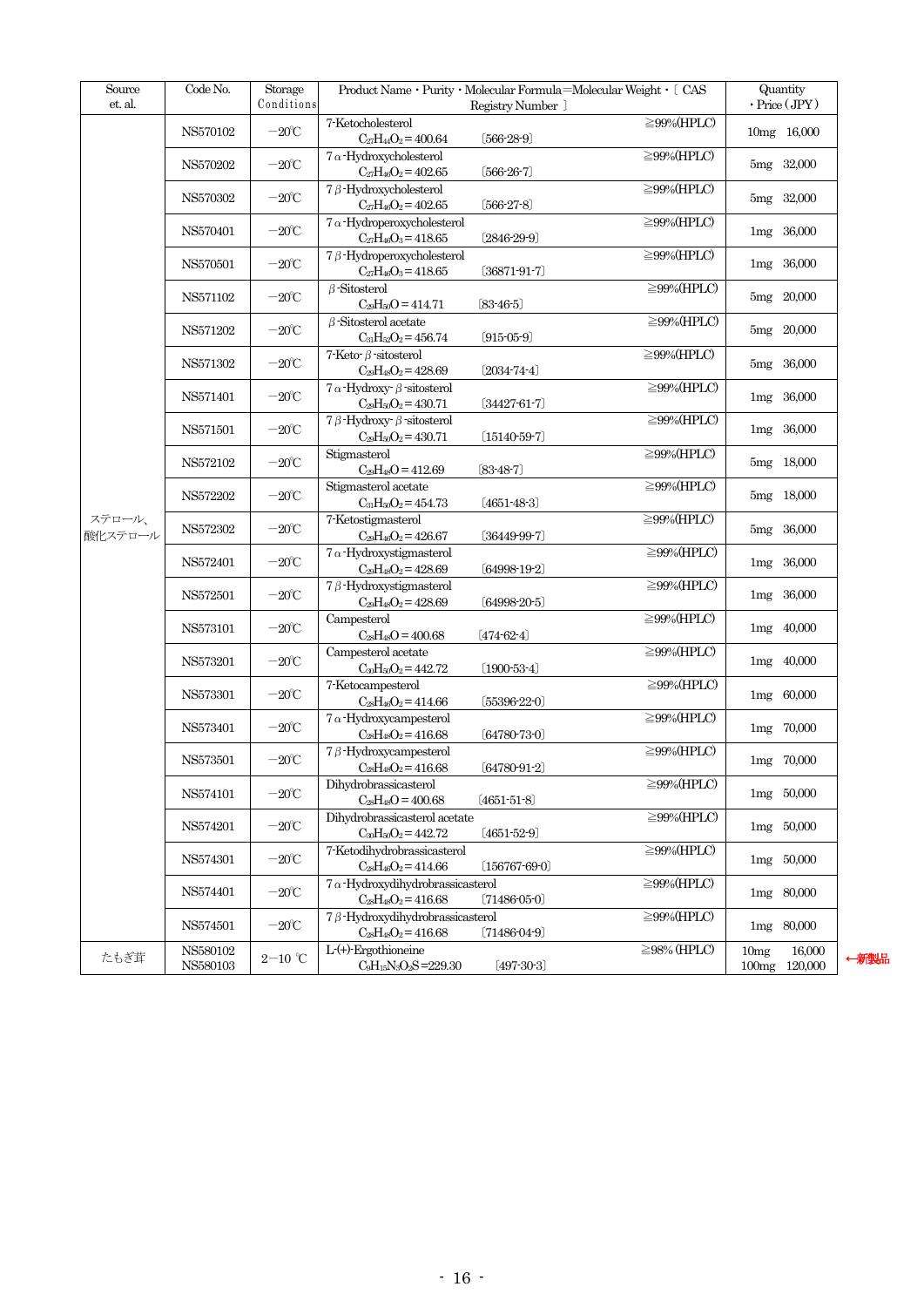| Source<br>et. al. | Code No.                         | Storage<br>Conditions                  | Product Name • Purity • Molecular Formula=Molecular Weight • [ CAS<br>Registry Number                                                                                                                                                 | Quantity<br>$\cdot$ Price (JPY) |                                     |                              |
|-------------------|----------------------------------|----------------------------------------|---------------------------------------------------------------------------------------------------------------------------------------------------------------------------------------------------------------------------------------|---------------------------------|-------------------------------------|------------------------------|
|                   | SA001002<br>SA001010<br>SA001025 | $-20\ ^{\circ}\!{\rm C}$               | N-Acetylneuraminic acid (NANA; Sialic acid)<br>$C_{11}H_{19}NO_9 = 309.27$<br>$(131 - 48 - 6)$                                                                                                                                        | $\geq$ 99% (HPLC) crystal       | 2g<br>10 <sub>g</sub><br>25g        | 16,000<br>26,000<br>60,000   |
|                   | SA002002<br>SA002010             | $-20$ °C                               | N-Acetylneuraminic acid, methyl ester<br>(Sialic acid, methyl ester)<br>$C_{12}H_{21}NO_9 = 323.30$<br>$(22900-11-4)$                                                                                                                 | $\geq$ 95% (TLC)                | 2g<br>10 <sub>g</sub>               | 24,000<br>96,000             |
|                   | SA003002<br>SA003010             | $-20$ °C                               | N-Acetylneuraminic acid, 2,4,7,8,9-pentaacetate<br>(Sialic acid, 2,4,7,8,9-pentaacetate)<br>$C_{21}H_{29}NO_{14}=519.45$<br>$[4887 - 11 - 0]$                                                                                         | $\geq$ 95% (TLC)                | 2g<br>10 <sub>g</sub>               | 24,000<br>96,000             |
|                   | SA004001<br>SA004010             | $-20$ °C                               | N-Acetylneuraminic acid, methyl ester, 2,4,7,8,9 pentaacetate<br>(Sialic acid, methyl ester, 2,4,7,8,9-pentaacetate)<br>$C_{22}H_{31}NO_{14}=533.48$<br>$(73208 - 82 - 9)$                                                            | $\geq$ 95% (TLC)                | 1g                                  | 30,000<br>10g 210,000        |
| シアル酸誘導            | SA005001<br>SA005010             | 冷暗所                                    | N-Acetyl-2-phenylthioneuraminic acid, methyl ester, 4,7,8,9-tetraacetate<br>(2-(SPh)-sialic acid, methyl ester, 4,7,8,9 tetraacetate)<br>$(\alpha, \beta \text{ mix})$                                                                | $\geq$ 98% (TLC)                | 1g<br>10g                           | 40,000<br>320,000            |
| 体等                | SA006001<br>SA006005             | $2\mathrm{-}10\ ^{\circ}\!\mathrm{C}$  | $C_{26}H_{33}NO_{12}S = 583.61$<br>$(155155-64-9)$<br>$N$ Iodosuccinimide <sup>1)-2)</sup><br>$C_4H_4NO_2 = 224.98$<br>$[516-12-1]$                                                                                                   | $\geq$ 99% (TLC)                | 1 <sub>g</sub><br>5g                | 18,000<br>36,000             |
|                   | SA007010<br>SA007050<br>SA007100 | $-20$ °C                               | $2$ -OMethyl $\alpha$ -D-Nacetylneuraminic acid<br>$C_{12}H_{21}NO_9=323.30$<br>$[50930-22-8]$                                                                                                                                        | $\geq$ 98% (TLC)                | 10mg<br>50mg<br>100mg               | 22,000<br>88,000<br>154,000  |
|                   | SA008010<br>SA008050<br>SA008100 | $-20$ °C                               | $2$ -OPhenyl $\alpha$ -D-Nacetylneuraminic acid<br>$C_{17}H_{23}NO_9=385.37$<br>$[15964-32-6]$                                                                                                                                        | $\geq$ 98% (TLC)                | 10mg<br>50 <sub>mg</sub><br>100mg   | 30,000<br>120,000<br>210,000 |
|                   | SA010100                         | $2-10$ ℃                               | Methyl 2,3-didehydro-4,7,8,9-tetra-O-acetyl-N-acetylneuraminate<br>$C_{20}H_{27}NO_{12}=473.42$<br>$(73960 - 72 - 2)$                                                                                                                 |                                 | 100mg                               | 30,000                       |
|                   | SA011001                         | 冷暗所                                    | $N$ Acetyl-2-phenylthio- $\alpha$ -neuraminic acid, methyl ester, 4,7,8,9-tetraacetate<br>$(2\text{-}\text{SPh})$ $\alpha$ sialic acid, methyl ester, 4,7,8,9 tetraacetate)<br>$C_{26}H_{33}NO_{12}S = 583.61$<br>$(118977 - 26 - 7)$ | $\geq$ 98% (TLC)                | 1g                                  | 60,000                       |
|                   | GL001010                         | $2-10$ ℃                               | 4-Methoxyphenyl 2,3,4,6-tetra- $O$ -acetyl- $\beta$ -D-glucopyranoside<br>$C_{21}H_{26}O_{11}=454.42$<br>$[14581-81-8]$                                                                                                               | $\geq$ 98% (TLC)                | 10 <sub>g</sub>                     | 15,000                       |
| グルコース誘            | $\mathcal{G}\text{LO}02005$      | $2\text{--}10\text{ }^{\circ}\text{C}$ | 4-Methoxyphenyl $\beta$ -D-glucopyranoside<br>$[6032-32-2]$<br>$C_{13}H_{18}O = 286.28$                                                                                                                                               | $\geq$ 98% (TLC)                | 5g                                  | 22,000                       |
|                   | GL003005                         | $2\mathrm{-}10$ $^\circ\!\mathrm{C}$   | Phenyl 2,3,4,6 tetra $O$ acetyl 1 thio $\beta$ D glucopyranoside<br>$(23661 - 28 - 1)$<br>C <sub>20</sub> H <sub>24</sub> O <sub>9</sub> S=440.46                                                                                     | $\geq$ 98% (TLC)                | 5g                                  | 22,000                       |
| 導体                | GL004001<br>GL004005             | $2\mathrm{-}10\ ^{\circ}\mathrm{C}$    | Phenyl 1-thio- $\beta$ -D-glucopyranoside<br>$\rm{C}_{12}H_{16}O_5S\!\!=\!\!272.32$<br>$[2936-70-1]$                                                                                                                                  | $\geq$ 98% (TLC)                | 1g<br>5g                            | 25,000<br>100,000            |
|                   | GL005001<br>GL005005             | $2\mathrm{-}10\ ^{\circ}\mathrm{C}$    | Ethyl 2,3,4,6 tetra $O$ acetyl 1 thio $\beta$ D glucopyranoside<br>C <sub>16</sub> H <sub>24</sub> O <sub>9</sub> S=392.42<br>$[52645-73-5]$                                                                                          | $\geq$ 98% (TLC)                | 1 <sub>g</sub><br>5g                | 15,000<br>60,000             |
|                   | GL006001<br>GL006005             | $2\mathrm{-}10\ ^{\circ}\mathrm{C}$    | Ethyl 1-thio- $\beta$ -D-glucopyranoside<br>C <sub>8</sub> H <sub>16</sub> O <sub>5</sub> S=224.28<br>$(7473-36-1)$                                                                                                                   | $\geq$ 98% (TLC)                | 1 <sub>g</sub><br>5g                | 30,000<br>120,000            |
|                   | GA001010                         | $2\text{--}10\text{ }^{\circ}\text{C}$ | 4-Methoxyphenyl 2,3,4,6 tetra O-acetyl $\beta$ -D-galactopyranoside $\geq$ 98% (TLC)<br>$C_{21}H_{26}O_{11}=454.42$<br>$[2872 - 65 - 3]$                                                                                              |                                 | 10 <sub>g</sub>                     | 20,000                       |
|                   | GA002005                         | $2\mathrm{-}10$ $^\circ\!\mathrm{C}$   | 4-Methoxyphenyl $\beta$ -D-galactopyranoside<br>$C_{13}H_{18}O = 286.28$<br>$(3150-20-7)$                                                                                                                                             | $\geq$ 98% (TLC)                | 5g                                  | 24,000                       |
|                   | GA003002                         | $2\text{--}10\text{ }^{\circ}\text{C}$ | 4-Methoxyphenyl 2,6-di- $O$ -benzyl- $\beta$ -D-galactopyranoside<br>$C_{27}H_{30}O=466.52$<br>$(159922 - 50 - 6)$                                                                                                                    | $\geq$ 98% (TLC)                | 2g                                  | 24,000                       |
| ガラクトース<br>誘導体     | GA004001                         | $2\text{--}10\text{ }^{\circ}\text{C}$ | 4-Methoxyphenyl 2,3-di-O-benzyl- $\beta$ -D-galactopyranoside<br>$C_{27}H_{30}O=466.52$                                                                                                                                               | $\geq$ 98% (TLC)                | 1g                                  | 20,000                       |
|                   | GA005005                         | $2-10$ °C                              | Phenyl 2,3,4,6 tetra $O$ acetyl 1 thio $\beta$ D galactopyranoside<br>$C_{20}H_{24}O_9S=440.47$<br>$[24404-53-3]$                                                                                                                     | $\geq$ 98% (TLC)                | 5g                                  | 28,000                       |
|                   | GA006001<br>GA006005             | $2\text{--}10\text{ }^{\circ}\text{C}$ | Phenyl 1-thio- $\beta$ -D-galactopyranoside<br>$C_{12}H_{16}O_5S=272.32$<br>$(16758-34-2)$                                                                                                                                            | $\geq$ 98% (TLC)                | 1g<br>5g                            | 30,000<br>120,000            |
|                   | $\rm GA007001$                   | $2\text{--}10\text{ }^{\circ}\text{C}$ | 2-(Trimethylsilyl)ethyl $\beta$ -D-galactopyranoside<br>$C_{11}H_{24}O_6Si=280.39$<br>(117252.95.6)                                                                                                                                   | $\geq$ 98% (TLC)                | 1g                                  | 24,000                       |
|                   | LA001500<br>LA001001             | $2\mathrm{-}10$ $^{\circ}\!\mathrm{C}$ | 4-Methoxyphenyl 4- $O$ - $\beta$ -D-galactopyranosyl- $\beta$ -D-glucopyranoside<br>$C_{19}H_{28}O_{12}=448.42$<br>$(150412 - 80 - 9)$                                                                                                | $\geq$ 98% (TLC)                | 500 <sub>mg</sub><br>1 <sub>g</sub> | 20,000<br>32,000             |
|                   | LA002500<br>LA002001             | $2-10$ ℃                               | 4-Methoxyphenyl 2,2,3,6,6 penta- $O$ -benzyl-4- $O$ - $\beta$ -D-galactopyranosyl- $\beta$ -<br>D-glucopyranoside<br>$(358681 - 61 - 5)$<br>$C_{54}H_{58}O_{12}=899.03$                                                               | $\geq$ 98% (TLC)                | 500 <sub>mg</sub><br>1g             | 36,000<br>60,000             |
| ラクトース誘<br>導体      | LA003500<br>LA003001             | $2\mathrm{-}10$ $^\circ\!\mathrm{C}$   | 4-Methoxyphenyl 2,2,3,3,6, penta- $O$ -benzyl-4- $O$ - $\beta$ -D-galactopyranosyl- $\beta$ -<br>D-glucopyranoside<br>$C_{54}H_{58}O_{12}=899.03$                                                                                     | $\geq$ 98% (TLC)                | 500 <sub>mg</sub><br>1g             | 36,000<br>60,000             |
|                   | LA004500                         | $2\text{--}10\text{ }^{\circ}\text{C}$ | 2-(Trimethylsilyl)ethyl 4- $O$ - $\beta$ -D-galactopyranosyl- $\beta$ -D-glucopyranoside<br>$C_{17}H_{34}O_{11}Si=442.53$<br>$(115969 - 51 - 2)$                                                                                      | $\geq$ 98% (TLC)                | 500 <sub>mg</sub>                   | 24,000                       |
|                   | LA005500                         | $2\text{--}10\text{ }^{\circ}\text{C}$ | Benzyl 4-O- $\beta$ -D-galactopyranosyl- $\beta$ -D-glucopyranoside<br>$C_{19}H_{28}O_{11}=432.42$<br>$[18404 - 72 - 3]$                                                                                                              | $\geq$ 98% (TLC)                | 500 <sub>mg</sub>                   | 24,000                       |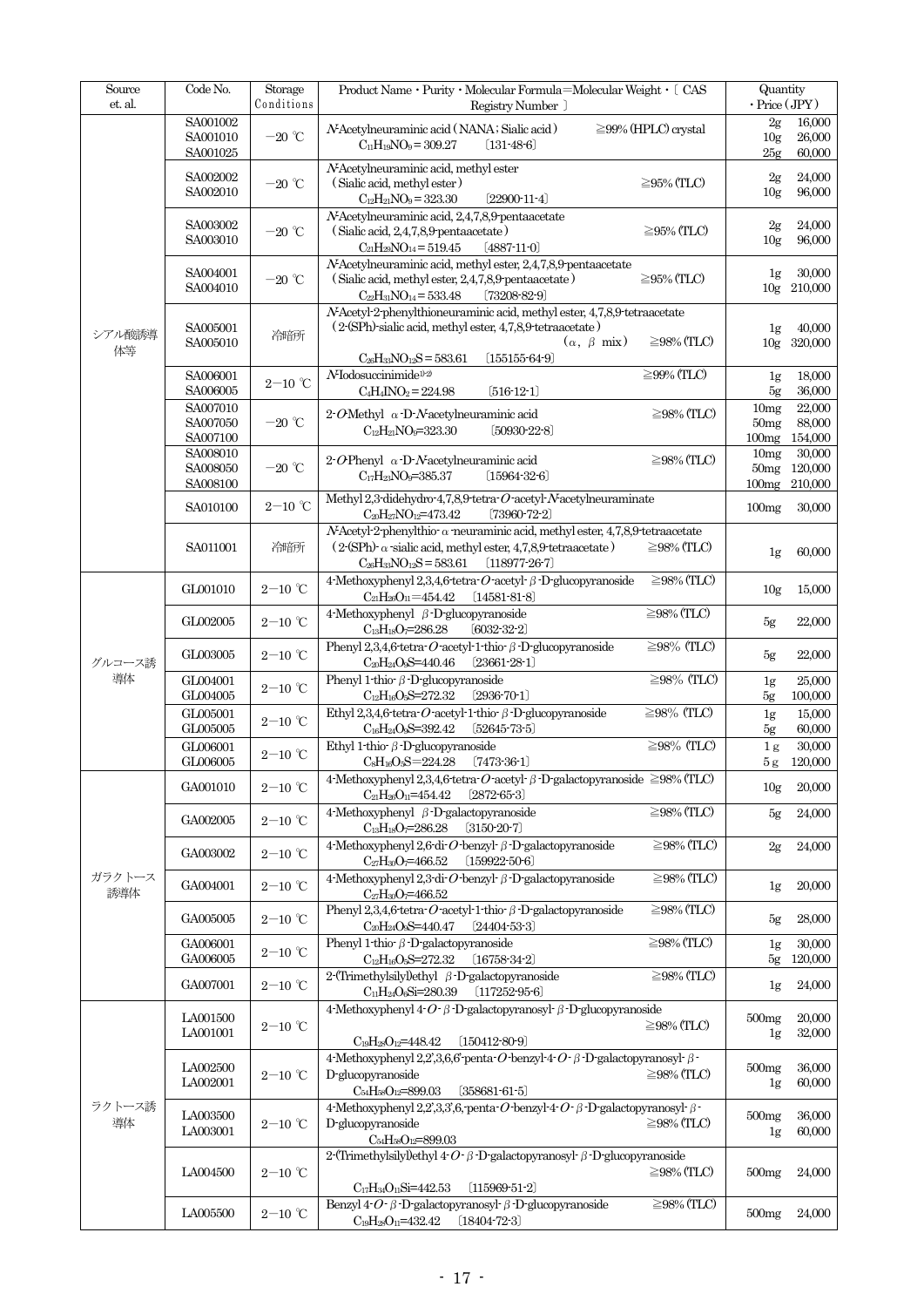| Source  | Code No.                                        | Storage                             | Product Name • Purity • Molecular Formula=Molecular Weight • [ CAS                                                                                        | Quantity            |                                                                                                                                                                                                                   |
|---------|-------------------------------------------------|-------------------------------------|-----------------------------------------------------------------------------------------------------------------------------------------------------------|---------------------|-------------------------------------------------------------------------------------------------------------------------------------------------------------------------------------------------------------------|
| et. al. |                                                 | Conditions                          | Registry Number ]                                                                                                                                         | $\cdot$ Price (JPY) |                                                                                                                                                                                                                   |
|         | HA001005                                        | $2-10$ °C                           | Hyaluronic Acid from Streptococcus for Biochem.                                                                                                           | 5g                  | 15,000                                                                                                                                                                                                            |
| ヒアルロン酸  | HA001025                                        |                                     |                                                                                                                                                           | 25 <sub>g</sub>     | 60,000                                                                                                                                                                                                            |
|         | HA002005<br>HA002025                            | $2-10$ °C                           | Hyaluronic Acid Sodium Salt from Streptococcus for Biochem.                                                                                               | $5g$                | 15,000<br>60,000                                                                                                                                                                                                  |
|         |                                                 |                                     |                                                                                                                                                           | 25 <sub>g</sub>     |                                                                                                                                                                                                                   |
|         | SA012100                                        | $-20\ ^\circ\text{C}$               | <i>N</i> -Acetylneuraminic acid, dimer $(\alpha, 2\rightarrow 8)$<br>$(N$ acetyl-8- $O(N$ acetyl- $\alpha$ -neuraminosyl)-neuraminic acid, disodium salt) |                     |                                                                                                                                                                                                                   |
|         |                                                 |                                     | C <sub>22</sub> H <sub>34</sub> N <sub>2</sub> Na <sub>2</sub> O <sub>17</sub> =644.49 [149331-75-9]                                                      | 100mg               | 25,000                                                                                                                                                                                                            |
| ジシアル酸等  |                                                 |                                     |                                                                                                                                                           |                     |                                                                                                                                                                                                                   |
|         |                                                 | $-20\ ^\circ\text{C}$               | $N$ Acetyl 8 $O(N$ acetyl 4', 7', 8', 9', tetra $O$ acetyl $\alpha$ neuraminosyl)                                                                         |                     |                                                                                                                                                                                                                   |
|         | SA013100                                        |                                     | -2-S-phenyl-2-thio-neuraminic acid, 1',9-ester, 1-methyl-ester, 4,7-diacetate<br>$C_{41}H_{52}N_2O_{21}S=940.92$ (158111-03-6)                            | 100mg               | 38,000                                                                                                                                                                                                            |
|         | SG001010                                        |                                     |                                                                                                                                                           | 10mg                | 20,000                                                                                                                                                                                                            |
|         | SG001100                                        | $2\mathrm{-}10\ ^{\circ}\mathrm{C}$ | Protected 6 <sup>2</sup> $\alpha$ Sialylgalactose; Protected NeuAc $\alpha$ (2-36) D Gal $\geq$ 98% (TLC)                                                 |                     |                                                                                                                                                                                                                   |
|         | SG001001                                        |                                     | C <sub>47</sub> H <sub>57</sub> NO <sub>19</sub> =939.95                                                                                                  |                     |                                                                                                                                                                                                                   |
|         | SG002010                                        |                                     |                                                                                                                                                           |                     |                                                                                                                                                                                                                   |
|         | SG002100<br>$2\mathrm{-}10\ ^{\circ}\mathrm{C}$ |                                     | Protected 3' $\alpha$ Sialvlgalactose; Protected NeuAc $\alpha$ (2-3) D Gal $\geq$ 98% (TLC)                                                              |                     |                                                                                                                                                                                                                   |
|         | SG002001                                        |                                     | $C_{47}H_{57}NO_{19}=939.95$                                                                                                                              | 1g                  | 630,000                                                                                                                                                                                                           |
|         | SG003010                                        | $2-10$ °C                           | Protected 6 c $\beta$ Sialylgalactose; Protected NeuAc $\beta$ (2-8) D Gal $\geq$ 98% (TLC)                                                               | 10mg                | 30,000                                                                                                                                                                                                            |
|         | SG003100                                        |                                     | C <sub>47</sub> H <sub>57</sub> NO <sub>19</sub> =939.95                                                                                                  | 100mg               | 180,000                                                                                                                                                                                                           |
|         | SL001010                                        |                                     | Protected 6'- $\alpha$ -Sialyllactose; Protected NeuAc $\alpha$ (2-36)-D-Gal- $\beta$ (1-34)-D-Glc                                                        |                     |                                                                                                                                                                                                                   |
|         | SL001100<br>$2-10$ °C                           |                                     | $\geq$ 98% (TLC)                                                                                                                                          | 100mg               | 140,000                                                                                                                                                                                                           |
|         | SL001001                                        |                                     | 1g                                                                                                                                                        | 980,000             |                                                                                                                                                                                                                   |
| シアル酸含有  | SL002010                                        |                                     | Protected 3'- $\alpha$ -Sialyllactose; Protected NeuAc $\alpha$ (2-3)-D-Gal- $\beta$ (1-3)-D-Glc                                                          | 10mg                | 28,000                                                                                                                                                                                                            |
| 糖鎖      | SL002100                                        | $2-10$ °C                           | $\geq$ 98% (TLC)                                                                                                                                          | 100mg               | 140,000                                                                                                                                                                                                           |
|         | SL002001                                        |                                     | $C_{74}H_{85}NO_{24}=1372.46$                                                                                                                             | 1g                  | 980,000                                                                                                                                                                                                           |
|         | SL003010                                        |                                     | Protected 6 - $\beta$ -Sialyllactose; Protected NeuAc $\beta$ (2-36) D-Gal $\beta$ (1-34) D-Glc                                                           |                     |                                                                                                                                                                                                                   |
|         | SL003100                                        | $2\mathrm{-}10\ ^{\circ}\mathrm{C}$ | $\geq$ 98%(TLC)                                                                                                                                           |                     |                                                                                                                                                                                                                   |
|         |                                                 |                                     | $C_{74}H_{85}NO_{24}=1372.46$                                                                                                                             |                     |                                                                                                                                                                                                                   |
|         | SL006010                                        | $-20\ ^\circ\text{C}$               | 3'-Sialyllactose sodium salt (synthetic)<br>$\geq$ 99%(TLC)                                                                                               | 10 <sub>mg</sub>    | 10,000                                                                                                                                                                                                            |
|         | SL006050                                        |                                     | $C_{23}H_{38}NO_{19}Na = 655.53$<br>$(128596-80-5,$ Component: $35890-38-1)$                                                                              |                     |                                                                                                                                                                                                                   |
|         | SL007010                                        | $-20\ ^{\circ}\!{\rm C}$            | 6'-Sialyllactose sodium salt (synthetic)<br>$\geq$ 99%(TLC)                                                                                               | 10 <sub>mg</sub>    | 10,000                                                                                                                                                                                                            |
|         | SL007050                                        |                                     | $(157574-76-0,$ Component: $35890-39-2)$<br>$C_{23}H_{38}NO_{19}Na = 655.53$                                                                              | 50 <sub>mg</sub>    | 90,000<br>100mg<br>630,000<br>1g<br>10mg<br>20,000<br>100mg<br>90,000<br>10mg 28,000<br>45,000<br>10 <sub>mg</sub><br>100mg<br>270,000<br>20,000<br>50 <sub>mg</sub><br>20,000<br>30,000<br>5mg<br>10mg<br>54,000 |
|         | SL008005                                        | $-20\ ^\circ\text{C}$               | Disialyllactose sodium salt<br>$\geq$ 99%(TLC)                                                                                                            |                     |                                                                                                                                                                                                                   |
|         | SL008010                                        |                                     | $C_{34}H_{54}N_2O_{27}Na_2=968.77$<br>$\left[ \begin{array}{c} 1 \end{array} \right]$                                                                     |                     |                                                                                                                                                                                                                   |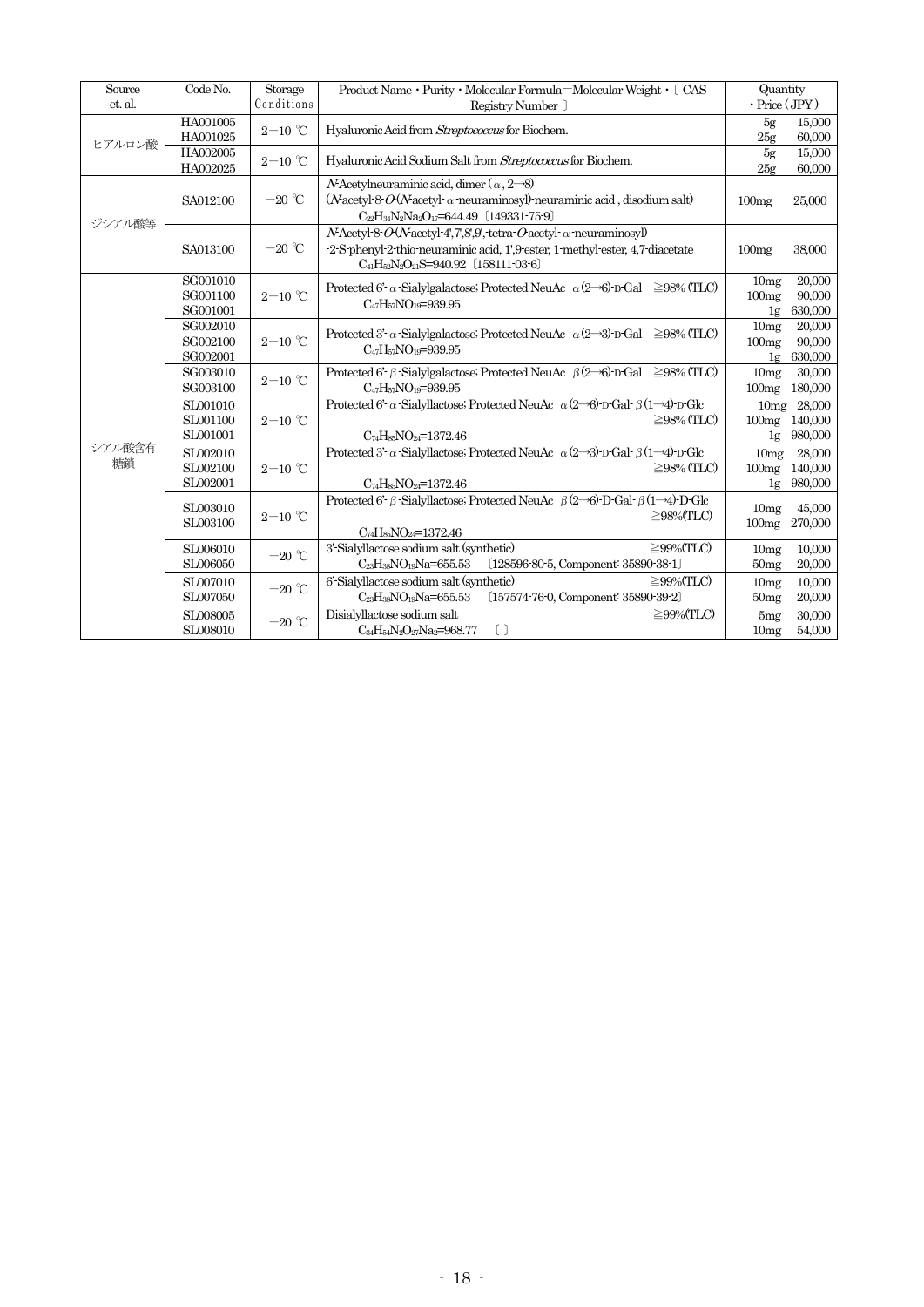#### 1. 高純度 (99.99%) 球形シリカゲル Namsil NX-300H

高純度シリカゲルはフェノール性天然物の分離に威力を発揮することから、近年 HPLC 充填カラムに 広く用いられるようになった。当社では回収率よく高度に分級(粒揃え)することにより安価なオープン カラム用の高純度 (99.99%) シリカゲルの製造法を確立した。高純度シリカゲルは金属イオンを殆ど含ま ないため、1) シャープなピークを与える。2) 目的物の殆どを回収できる。3) 原点に着色物質などが残ら ず、数十回以上再利用できる。

| 品名                                | 価格 (円)                                 |
|-----------------------------------|----------------------------------------|
| Namsil NX-300H<br>$(300$ mesh $)$ | 100g 27,000<br>180,000<br>$1\text{kg}$ |

#### 2. 破砕形シリカゲル Namgel NA-200H, 300H

200mesh, 300mesh の一般用の特性シリカゲルで、高流速を特徴としている。

| 品名                       | 価格 (円)     |
|--------------------------|------------|
| Namgel NA-200H (200mesh) | 1kg 8,000  |
| Namgel NA-300H (300mesh) | 1kg 10,000 |

#### 3. 極性化合物用 破砕形シリカゲル Namgel MAN-200H, 300H

極性化合物の分離を目的として特別に開発したゲルで、メタノールなどを含む極性溶媒で分離する場合 に特に威力を示す。

| 品名                        | 価格 (円)     |
|---------------------------|------------|
| Namgel NAM-200H (200mesh) | 1kg 12,000 |
| Namgel NAM-300H (300mesh) | 1kg 16,000 |

\*各種サイズのシリカゲル、蛍光剤入り、蛍光検出用カラムの在庫がございますので弊社までお問合わせ下 さい。